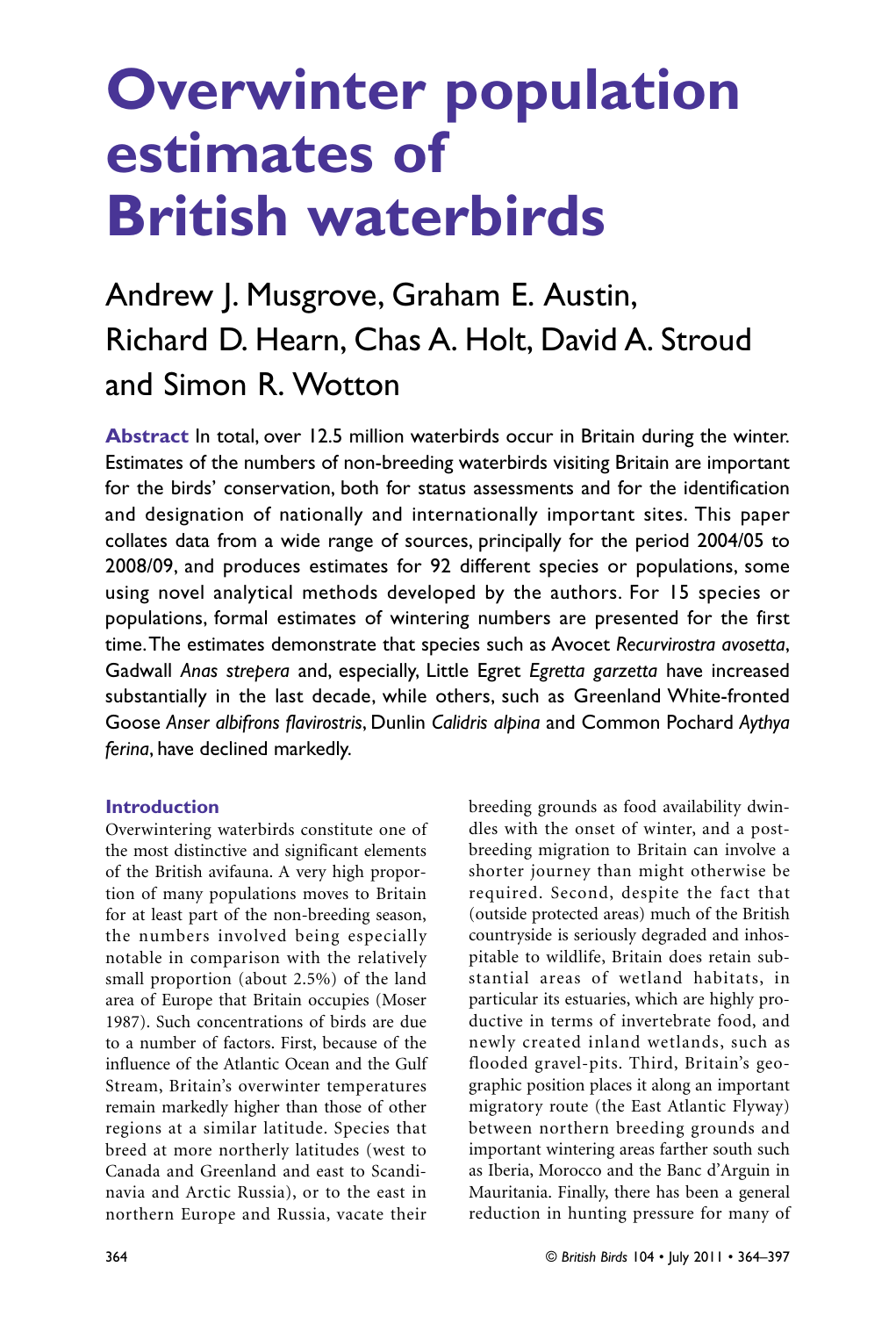

**205.** One of the most memorable of British winter birding experiences is surely the dawn flight of Pink-footed Geese *Anser brachyrhynchus* leaving their roost, in this case at Snettisham, Norfolk, December 2008. Pinkfeet numbers have increased steadily in recent years, the most recent estimate being 360,000 in autumn 2009.

these populations, an increase in provision of nature reserves and the implementation of other positive conservation policies, all of which help to create favourable wintering conditions (Tubbs 1977, 1991; Owen *et al.* 1986).

Despite these positive aspects, however, there are increasing causes for concern. Monitoring schemes such as the Wetland Bird Survey (WeBS) suggest that, following decades of generally increasing numbers of waterbirds, many species are now declining, in some cases rapidly (Calbrade *et al.* 2010). Conversely, numbers of other species continue to increase. In addition to the scientific desire to understand such changes, and a moral argument to reverse declines if they are due to human factors, there is also a legal requirement to investigate these changes in population size and the factors underlying them. The UK is a signatory to the Convention on Wetlands of International Importance especially as Waterfowl Habitat (better known as the Ramsar Convention), the Convention on the Conservation of Migratory Species of Wild Animals, the African-Eurasian Migratory Waterbird Agreement,

and the Convention on Biological Diversity, among others. In addition, as a member of the European Union, the UK is bound by Directives 2009/147/EC and 92/43/EEC (generally referred to as the Birds Directive and Habitats Directive, respectively). Among other requirements, these international Conventions and European Directives oblige the UK to monitor its waterbirds and provide for their conservation (for further details, see www.jncc.gov.uk/page-1359).

The monitoring of waterbirds in Britain is typically undertaken by collating sample counts to derive interannual population trends, i.e. the relative numbers of a species present in one year compared with the numbers in another. However, there are cases where it is necessary to know not just relative numbers, but population sizes as well. These include the application of criteria supporting the Ramsar Convention; Criterion 6 says that a wetland is considered internationally important if it regularly holds at least 1% of the individuals in a biogeographic population of one species or subspecies of waterbird. Knowledge of population size is also important when assessing threat and extinction risk,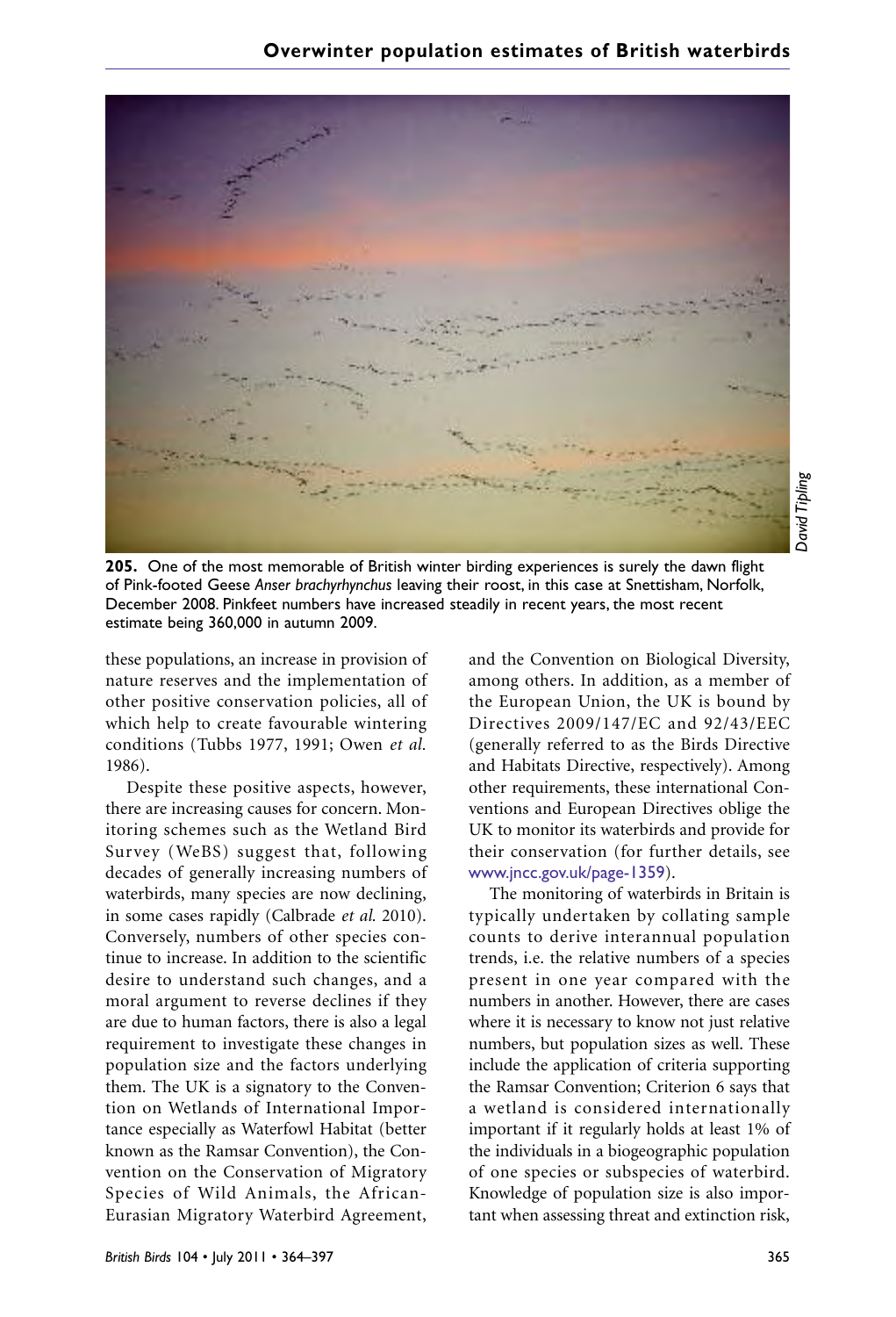in understanding resource use and interspecific competition, and in assessing the potential effects of avian diseases. It should be noted that population estimates are required at both national and international levels; waterbird monitoring data from Britain are thus passed on to the International Waterbird Census and so contribute to the regular *Waterbird Population Estimates* publications (e.g. Wetlands International 2006).

Given the need to work with reasonably up-to-date estimates, and given that many species are showing clear changes in recent status in Britain, it is timely to reassess the

numbers of waterbirds overwintering in Britain. Such assessments have previously been undertaken approximately once every ten years, the most recent being those described by Kershaw & Cranswick (2003) for wildfowl and by Rehfisch *et al.* (2003) for coastal waders. Both of those papers relied largely on data from the period 1994/95 to 1998/99. The aim of this paper is to update these estimates (and the corresponding 1% thresholds for determining site importance), principally by making use of new data but also by considering new analytical approaches for particular species.



## *Richard Chandler*Richard Chandle

**206.** Black-tailed Godwits *Limosa limosa*, Snettisham, Norfolk, April 2010. In the early part of the winter at least, over 95% of Black-tailed Godwits and almost all Bar-tailed Godwits in Britain occur on estuaries, so WeBS counts of these two species produce a clear and accurate picture of totals and trends.These show a substantial decline in wintering Bar-tails in recent years (the current estimate is 38,000); moreover, the Bar-tailed to Black-tailed ratio has now fallen from 4:1 to less than 1:1 in a single decade.

### **Scope Geographic area**

This assessment covers Great Britain, including the offshore islands of England, Scotland and Wales (such as Shetland, Orkney, the Outer Hebrides, Anglesey, the Isles of Scilly and the Isle of Wight). However, the Isle of Man and the Channel Islands are omitted. Estimates of non-breeding waterbirds in Northern Ireland are traditionally considered alongside those in the Republic of Ireland; the latest all-Ireland estimates were published by Crowe *et al.* (2008). For birds making use of the sea, the estimates presented here attempt to stick broadly to birds visible from the shore, although for a number of species, notably Red-throated Diver *Gavia stellata* and Common Scoter *Melanitta nigra*, concentrations of birds located by aerial survey farther offshore have also been included as discussed in individual species accounts.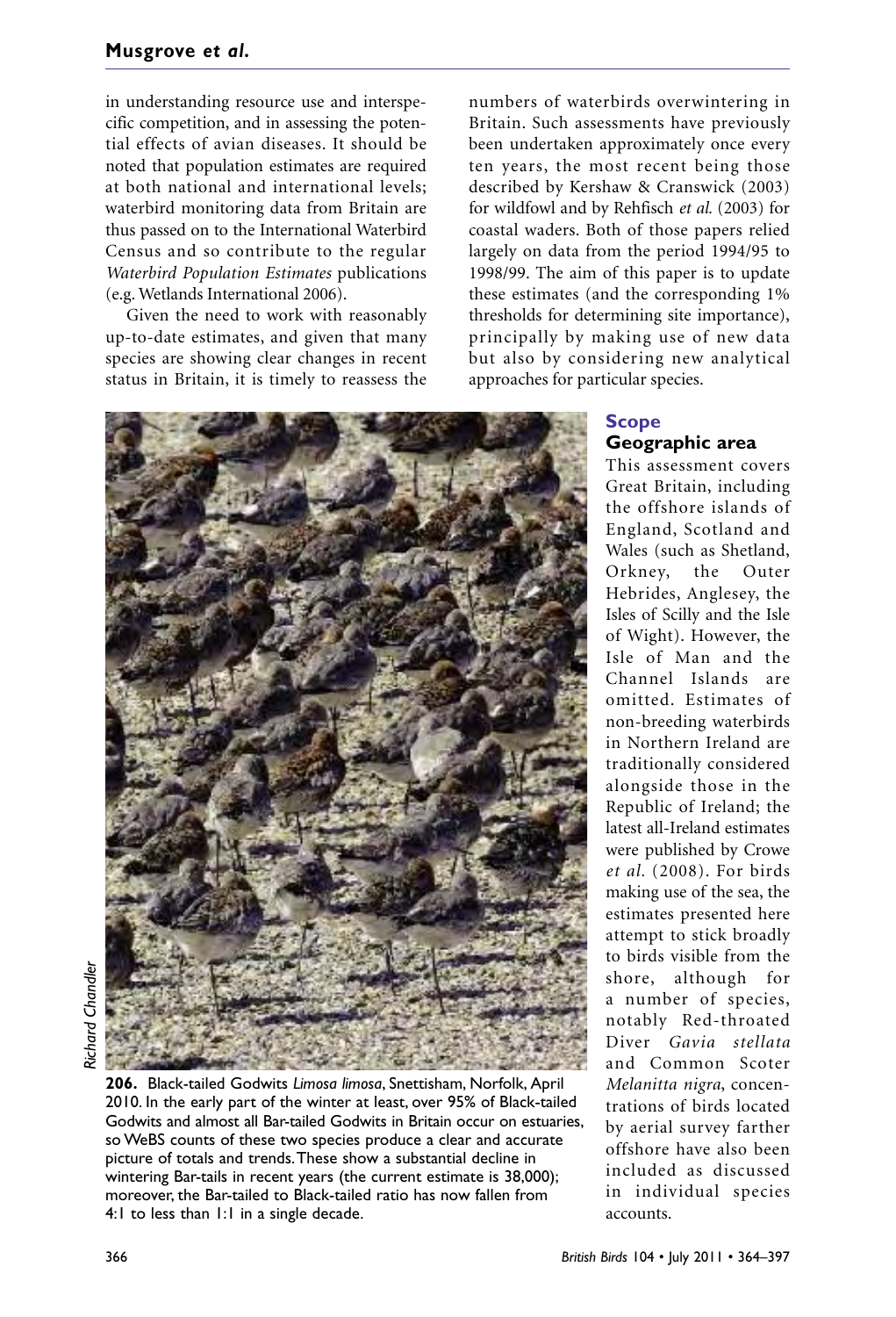#### **Timescale and season**

Most data used in the analyses relate to counts made in the five winters between 2004/05 and 2008/09 (although more recent counts were available for several species). The overwinter period, for the purposes of the estimates presented in this paper, is defined as September to March for the majority of species. It should be noted that this differs from the period used for some previous estimates, for example Rehfisch *et al.* (2003), in which wader estimates were all based on data collected during November to March. Wader counts for September and October were omitted from previous estimates owing to concerns about passage birds inflating the winter numbers. However, among the more numerous species, only Ringed Plover *Charadrius hiaticula* and Sanderling *Calidris alba* show very pronounced peaks in numbers on passage compared with those during the winter, and these typically occur in August and May (which are omitted from the analyses here). A number of less abundant waders, however, show peak numbers at times of passage, with far higher numbers in autumn than remain for the winter. Although it is not always straightforward to define a

clear demarcation between seasons, examination of WeBS data suggests that, for a useful estimate of the size of the wintering population, data for November to March only should be considered for Little Stint *C. minuta*, Whimbrel *Numenius phaeopus*, Common Sandpiper *Actitis hypoleucos*, Spotted Redshank *Tringa erythropus* and Greenshank *T. nebularia*. Therefore, estimates for these five waders have been calculated based on the period November to March.

#### **Species and populations covered**

Previous papers presenting British population estimates of waterbirds have tended to focus on either wildfowl or waders, owing to the manner in which monitoring has historically been organised in Britain. This paper represents the first occasion that new estimates have been presented for both of these main groups together, in addition to estimates for divers (Gaviidae), grebes (Podicipedidae), cormorants (Phalacrocoracidae), herons and allies (Ardeidae), rails (Rallidae) and gulls (Laridae).

All species on Category A or C of the BOU's British List were considered for inclusion. Rarer species – those on the BBRC list



Viike Lane *Mike Lane*

**207.** Male Mallards *Anas platyrhynchos*, UK, October 2005.The Mallard is one of the more difficult wildfowl species to survey accurately, by virtue of the fact that it occurs widely throughout the British countryside as a whole, rather than being found predominantly on the larger waterbodies that are well covered by WeBS counters.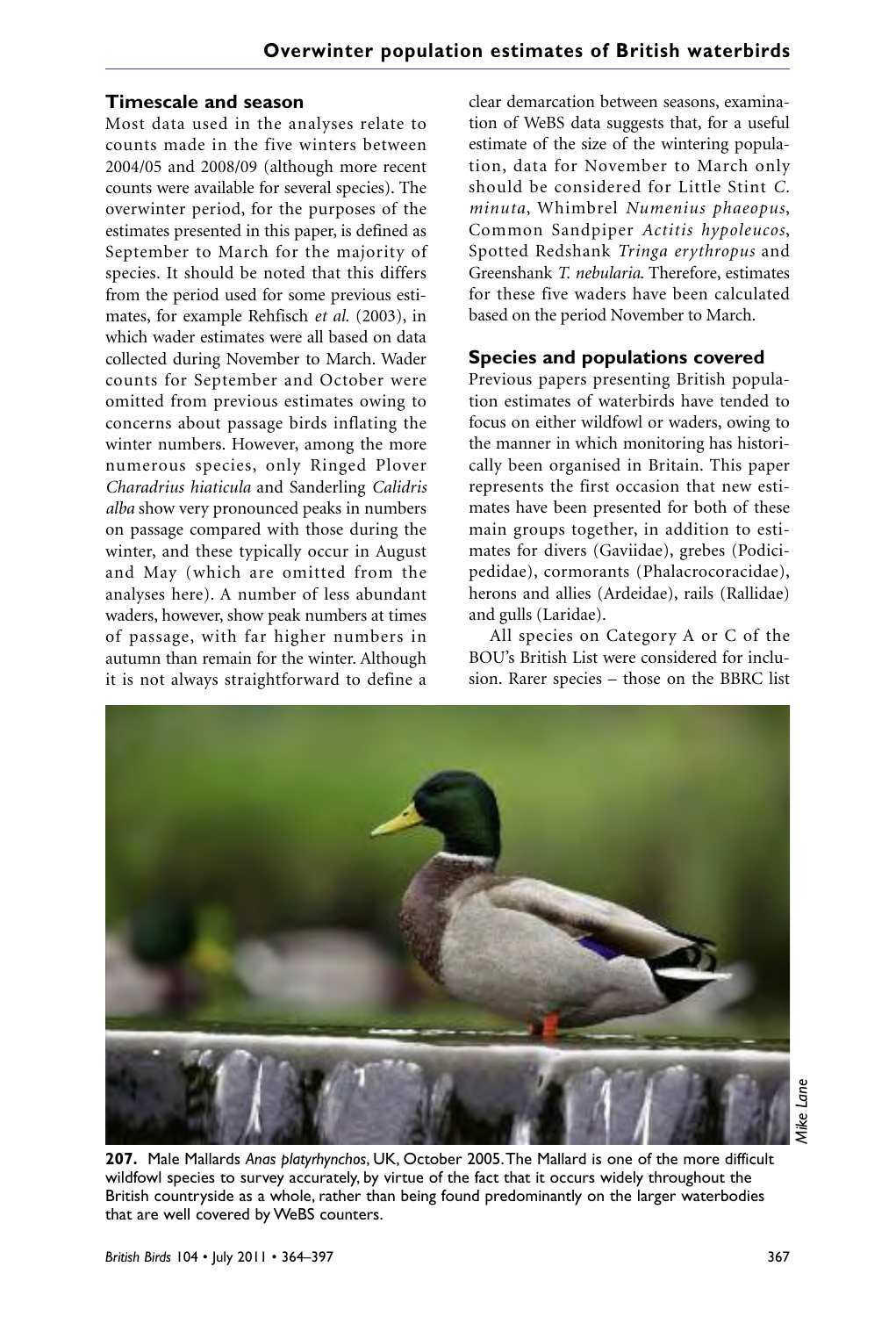

Grebes that occur at inland sites in England are paid the most attention by birders but the majority of those wintering in Britain are found in sheltered coastal waters in the north and west, from the Solway northwards, and particularly in the Northern Isles and Outer Hebrides; the population in Orkney alone may be in excess of 300.



**209.** Northern Lapwings *Vanellus vanellus*, Lancashire, December 2009. In contrast to those waders whose distribution is predominantly coastal, Lapwings occur in many terrestrial as well as wetland habitats, which makes estimation of the total population that much more difficult. Some 620,000 are estimated to occur in Britain in winter, which is a major decline from the previous estimate of 1,500,000 (Cayford & Waters 1996), although the uncertainty around the figures demands that caution about the extent of the decline is needed. Nonetheless, the UK breeding population declined by about 50% between 1982 and 2007, which matches the situation farther afield in Europe, and supports the likelihood of a significant decline.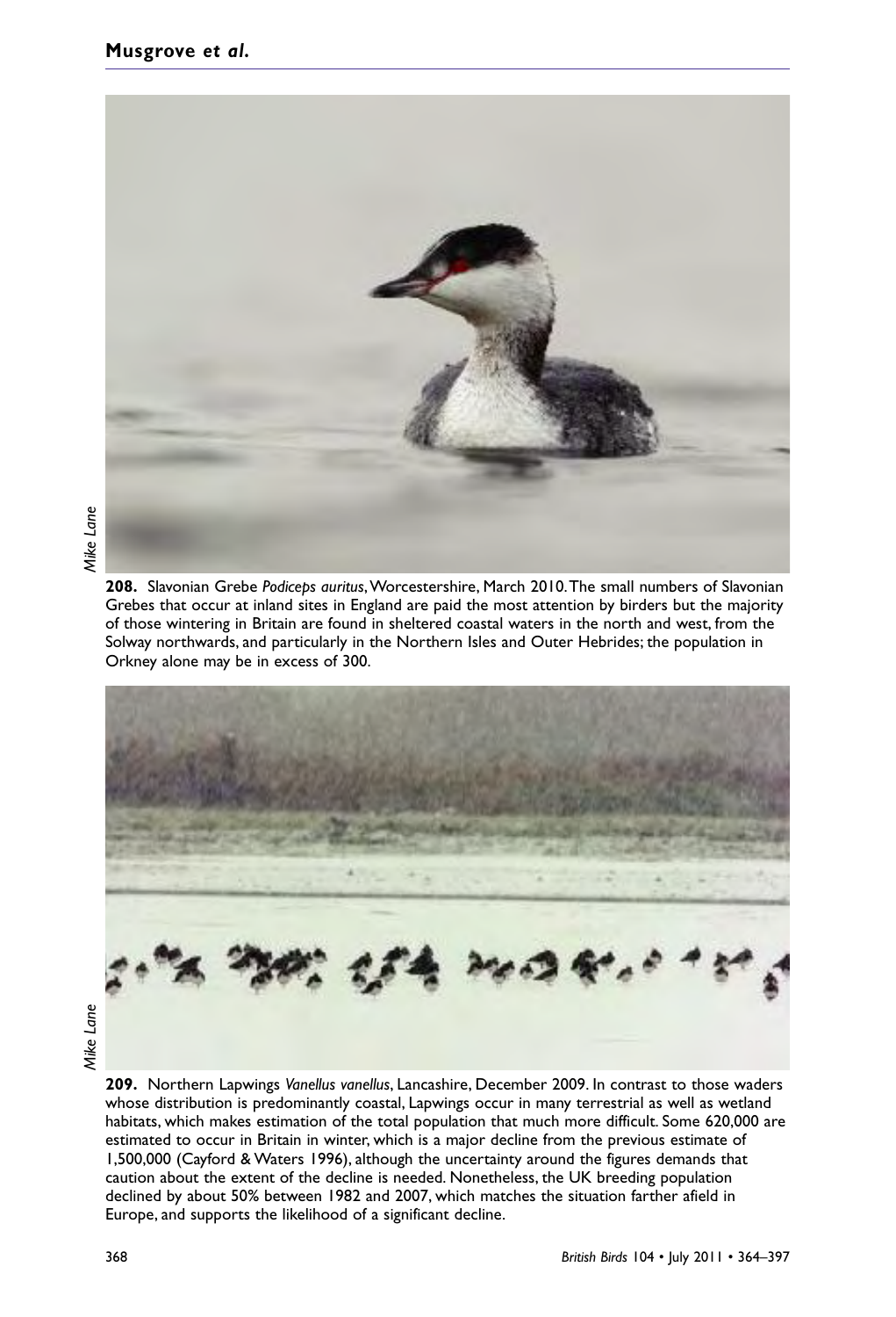(see Hudson *et al.* 2010) or in the reports of scarce migrant birds (e.g. Fraser & Rogers 2006) – have been omitted. Given that the focus is on non-breeding birds, terns have been excluded, since they are predominantly summer visitors to Britain. The following species were also omitted, being almost exclusively summer or passage migrants to Britain: Garganey *Anas querquedula*, Corn Crake *Crex crex*, Stone-curlew *Burhinus oedicnemus*, Little Ringed Plover *Charadrius dubius,* Dotterel *C. morinellus*, Curlew Sandpiper *Calidris ferruginea* and Wood Sandpiper *T. glareola*. However, some other species which occur more commonly in the summer or passage periods, such as Whimbrel and Common Sandpiper, are included as they form a small but regular component of the British wintering waterbird assemblage, and because wintering numbers of these species may increase in future according to current climate-change predictions. Kittiwake *Rissa tridactyla* was omitted, since outside the breeding season it occurs mostly far offshore. Similarly, Little Gull *Hydrocoloeus minutus* has been excluded, given that it occurs in Britain principally as a passage species, and also that, especially in winter, the majority of birds are to be found offshore. Finally, although Water Rail *Rallus aquaticus* population estimation was considered carefully, and is discussed in detail below, it was concluded that no estimate was currently possible for this species.

Although waterbirds are most frequently considered at the species level, it is now a well-established practice (both in terms of monitoring and in terms of species conservation) to cover clearly differentiated populations separately, as discrete units of conservation management (Scott & Rose 1996; Wetlands International 2006; Delany *et al.* 2009). In a British context, this applies most clearly to several species of geese, where there are well-defined, discrete populations, and here we present separate estimates for recognised subspecies or populations of Bean *Anser fabalis*, White-fronted *A. albifrons*, Greylag *A. anser*, Barnacle *Branta leucopsis* and Brent Goose *B. bernicla*. In addition, we follow the recommendations of Scott & Rose (1996) and Furness *et al.* (2010) and treat Common Eiders *Somateria mollissima* on

Shetland as a separate population from those elsewhere in Britain (although we have not followed the taxonomic recommendation of Furness *et al.* (2010), since BOU has yet to recognise this population as belonging to the subspecies *faeroeensis*). Population delineation is discussed in table 2 for other species that have more than one recognised population wintering in Britain.

It should be noted that, although population estimates are presented for the more numerous non-native species (BOU Category C), selection of protected areas for these species in Britain would be inappropriate (and has no legal basis) and so 1% population thresholds are not presented.

#### **Methods Count data**

Given the wide range of species considered, there is no single survey or approach that can produce satisfactory population estimates for all British waterbirds. Despite an impressive effort by dedicated volunteer counters, there will always be birds that go unrecorded, even in such a well-surveyed country as Britain. Estimating the uncounted proportion of any population remains a continuing challenge. For this paper, a range of data sources has been used to determine both the counted and the uncounted proportions of each population, with the most appropriate methods of estimation being selected for each species.

The most comprehensive monitoring of Britain's waterbirds is carried out by the Wetland Bird Survey (WeBS). Pre-defined wetland sites are visited monthly by volunteers, the majority of counts being carried out on a pre-selected date to minimise the risk of birds that move between sites being double-counted. WeBS counts take place throughout the year, but coverage is substantially higher between September and March. Over 2,000 sites are counted each year, with many of the larger sites subdivided into smaller count units and covered by co-ordinated teams (Calbrade *et al.* 2010).

Coverage by WeBS is excellent for estuaries, and very good for the larger inland still waterbodies in lowland Britain. Coverage of smaller lowland still waters, upland still waters, rivers and the open coast (between estuaries) is much less complete, however,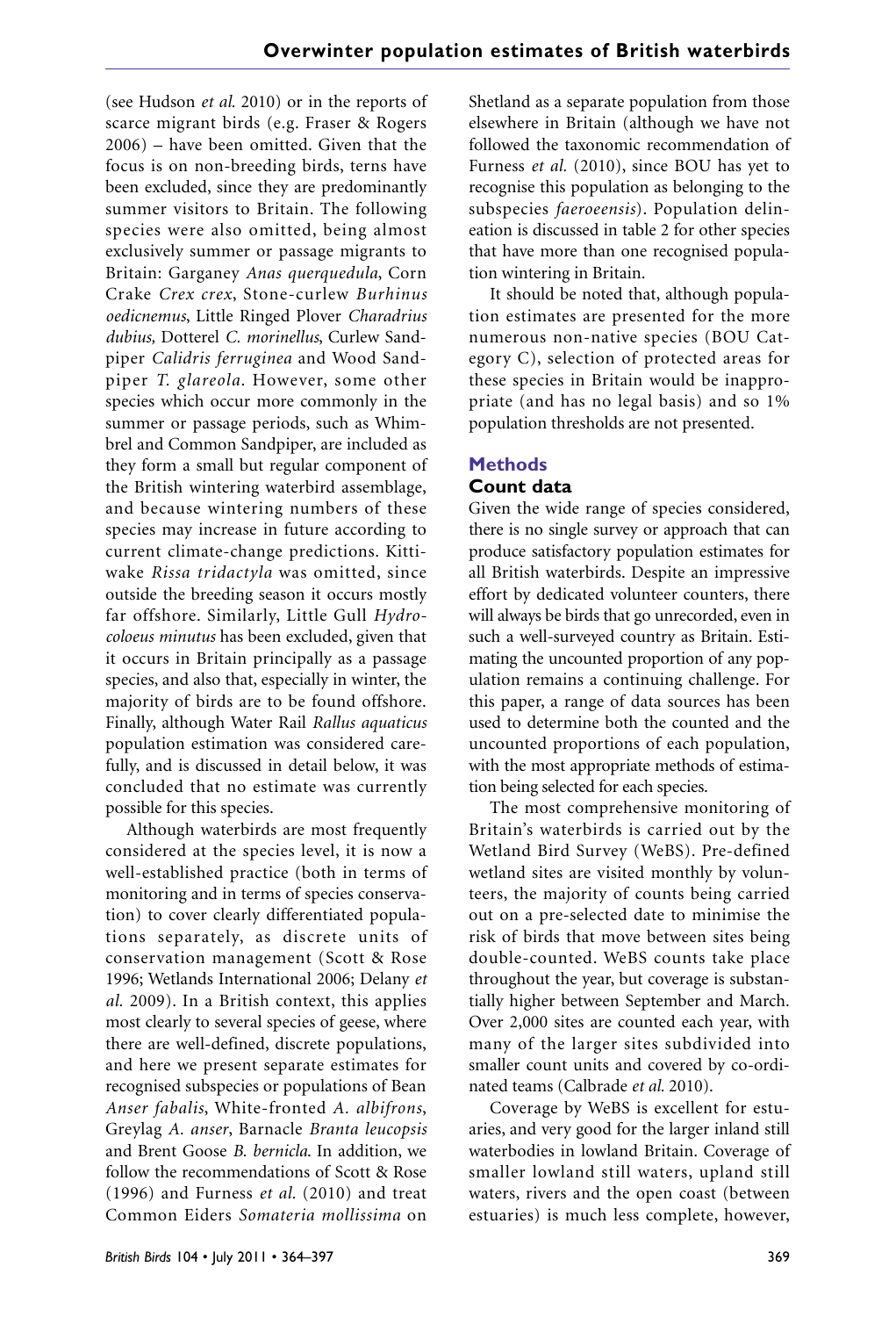while offshore habitats are particularly challenging in terms of obtaining satisfactory coverage. Although the largest concentrations of most species of waterbirds are covered by WeBS, these other habitats collectively add up to a large resource that is utilised by different species to a greater or lesser extent. Moreover, some species of 'waterbird' use more terrestrial habitats, either for part of the day (such as many geese and gulls, feeding on land but returning to waterbodies to roost) or more generally (such as European Golden Plover *Pluvialis apricaria*, Northern Lapwing *Vanellus vanellus* and, the most extreme case, Woodcock *Scolopax rusticola*).

Although WeBS regularly covers some important stretches of the non-estuarine coasts of Britain, most of the rocky and sandy shores are surveyed on a roughly decadal basis only, by a one-off midwinter count of a large proportion of the coast. Since the coast of Britain is too long to cover in its entirety, count stretches are selected randomly to allow reliable estimation of the total numbers of birds using the open coasts (Austin 2008). The latest such Non-estuarine Coastal Waterbird

Survey (NEWS) was undertaken in January 2007, making it ideal for incorporation into the current population estimates.

Some populations of geese and swans using wetlands as safe overnight roosts are missed during daytime WeBS counts. These species are well monitored by the Goose & Swan Monitoring Programme (GSMP), an umbrella scheme which includes several detailed surveys of these populations. Counts are generally undertaken either at daytime feeding locations or as birds fly to or from nocturnal roosts, as appropriate.

While this paper generates new estimates for the majority of species, for some others (e.g. Red-throated Diver, Golden Plover, Lapwing) recent population estimates have been published based on detailed consideration of those species; in such cases, we simply present the estimate from these recent sources. Similarly, wintering gulls are typically highly dispersed during the day and have thus been counted at nocturnal roosts on a decadal basis, the latest such undertaking being the Winter Gull Roost Survey (WinGS) carried out from 2003/04 to



**210.** Little Egret *Egretta garzetta*, Norfolk, July 2010.The spread of the Little Egret is one of the most striking of the population changes described in this paper – from a BBRC rarity to a wintering population of at least 4,500 individuals in little over 20 years.The species now occurs widely inland in southern Britain, and along most parts of the coastline of England and Wales.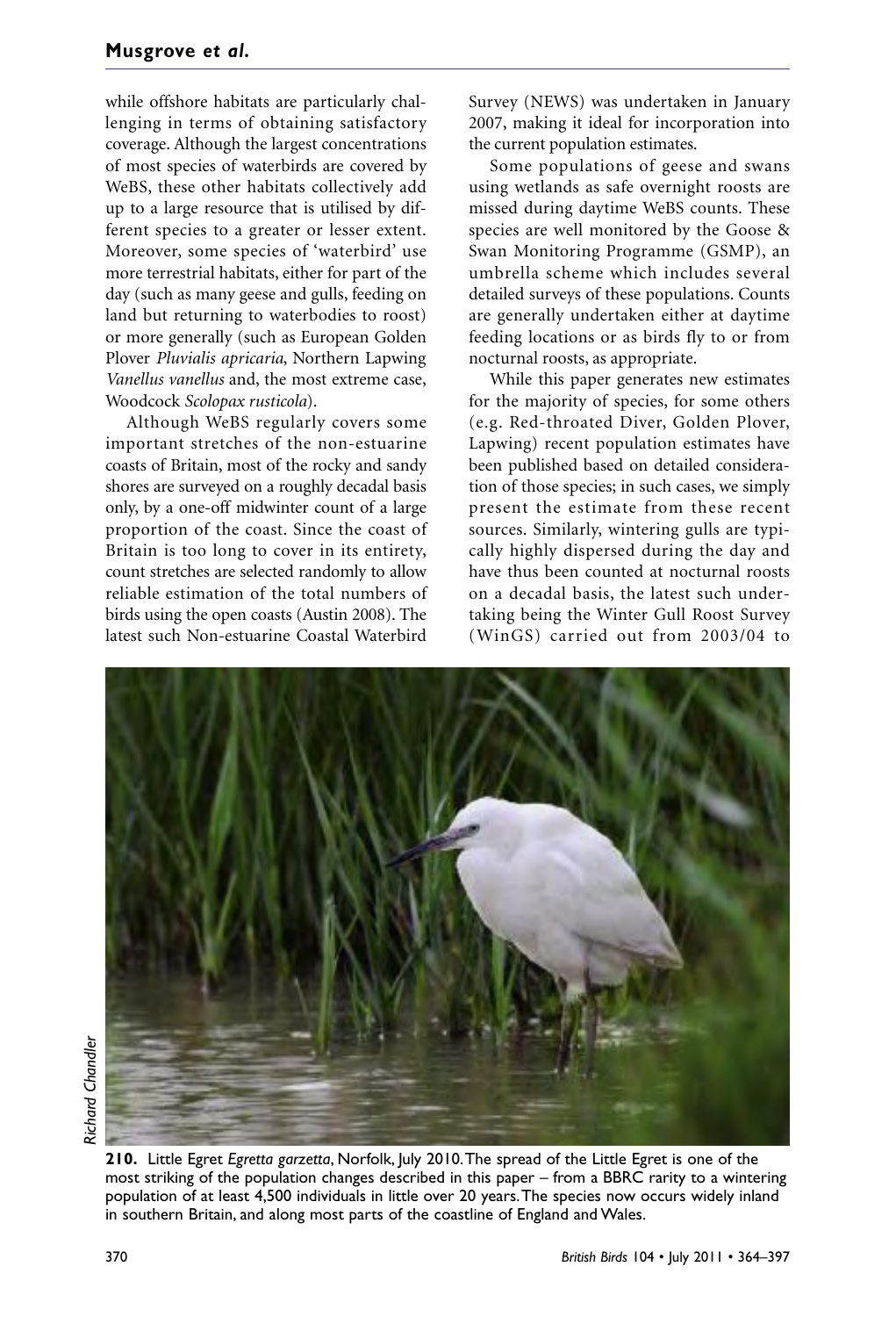2005/06. The estimates of the more numerous gull species generated from this survey are described in Banks *et al.* (2007) and are simply repeated here.

Finally, for many of the scarcer species, we have compiled supplementary information from various sources, including BirdTrack, some preliminary information from the currently ongoing Bird Atlas 2007–11 project, the BirdGuides database, reports of dedicated aerial and boat-based surveys and, significantly, recent county bird reports. In other cases, the approach to producing an estimate has involved demographic data, such as breeding population size and measures of productivity and survival. For a small number of species, information from ringrecovery rates and shooting-bag returns has also been incorporated. Such species-specific approaches are described in more detail in the results.

## **Extrapolation to uncounted sites**

There have been a number of approaches in the past to try to estimate the number of inland birds missed by the main counting schemes. Jackson *et al.* (2006) described a Dispersed Waterbirds Survey (DWS), which asked volunteers to count waterbirds in randomly selected 1-km squares in the winter of 2002/03. This survey generated population estimates for a number of the more widespread species, and these estimates have been considered as part of the current work and are referred to alongside the results below.

Kershaw & Cranswick (2003), following Kirby (1995), used extrapolation factors for the more widespread wildfowl species; these factors were used to multiply up the numbers of birds found during WeBS. The factors were based on three intensive studies in several parts of England, and effectively compared the number of each species counted during an attempt at 'complete' coverage, with the number counted at the standard WeBS sites. While this is a sensible approach, there are a number of potential issues. First, using extrapolation factors in this way makes the assumption that the same proportion of a species will remain on counted sites into the future, even if the actual number increases or declines. Second, while each of these three intensive studies certainly provided greatly

enhanced coverage, they were not able to cover the entire habitat spectrum utilised by all species of waterbirds. For example, Moorhens *Gallinula chloropus* can be found in small drainage ditches, garden ponds, pools in damp woodland, etc. The extrapolation factors calculated from these studies are likely to be more valid for those species restricted to medium/large still waters (e.g. Common Pochard *Aythya ferina*, Shoveler *Anas clypeata*), and less valid for those species which are distributed more widely across the landscape (e.g. Moorhen, Mallard *A. platyrhynchos*). Third, using extrapolation factors derived solely from these three studies makes the assumption that they are representative of the whole of the British landscape. Although not unreasonable, especially given that one of them covered a large area of northwest England, there may have been an under-representation of some landscape types, notably lowland farmland and mountain/moorland (although the latter supports relatively few waterbirds in winter, and so under-recording in this habitat type may be a less important issue). Finally, the study in northwest England was carried out during a period of cold weather, which may have caused birds to congregate more than normal on larger sites, leading to a lower extrapolation factor than in a more typical winter.

Despite such reservations, this method is still a reasonable way of estimating the number of non-counted birds, and remains the best possible approach given current data availability. A similar approach is adopted in this paper, with two further datasets being used to enhance the extrapolation factors. First, the Teesmouth Bird Club kindly made available the results of the Cleveland Water Body Survey (Sharp 2008; James 2009) from the winters of 2006/07 and 2008/09 (although only the former was used for the current analysis, as coverage was higher in that winter), the aim of which was to investigate how many waterbirds occurred on sites away from standard WeBS sites. Very good coverage was obtained of the lakes and larger ponds in Cleveland, as well as the River Tees; smaller rivers and very small ponds were not included. Second, during the winters 1999/2000 to 2006/07, a Norfolk Bird Atlas project was carried out (Taylor & Marchant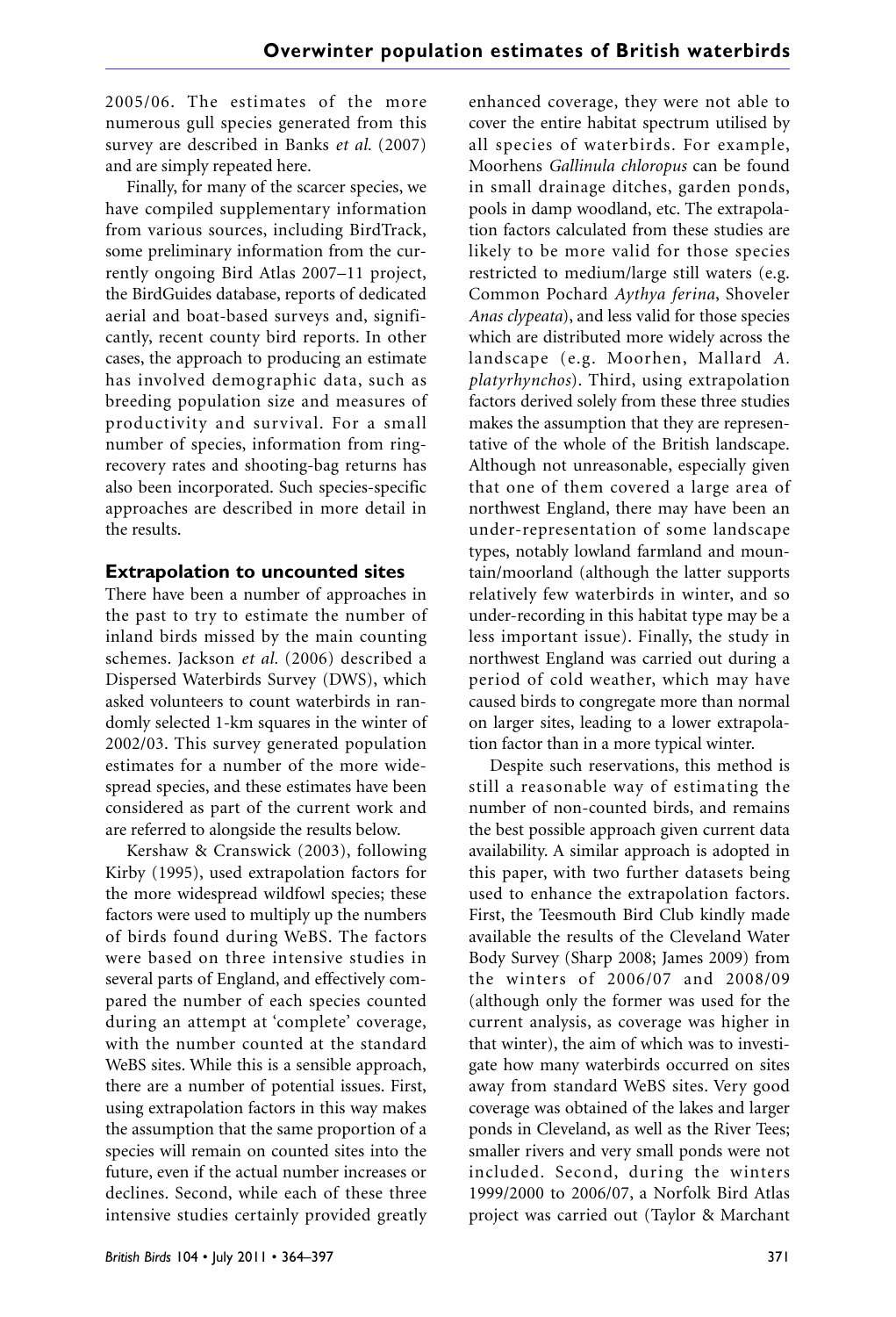**Table 1.** Extrapolation factors derived from five UK studies designed to identify the proportion of common waterbirds missed by standard survey techniques.

| <b>Species</b>                         | NW Eng<br>Jan 1991 | NE Eng<br>Jan 1993 | SW London Cleveland<br>Jan 1993 | 2006-07 | <b>Norfolk</b><br>1999/00-<br>2006/07 | <b>MEAN</b> |
|----------------------------------------|--------------------|--------------------|---------------------------------|---------|---------------------------------------|-------------|
| Mute Swan Cygnus olor                  | 1.79               | 1.52               | 1.64                            | 2.60    | 5.48                                  | 2.61        |
| Greylag Goose Anser anser *            |                    | 1.72               |                                 | 1.06    | 3.10                                  | 1.96        |
| Canada Goose Branta canadensis         | 1.32               | 1.71               | 1.62                            | 1.78    | 4.84                                  | 2.25        |
| Common Shelduck Tadorna tadorna        | 1.01               | 1.08               | n/a                             | 1.01    | 1.00                                  | 1.02        |
| Eurasian Wigeon Anas penelope          | 1.02               | 1.15               | 1.00                            | 1.06    | 1.00                                  | 1.05        |
| Gadwall Anas strepera                  | 1.30               | 1.11               | 1.09                            | 1.06    | 1.37                                  | 1.18        |
| Eurasian Teal Anas crecca              | 1.20               | 1.40               | 1.03                            | 1.24    | 1.16                                  | 1.21        |
| Mallard Anas platyrhynchos **          | (1.57)             | (2.13)             | (1.43)                          | (3.82)  | 4.00                                  | 4.00        |
| Pintail Anas acuta                     | 1.00               | n/a                | n/a                             | 1.01    | 1.00                                  | 1.00        |
| Shoveler Anas clypeata                 | 1.27               | n/a                | 1.18                            | 1.19    | 1.01                                  | 1.16        |
| Common Pochard Aythya ferina           | 1.18               | 1.25               | 1.10                            | 1.18    | 1.38                                  | 1.22        |
| Tufted Duck Aythya fuligula            | 1.34               | 1.43               | 1.17                            | 1.44    | 2.02                                  | 1.48        |
| Goldeneye Bucephala clangula           | 1.36               | 1.24               | 1.02                            | 1.09    | 1.60                                  | 1.26        |
| Goosander Mergus merganser             | 1.92               | 4.47               | 1.48                            | 1.25    | 5.65                                  | 2.95        |
| Little Grebe Tachybaptus ruficollis    | 1.43               | n/a                | n/a                             | 1.21    | 3.72                                  | 2.12        |
| Great Crested Grebe Podiceps cristatus | 1.63               | n/a                | 1.16                            | 1.04    | 2.36                                  | 1.55        |
| Great Cormorant Phalacrocorax carbo    | 1.19               | 1.50               | 1.04                            | 1.12    | 3.14                                  | 1.60        |
| Moorhen Gallinula chloropus **         | n/a                | n/a                | n/a                             | (3.10)  | 16.78                                 | 16.78       |
| Common Coot Fulica atra                | 1.54               | 1.27               | 1.10                            | 1.14    | 1.77                                  | 1.36        |

Notes

n/a: no estimates presented in those studies

\* These are British-breeding Greylags. No extrapolation factors for re-established Greylag Goose were presented by Kirby (1995). Kershaw & Cranswick (2003) included a value of 1.72 based on additional data from a Naturalised Goose Survey in summer 1991.

\*\* Extrapolation factors for Mallard and Moorhen are based only on the Norfolk study, given that these species occur in many habitats in the wider countryside that were not covered in the other studies.

2011). Counts were made of all species within each tetrad in Norfolk across the winter period, and the results were available to us.

The extrapolation factors from these five studies for a number of common and widespread species are presented in table 1. A range of values is apparent, with those from Norfolk often noticeably higher than the others. This may be due, in part, to waterbird densities being relatively high in this lowland county, which has extensive areas of wetland habitat, notably in the Fens and the Norfolk Broads. However, the most important factor is likely to be that data were collected across all habitats, not only larger still waters, and so the assessment of the numbers of some species present in the wider countryside is likely to be more complete. Given the range of extrapolation factors estimated for the different regions, it was considered that a mean

of the factors generated from the five individual studies would be most appropriate to produce the updated population estimates for most species. The exceptions were Moorhen and Mallard, which were considered to be such widespread species that they would be under-represented by all but the Norfolk study.

## **Analytical methods** WeBS & NEWS

For the majority of waterbird populations, data from all British WeBS sites were extracted from the WeBS database. While coverage of the key sites is generally excellent, there are inevitably occasions when the regular sites go uncounted. To deal with the issue of missing counts, estimates are produced by standard WeBS processing methods (Thaxter *et al.* 2010). Estimated counts were examined by eye to guard against any risk of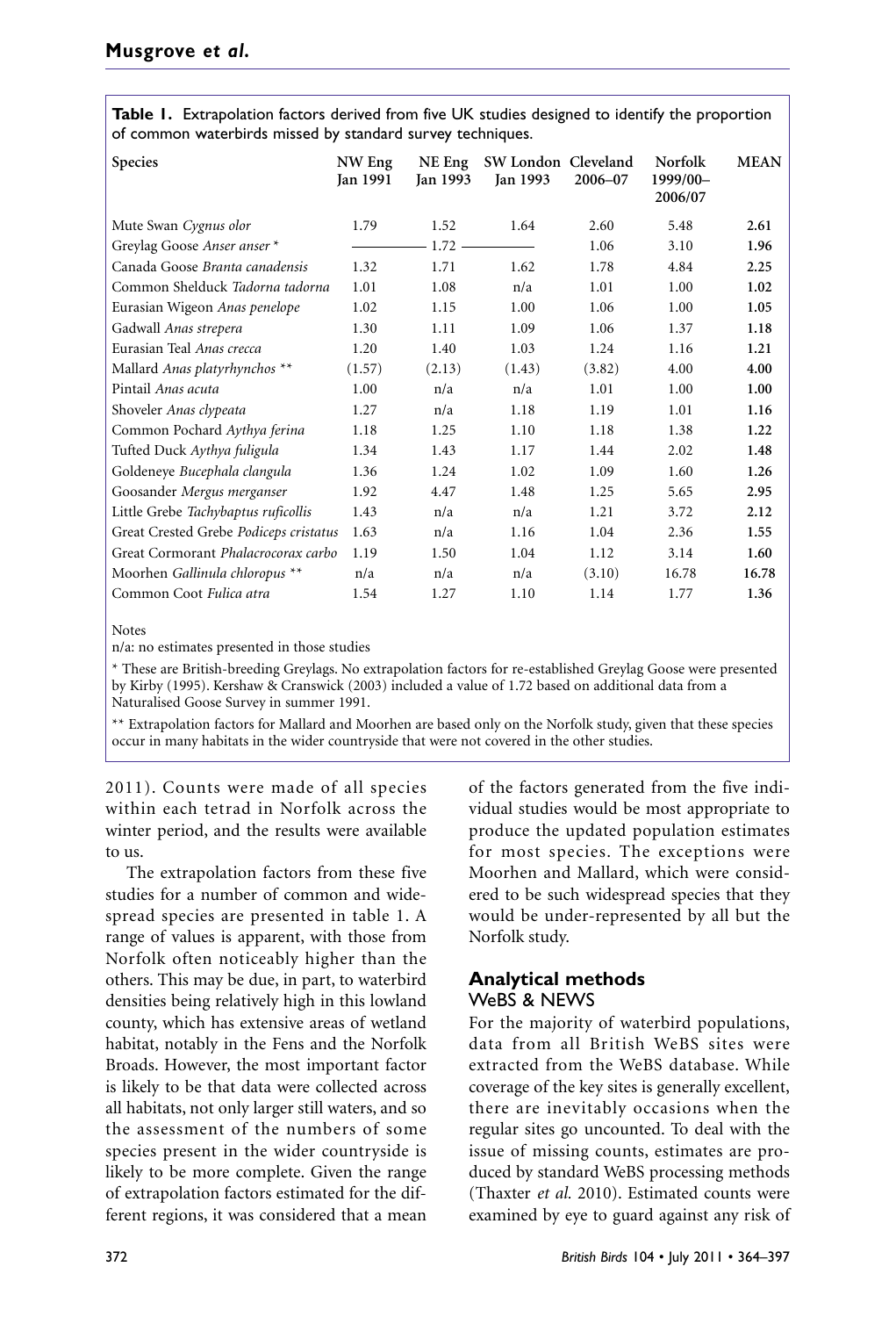

Richard Chandler *Richard Chandler*

**211.** Ringed Plovers *Charadrius hiaticula* in flight, Anglesey, April 2009.Wintering Ringed Plovers in Britain are of the nominate form, but birds of two other subspecies, *C. h. tundrae* and *C. h. psammodroma*, pass through Britain on migration. The majority of these Ringed Plovers are thought to be *psammodroma* still moulting into breeding plumage (note the largely dark bills of most of the birds – unlike *tundrae* and *psammodroma*, nominate *hiaticula* has no non-breeding plumage as such).

unsuitable estimates being generated, with just a few such counts being removed as a result.

The sites in the WeBS dataset are classified as 'inland', 'estuarine', or 'non-estuarine coastal'. It is thus possible to sum counts across sites to obtain a total (per species/month/year) for each of these three broad habitat classes. As stated earlier, WeBS is known to cover only a relatively small proportion of Britain's non-estuarine coasts, whereas NEWS gives good estimates of the total numbers of birds present in this habitat. Since NEWS was a single count, in January 2007, an estimated NEWS-equivalent total for each month of the five winters under consideration was generated, by using the ratio of the non-estuarine WeBS total (in any given month) to the non-estuarine WeBS total in January 2007. Then, for each month, the non-estuarine component of the WeBS total was replaced with the estimated NEWSequivalent.

Following this, totals were summed across these three broad habitat classes. For each species, for each of the five winters 2004/05 to 2008/09, the peak monthly British total was then selected, and then the means of these winter peaks over the five winters were calculated for each species. These 'five-year peak-means' represent the entire coast (estuarine and non-estuarine), plus counted inland WeBS sites. Thereafter, for the species in table 1, estimates were scaled upwards by the extrapolation factors listed, to allow for the unsurveyed population component.

#### **Censuses**

For eight swan and goose populations, estimates are best based on the extensive national censuses that are carried out at regular intervals. For Taiga Bean Goose *Anser f. fabalis*, Pink-footed Goose *Anser brachyrhynchus*, Greenland White-fronted Goose *Anser albifrons flavirostris*, Icelandic Greylag Goose and Svalbard Barnacle Goose, such census values are available annually. In the cases of Taiga Bean Goose, Greenland White-fronted Goose and Icelandic Greylag Goose, the mean value of the five most recently available census totals (2005/06 to 2009/10) was used as the population estimate. However, both Pink-footed Goose and Svalbard Barnacle Goose have shown sustained increases over recent years and a fiveyear mean substantially underestimates their population sizes; in these two cases, the census value from the most recent winter was used as the estimate. Bewick's Swan *Cygnus columbianus*, Whooper Swan *C. cygnus* and Greenland Barnacle Goose are censused on a periodic basis and so for these populations, the most recently available national census was used for the estimate.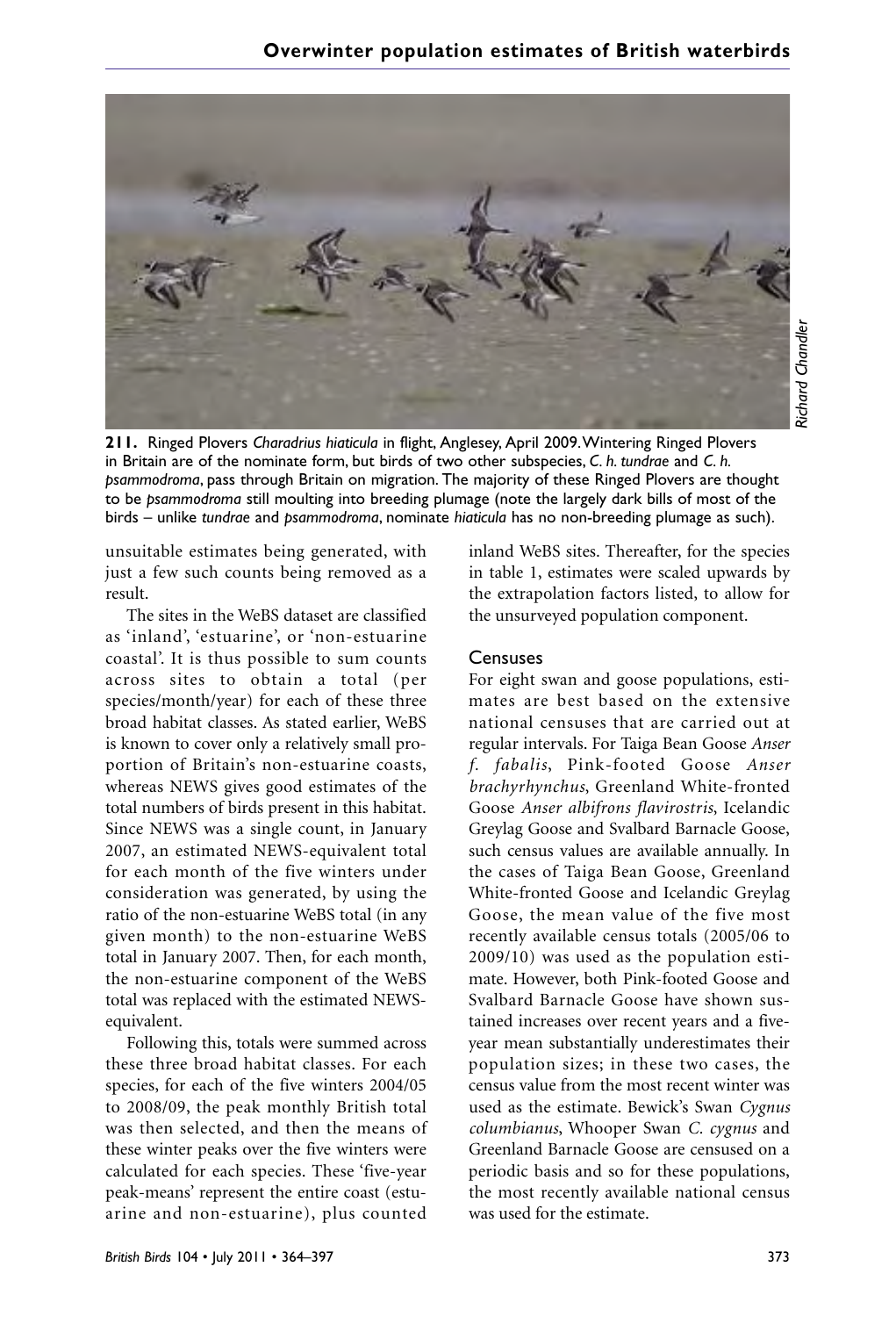## **Compilations**

For 19 populations, estimates were derived by subdividing Britain into regions, generally standard bird recording areas (Ballance & Smith 2008) but sometimes broader sea areas, such as the Moray Firth, depending on the nature of the species involved. Estimates for each region were produced through expert opinion following examination of multiple datasets. This is broadly the same approach as that taken by Kirby *et al.* (1993) and Kershaw & Cranswick (2003). In summing regional estimates to produce a British estimate, account was taken (so far as possible) of major movements. For example, peak numbers of Common Scoters on the Solway Firth occur during passage, and thus peak numbers there were not added to peaks from wintering sites farther south (Hartley 2007).

### Existing sources

For 12 populations, other detailed studies have recently produced published British estimates. In these cases, the estimates from these studies are simply collated here.

### Miscellaneous

For the remaining five populations (Shag *Phalacrocorax aristotelis*, Grey Heron *Ardea* *cinerea*, Jack Snipe *Lymnocryptes minimus*, Common Snipe *Gallinago gallinago* and Woodcock), none of the approaches above were suitable and the methods used to produce the estimate are described in table 2.

## **Results**

Population estimates for wintering waterbirds in Britain are presented in table 2, along with notes on their derivation to aid the task of updating the estimates in future years. For each species, or defined population, the new recommended British non-breeding estimate is presented. For most populations, a 1% threshold value is also given for purposes of site assessment. Threshold values are not presented for non-native species as there is no legal basis for site assessment for these species. Estimates and thresholds have been rounded as follows:

| Unrounded<br>estimate | Estimate<br>rounded to | 1% threshold<br>rounded to |
|-----------------------|------------------------|----------------------------|
| $1 - 100$             | nearest 1              | nearest 1                  |
| $101 - 1,000$         | nearest 10             | nearest 1                  |
| 1,001-10,000          | nearest 100            | nearest 1                  |
| 10,001-100,000        | nearest 1,000          | nearest 10                 |
| 100,001-1,000,000     | nearest 10,000         | nearest 100                |
| >1,000,000            | nearest 100,000        | nearest 1,000              |

**212.** Sanderlings *Calidris alba*, Norfolk, February 2008. Sanderlings are more or less entirely coastal in the non-breeding season, with over a third found on non-estuarine stretches of the British coastline. Numbers have declined since the last estimate, although that trend appears to be solely due to the situation on open coastlines, as the counts from estuarine areas have remained steady or increased overall.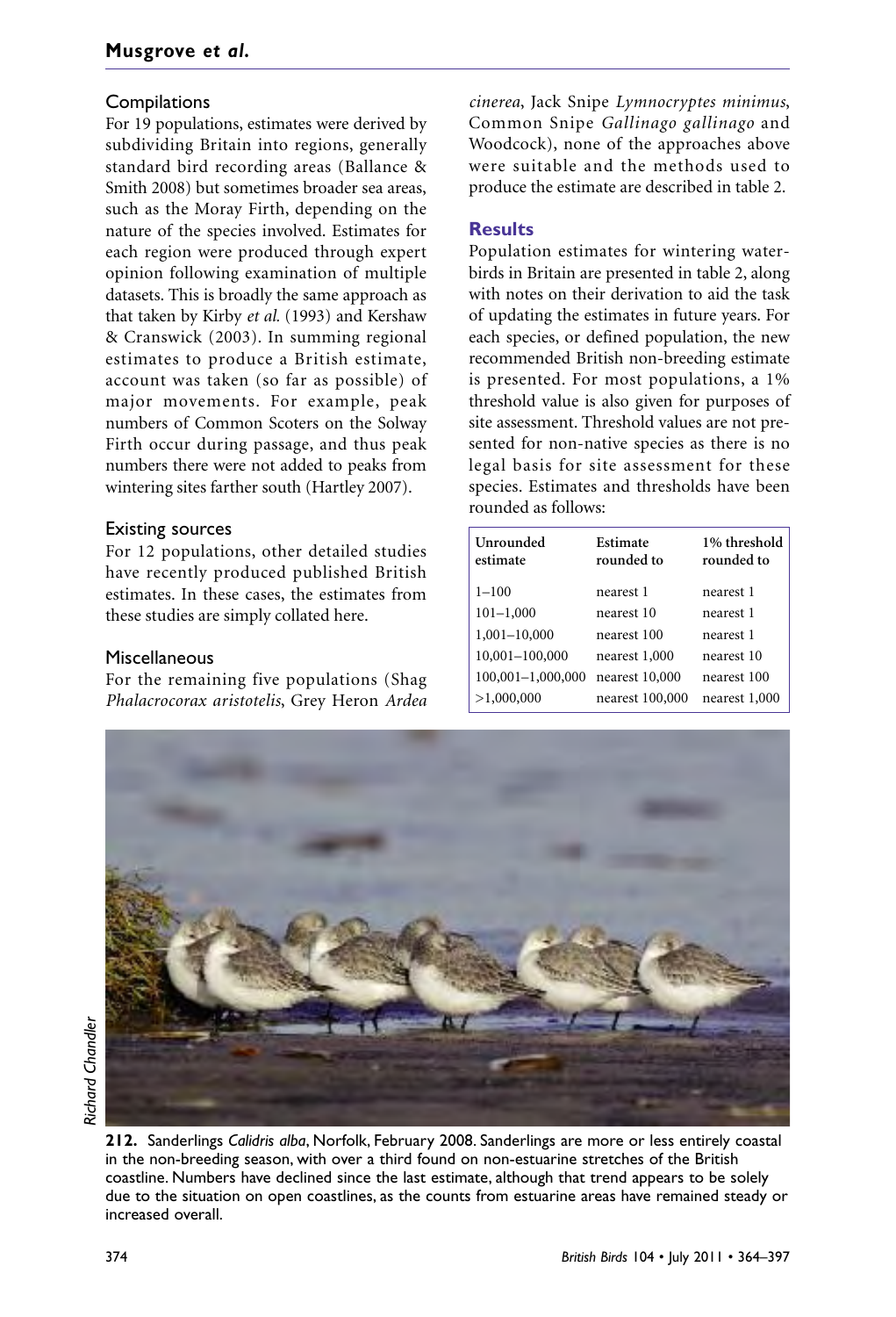It should be noted that where 1% of the national population is less than 50 birds (i.e. the national population is less than 5,000), 50 is normally used as the minimum qualifying threshold for the designation of sites of importance (Stroud *et al.* 2001).

As discussed above, different methods have been used in determining estimates for different species and populations, and these methods are indicated in table 2. Inevitably, given the range of species involved, and the variety of data sources and analytical approaches required, a variable level of confidence can be attached to each estimate. Following the approach taken by the Avian Population Estimates Panel (Baker *et al.* 2006), a reliability score has been assigned to each estimate. This score is simply a broad judgement by the authors. A score of 1 is given to an estimate based on good-quality counts of a large proportion of the individuals involved; a score of 2 is given to an estimate which is heavily based on count data but for which these data have had to be extrapolated to a large degree; and a score of 3 is given to an estimate which is not strongly based on actual count data and/or for which large assumptions have had to be made.

#### **Discussion**

The combined estimates for the 92 populations presented in this paper suggest that Britain is host to at least 12.5 million overwintering waterbirds each year. For 15 of the species or populations, the winter estimates presented in this paper are the first to be formally published. All of the estimates presented are felt to provide the best possible representation of current numbers of nonbreeding waterbirds in Britain, and it is recommended that these figures are used for all relevant purposes from now until such time as they are updated. The estimates continue to underline the immense importance of Britain for many of the species involved, and will underpin the ongoing implementation of conservation policy for wetlands and waterbirds. Future *Waterbirds in the UK* reports <sup>1</sup> will use the new thresholds to list sites supporting nationally important numbers of

each species or population; there will clearly be some marked changes in the numbers of such sites for many species as a result of these new estimates.

For the majority of non-breeding waterbirds in Britain, estimates were last produced based on data from 1994/95 to 1998/99. The new estimates presented here, based largely on the period 2004/05 to 2008/09, show many changes. Some of these clearly reflect large-scale population changes. For example, numbers of species such as Avocet *Recurvirostra avosetta*, Gadwall *Anas strepera* and, especially, Little Egret *Egretta garzetta* increased substantially over the intervening decade, while those of other taxa, such as Greenland White-fronted Goose, Dunlin *Calidris alpina* and Pochard, have declined seriously. However, for other species, the change in population estimate may not be an accurate reflection of real changes in abundance but more to do with variation in the methods used to produce the estimates, typically an improvement in data collection. For example, the population estimate of Mallard published here is more than twice that in Kershaw & Cranswick (2003). This is at odds with the trend in winter numbers of Mallard, which is known to be one of steady decline (21% over the ten-year period to 2006/07; Thaxter *et al.* 2010). The discrepancy arises from a change in the extrapolation factor used to scale the numbers counted by WeBS, from 1.71 previously to 4.00 now. For most species, population change is best reflected by reference to annual indices as published each year in *Waterbirds in the UK* (e.g. Calbrade *et al.* 2010).

The extrapolation factors (table 1) used to account for waterbirds on uncounted sites have to be acknowledged as one of the least precise elements in producing estimates of more widespread species. The range of values in table 1, arising from the different studies, emphasises the difficulty in understanding how best to account for unsurveyed sites. While it is felt that the factors presented here are the best possible at the present time, there

*continued on page 393*

<sup>1</sup> *Waterbirds in the UK* reports are available at www.bto.org/volunteer-surveys/webs/ publications/annualreports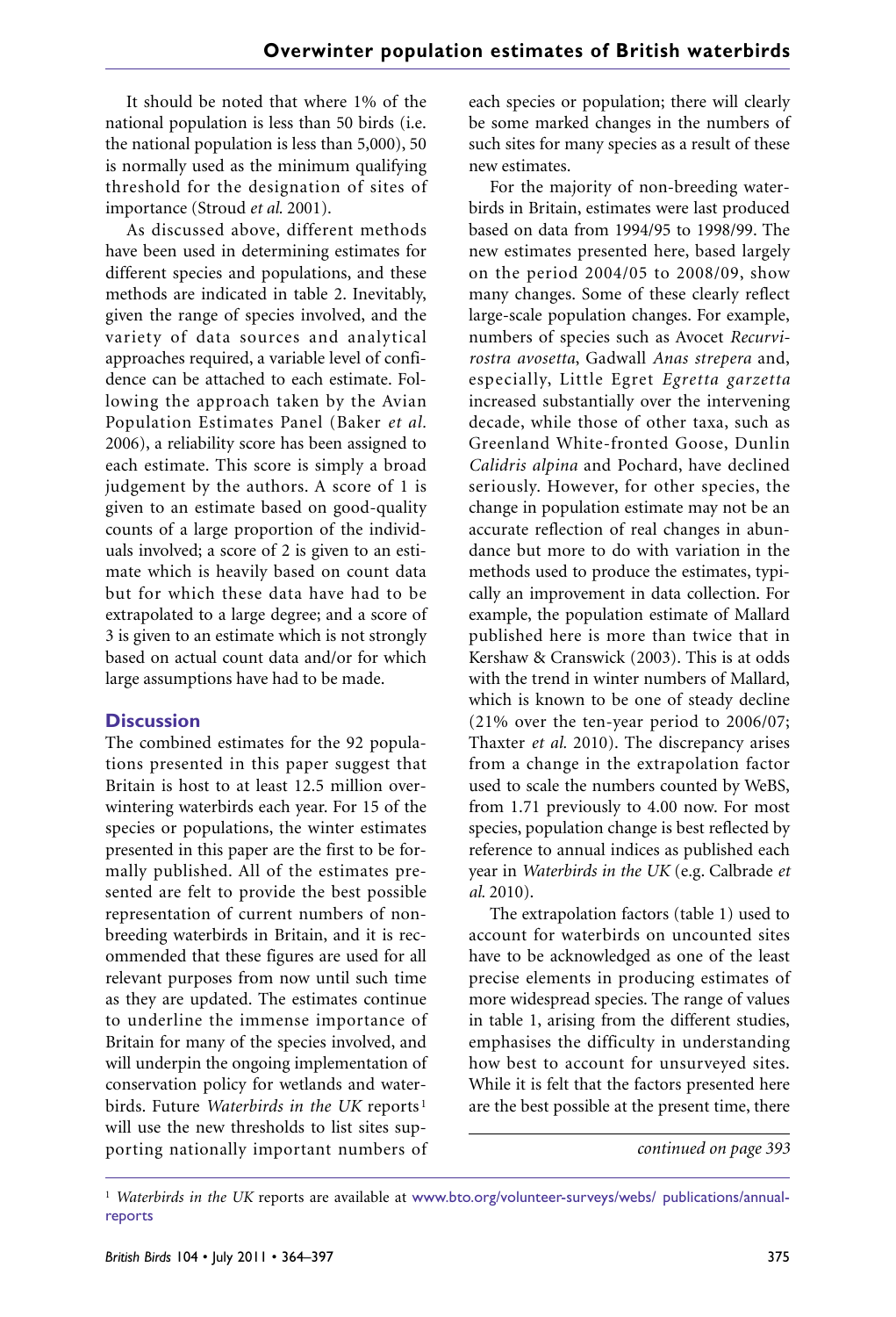| Table 2. Population estimates for wintering waterbirds in Britain.                                                                                                                                                                                                                                                                                                                                                                                                                                                                                                                                                                                                      |                 |                     |                |                               |
|-------------------------------------------------------------------------------------------------------------------------------------------------------------------------------------------------------------------------------------------------------------------------------------------------------------------------------------------------------------------------------------------------------------------------------------------------------------------------------------------------------------------------------------------------------------------------------------------------------------------------------------------------------------------------|-----------------|---------------------|----------------|-------------------------------|
| Species/population                                                                                                                                                                                                                                                                                                                                                                                                                                                                                                                                                                                                                                                      | <b>Estimate</b> | 1% threshold Method |                | Reliability                   |
| Mute Swan Cygnus olor                                                                                                                                                                                                                                                                                                                                                                                                                                                                                                                                                                                                                                                   | 74,000          | 740                 |                | $\mathfrak{D}_{\mathfrak{p}}$ |
| Mute Swans are widespread in the British lowlands. The estimate was derived from WeBS Core Counts<br>extrapolated by a factor of 2.61. The resulting estimate is within the range suggested by the DWS (94,000,<br>range 62,000-130,000) but is somewhat higher than implied by the breeding census from spring 2002<br>(Ward et al. 2007), which found 31,700 birds at the start of the breeding season, even allowing for the<br>addition of another breeding season's cohort of young birds onto that estimate.                                                                                                                                                      |                 |                     |                |                               |
| Bewick's Swan Cygnus columbianus                                                                                                                                                                                                                                                                                                                                                                                                                                                                                                                                                                                                                                        | 7,000           | 70                  | $\overline{2}$ | 1                             |
| A complete census of Bewick's Swans is carried out every five years across northwest Europe, the most<br>recent available being that for January 2005, when 6,992 birds were found in Britain (Worden et al. 2006).<br>The results of the January 2010 census were not available in time for inclusion in these estimates.                                                                                                                                                                                                                                                                                                                                              |                 |                     |                |                               |
| Whooper Swan Cygnus cygnus                                                                                                                                                                                                                                                                                                                                                                                                                                                                                                                                                                                                                                              | 11,000          | 110                 |                | 1                             |
| The census regime is similar to that for Bewick's Swan (above); the January 2005 census found 10,716<br>birds (Worden et al. 2009), while that from January 2010 was not available for these estimates. In Kershaw<br>& Cranswick (2003), WeBS data were extrapolated by a factor of 1.49 but, given that there is a five-year<br>census of this species, it seems unnecessary to employ this technique. The majority of birds wintering in<br>Britain are from the Icelandic breeding population, although it appears that small numbers of birds<br>breeding in Scandinavia and north European Russia occur here also (about 200 according to Laubek et al.<br>1998). |                 |                     |                |                               |
| Taiga Bean Goose Anser fabalis fabalis<br>The two main wintering flocks, on the Slamannan Plateau (Clyde/Upper Forth) and in the Yare Valley<br>(Norfolk), are counted frequently each winter. The peak winter counts of each of these two flocks were<br>summed (with the small numbers of other birds detected by WeBS added also) and then averaged over<br>winters 2005/06 to 2009/10. It was assumed that, away from the two key areas, any 'Bean Geese' not<br>identified to subspecies referred to Tundra Bean Geese.                                                                                                                                            | 410             |                     |                | 1                             |
|                                                                                                                                                                                                                                                                                                                                                                                                                                                                                                                                                                                                                                                                         |                 |                     |                |                               |

Simon Stirrup *Simon Stirrup*

> **213.** Bewick's *Cygnus columbianus* and Whooper Swans *Cygnus cygnus* coming in to land at wintering grounds in Cambridgeshire, November 2007. A complete census of both species is carried out every five years and the most recent data suggest that around 7,000 Bewick's Swans and 11,000 Whooper Swans winter in Britain.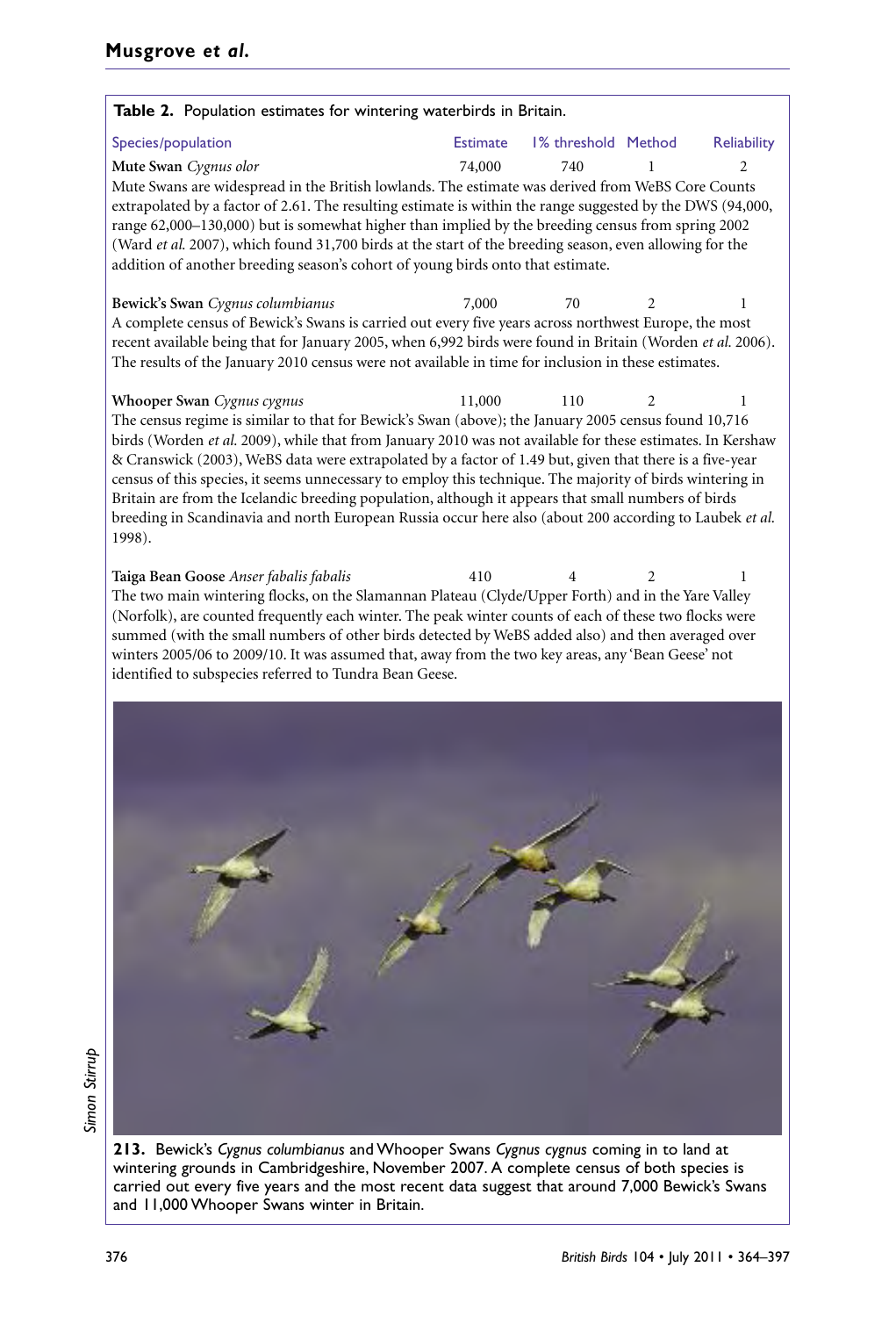| Species/population                                                                                            | <b>Estimate</b> | 1% threshold Method |                | Reliability |
|---------------------------------------------------------------------------------------------------------------|-----------------|---------------------|----------------|-------------|
| Tundra Bean Goose Anser fabalis rossicus                                                                      | 320             | 3                   |                |             |
| Tundra Bean Geese occur in very variable numbers each year, but peak numbers generally occur in               |                 |                     |                |             |
| January and February and in southeast England. Analysis of WeBS data alone from 2004/05 to 2008/09            |                 |                     |                |             |
| suggested a mean of 65 (range 8-239). However, given that Tundra Beans are rather unpredictable in their      |                 |                     |                |             |
| occurrence, and are often detected away from counted wetlands, a more detailed assessment was under-          |                 |                     |                |             |
|                                                                                                               |                 |                     |                |             |
| taken using BirdTrack and BirdGuides data. Where possible, duplicate counts of birds from adjacent sites      |                 |                     |                |             |
| were omitted, producing a mean total of 322 (range 166-811). It was assumed that, away from the two key       |                 |                     |                |             |
| wintering areas for Taiga Bean Geese, any unidentified 'Bean Geese' were Tundras.                             |                 |                     |                |             |
|                                                                                                               |                 |                     |                |             |
| Pink-footed Goose Anser brachyrhynchus                                                                        | 360,000         | 3,600               | 2              | 1           |
| Pink-footed Geese are monitored by the Icelandic-breeding Goose Census (part of the GSMP). The vast           |                 |                     |                |             |
| majority of birds are counted as they arrive at, or leave, nocturnal roost sites. Numbers have increased      |                 |                     |                |             |
| steadily over recent years, and the estimate used is the rounded peak British count from autumn 2009, the     |                 |                     |                |             |
| latest available (Mitchell 2010).                                                                             |                 |                     |                |             |
|                                                                                                               |                 |                     |                |             |
| European White-fronted Goose A. albifrons albifrons                                                           | 2,400           | 24                  | 1              |             |
| The European White-fronted Goose population is relatively well covered by WeBS. However, cold-weather         |                 |                     |                |             |
| influxes from the continent are not infrequent, so some supplementary data were used to improve the esti-     |                 |                     |                |             |
| mate, for the winters 2004/05 to 2008/09. In addition, counts were incorporated for the important site of     |                 |                     |                |             |
| Heigham Holmes, which is not currently surveyed for WeBS (data from the Norfolk Bird Report). The             |                 |                     |                |             |
| numbers missed are likely to have been negligible.                                                            |                 |                     |                |             |
|                                                                                                               |                 |                     |                |             |
| Greenland White-fronted Goose A. a. flavirostris                                                              | 13,000          | 130                 | 2              | 1           |
| The Greenland White-fronted Goose population is one of the best monitored populations of birds in             |                 |                     |                |             |
| Britain, if not the world. The vast majority of the population is censused twice each winter. The estimate    |                 |                     |                |             |
|                                                                                                               |                 |                     |                |             |
| here is the mean of the peak count of birds in Britain from the five winters 2005/06 to 2009/10. Although     |                 |                     |                |             |
| there has been a steady decline since 2000, over this five-year period the trend began to level out somewhat. |                 |                     |                |             |
|                                                                                                               | 85,000          | 850                 | $\overline{2}$ |             |
| Icelandic Greylag Goose Anser anser                                                                           |                 |                     |                | 2           |
| Icelandic Greylag Geese are surveyed in a similar manner (and frequently at the same time) as Pink-footed     |                 |                     |                |             |
| Geese (see above). The estimate here is the mean of the peak counts from the five autumns 2005-09. The        |                 |                     |                |             |
| estimate is given a reliability rating of 2, however, because of the difficulty in parts of northern Scotland |                 |                     |                |             |
| in determining how many Greylags are Icelandic breeders and how many are British breeders.                    |                 |                     |                |             |
|                                                                                                               |                 |                     |                |             |
| British Greylag Goose Anser anser                                                                             | 140,000         | 1,400               | 1/3            | 2           |
| The Greylag Goose was once a widespread breeding species across much of Britain, but numbers declined         |                 |                     |                |             |
| greatly in the nineteenth century, probably due largely to habitat change and over-hunting, until native      |                 |                     |                |             |
| breeders remained only in parts of northwest Scotland, especially the Outer Hebrides. In the twentieth        |                 |                     |                |             |
| century, however, breeding populations became re-established successfully across several parts of the         |                 |                     |                |             |
| former range. For many years, the northwest Scotland breeders and the re-established birds have been          |                 |                     |                |             |
| treated as separate populations. However, as both the remnant and the re-established populations have         |                 |                     |                |             |
| spread towards each other in Scotland, it is no longer possible to distinguish the two, and they are com-     |                 |                     |                |             |
| bined from now on as this single population. A dedicated survey of breeding Greylag Geese in Scotland         |                 |                     |                |             |
| (Mitchell et al. 2010) estimated a post-breeding total of 47,405 birds. In England and Wales, WeBS data       |                 |                     |                |             |
| can be scaled up by an extrapolation factor of 1.96 to yield 89,315 birds in September, and the British esti- |                 |                     |                |             |
| mate presented here is the rounded sum of these two estimates.                                                |                 |                     |                |             |
|                                                                                                               |                 |                     |                |             |
| <b>Snow Goose Anser caerulescens</b>                                                                          | 180             | n/a                 | 4              | 2           |
| This is an approximate assessment of the combined numbers of wild, naturalised and other birds present        |                 |                     |                |             |
| in Britain, derived largely from a combination of data from WeBS and county bird reports. The naturalised     |                 |                     |                |             |
| flock of Snow Geese on Coll has numbered between 25 and 45 birds in recent years (J. Bowler pers.             |                 |                     |                |             |
|                                                                                                               |                 |                     |                |             |
| comm.). Elsewhere, double-figure counts are known from Oxfordshire, Yorkshire, Sussex and Lancashire,         |                 |                     |                |             |
| although there has been a major decline in numbers on the Berkshire/Hampshire border (Clark 2009).            |                 |                     |                |             |
| In addition, wild birds occur each winter with flocks of other goose species; numbers are difficult to        |                 |                     |                |             |
| determine, given that the same individuals clearly move around the country with their 'carrier' flocks,       |                 |                     |                |             |
| but in recent years have probably involved fewer than ten individuals per winter.                             |                 |                     |                |             |
|                                                                                                               |                 |                     |                |             |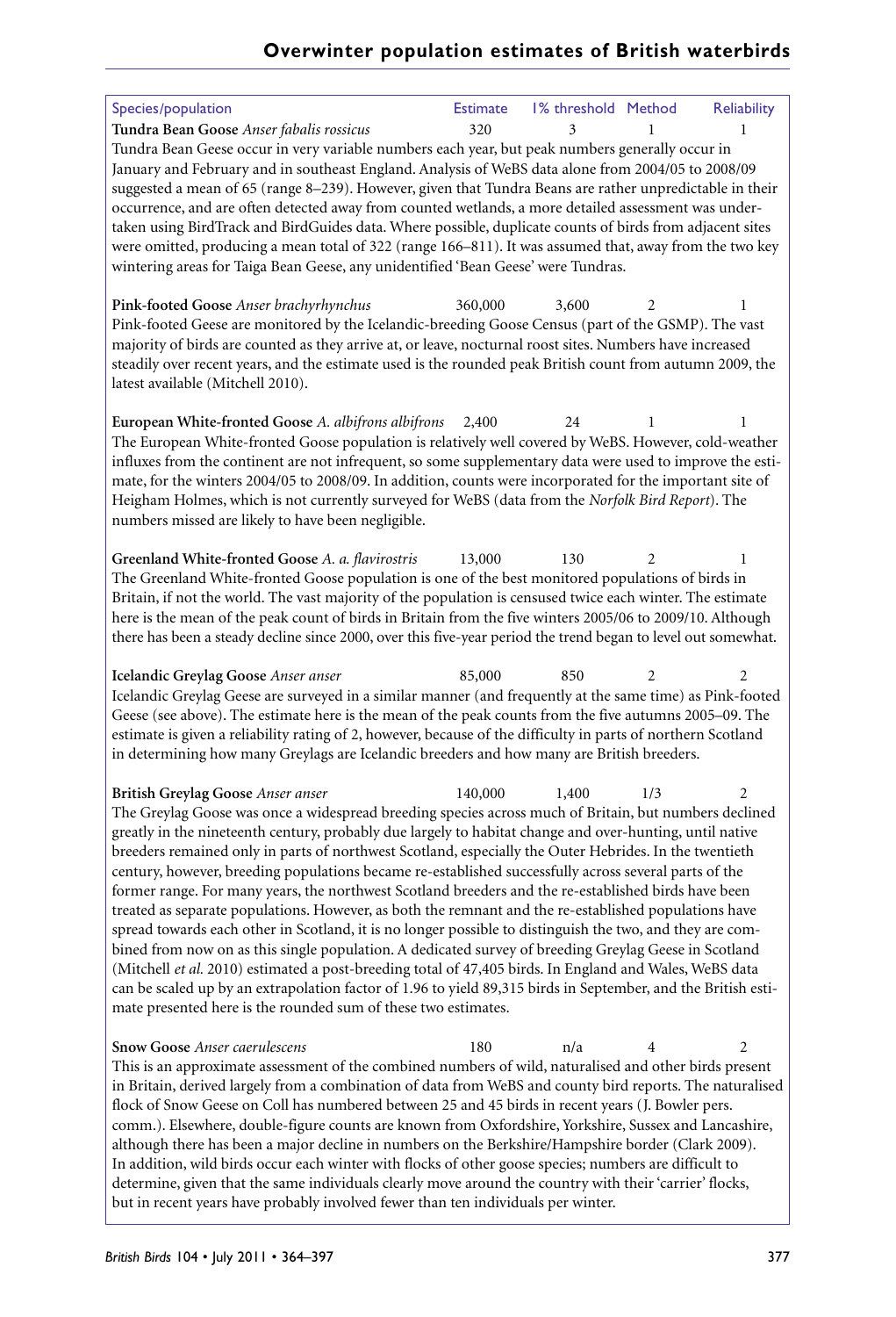## **Musgrove** *et al.*

| Species/population                                                                                                                                                                                           | <b>Estimate</b> | 1% threshold Method |   | Reliability |
|--------------------------------------------------------------------------------------------------------------------------------------------------------------------------------------------------------------|-----------------|---------------------|---|-------------|
| Canada Goose Branta canadensis                                                                                                                                                                               | 190,000         | n/a                 |   | 2           |
| The estimate here is based on WeBS counts, scaled upwards by a factor of 2.25. In comparison, the DWS                                                                                                        |                 |                     |   |             |
| produced an estimate of 174,000 (range 97,000-383,000), which is relatively consistent with that presented                                                                                                   |                 |                     |   |             |
| here, especially given the continuing increase since the time of that survey.                                                                                                                                |                 |                     |   |             |
|                                                                                                                                                                                                              |                 |                     |   |             |
| Greenland Barnacle Goose Branta leucopsis                                                                                                                                                                    | 58,000          | 580                 | 2 | 1           |
| Greenland Barnacle Geese winter widely across many (sometimes remote) islands and coastal areas in                                                                                                           |                 |                     |   |             |
| north and west Scotland (and northwest Ireland). Although many of the most important sites are surveyed                                                                                                      |                 |                     |   |             |
| annually, the entire population is censused every five years. During the March 2008 census, 58,269 geese                                                                                                     |                 |                     |   |             |
| were found in Britain (Mitchell et al. 2008).                                                                                                                                                                |                 |                     |   |             |
| Svalbard Barnacle Goose Branta leucopsis                                                                                                                                                                     | 33,000          | 330                 | 2 | 1           |
| A population estimate is calculated each winter by WWT for Barnacle Geese on the Solway Firth, by taking                                                                                                     |                 |                     |   |             |
| an average of all counts that fall within 10% of the peak count for the winter, and then rounding down to                                                                                                    |                 |                     |   |             |
| the nearest 100 as a guard against possible double-counting (Griffin 2010). Such estimates have increased                                                                                                    |                 |                     |   |             |
| consistently in recent years, and so the population estimate presented here is that for the latest available                                                                                                 |                 |                     |   |             |
| winter, 2009/10, when there were thought to be 32,800 birds on the Solway. In addition, much smaller                                                                                                         |                 |                     |   |             |
| numbers of birds from this population occur at several other sites but by midwinter, when peak numbers                                                                                                       |                 |                     |   |             |
| are present on the Solway, WeBS data suggest that only about 100 birds remain at other sites in northeast                                                                                                    |                 |                     |   |             |
| England and eastern Scotland.                                                                                                                                                                                |                 |                     |   |             |
|                                                                                                                                                                                                              |                 |                     |   |             |
| Naturalised Barnacle Goose Branta leucopsis                                                                                                                                                                  | 2,700           | n/a                 | 4 | 2           |
| Away from the main wintering areas of the two previous populations, Barnacle Geese are now resident in                                                                                                       |                 |                     |   |             |
| many areas of Britain. Consideration of WeBS data alone suggests more than 1,300 birds. However, it is<br>known that some flocks are either missed or covered only sporadically by WeBS. Barnacle Geese will |                 |                     |   |             |
| make use of small (often ornamental) lakes in the wider countryside, often away from major wetlands.                                                                                                         |                 |                     |   |             |
| A compilation of data from recent county bird reports yielded the higher estimate of about 2,700 birds.                                                                                                      |                 |                     |   |             |
| Key concentrations occur on the inner Humber, the Ouse valley in Bedfordshire and the Suffolk coast,                                                                                                         |                 |                     |   |             |
| among others. There remains some uncertainty about the provenance of the flock that winters on the Dyfi                                                                                                      |                 |                     |   |             |
| Estuary in west Wales, but it seems most likely that these are birds from the Greenland population. In                                                                                                       |                 |                     |   |             |
| addition, it seems clear that at least some birds from the large Dutch wintering population occur in south-                                                                                                  |                 |                     |   |             |
| east England in some winters, although the scale of this is difficult to ascertain.                                                                                                                          |                 |                     |   |             |
|                                                                                                                                                                                                              |                 |                     |   |             |
| Dark-bellied Brent Goose Branta bernicla bernicla                                                                                                                                                            | 91,000          | 910                 |   | 1           |
| Dark-bellied Brent Geese occur almost exclusively in, or close to, estuarine habitats. This estimate, based                                                                                                  |                 |                     |   |             |
| solely on WeBS Core Counts, with no extrapolation for missed sites, is still considered to be highly accurate.                                                                                               |                 |                     |   |             |
|                                                                                                                                                                                                              | 710             | 7                   |   |             |
| Canadian Light-bellied Brent Goose B. b. hrota<br>This population of Brent Geese, now numbering about 38,000 birds, winters predominantly in Ireland.                                                        |                 |                     | 1 | 1           |
| Numbers in Britain are relatively low, but appear to be increasing in line with the overall population. Most                                                                                                 |                 |                     |   |             |
| birds occur along western coasts, especially around Anglesey. Small numbers of Light-bellied Brent Geese                                                                                                     |                 |                     |   |             |
| are also noted each winter on the south coast of England; although they may well involve birds from both                                                                                                     |                 |                     |   |             |
| this and the next population, they are now all nominally assigned to this one, based on sightings of                                                                                                         |                 |                     |   |             |
| marked birds.                                                                                                                                                                                                |                 |                     |   |             |
|                                                                                                                                                                                                              |                 |                     |   |             |
| East Atlantic Light-bellied Brent Goose B. b. hrota                                                                                                                                                          | 3,400           | 34                  | 1 | 1           |
| Brent Geese from this population, breeding mostly on Svalbard, winter largely on the mudflats adjacent to                                                                                                    |                 |                     |   |             |
| Lindisfarne, Northumberland, which is well covered by WeBS. Small numbers of Light-bellied Brents else-                                                                                                      |                 |                     |   |             |
| where along the east coast are also usually assigned to this population, although the handful of birds on                                                                                                    |                 |                     |   |             |
| the south coast of England are now nominally assigned to the Canadian population, based on sightings of                                                                                                      |                 |                     |   |             |
| marked birds.                                                                                                                                                                                                |                 |                     |   |             |
|                                                                                                                                                                                                              |                 |                     |   |             |
|                                                                                                                                                                                                              |                 |                     |   |             |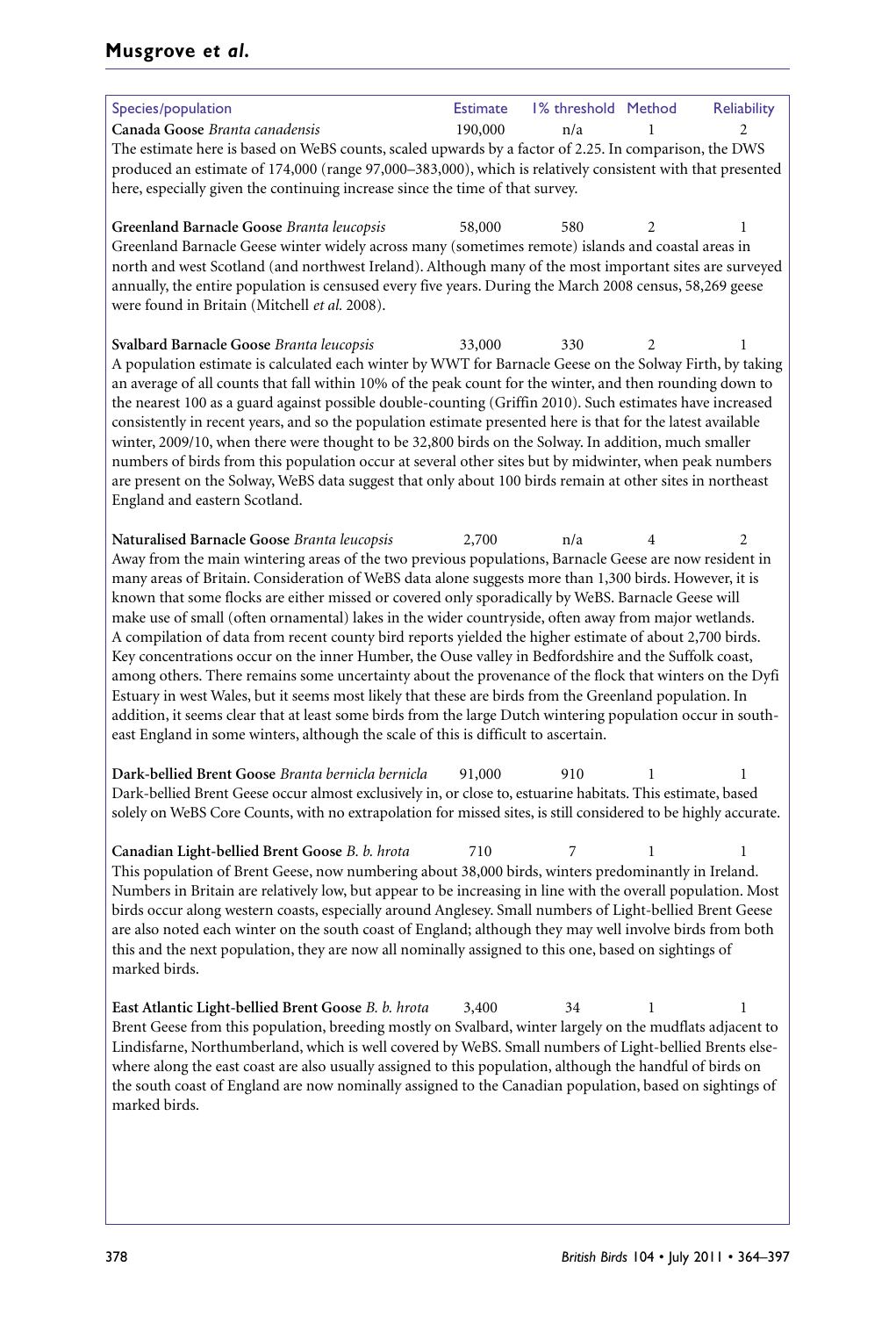| Species/population                                                                                                                                                                                                        | <b>Estimate</b> | 1% threshold Method |   | <b>Reliability</b> |
|---------------------------------------------------------------------------------------------------------------------------------------------------------------------------------------------------------------------------|-----------------|---------------------|---|--------------------|
| Egyptian Goose Alopochen aegyptiaca                                                                                                                                                                                       | 3,400           | n/a                 |   | 2                  |
| WeBS data alone produced an estimate of 791, which is clearly far too low for this species. Taylor &                                                                                                                      |                 |                     |   |                    |
| Marchant (2011) suggested that about 1,500-2,000 occur in Norfolk alone in midwinter (data from 1999                                                                                                                      |                 |                     |   |                    |
| to 2007), where the species is widespread in the wider countryside away from core wetland sites. Egyptian                                                                                                                 |                 |                     |   |                    |
| Geese are also now becoming increasingly common away from East Anglia, especially to the west of                                                                                                                          |                 |                     |   |                    |
| London, although given the more recent colonisation of this area it seems likely that birds there will still<br>be more localised, around gravel-pits and larger lakes. A compilation of data from WeBS and recent county |                 |                     |   |                    |
| bird reports results in a total British estimate of about 3,400 birds, the vast majority of which occur in                                                                                                                |                 |                     |   |                    |
| England.                                                                                                                                                                                                                  |                 |                     |   |                    |
|                                                                                                                                                                                                                           |                 |                     |   |                    |
| Common Shelduck Tadorna tadorna                                                                                                                                                                                           | 61,000          | 610                 | 1 | 1                  |
| Numbers of Shelducks were estimated from WeBS, extrapolated upwards by 1.02. Outside the breeding                                                                                                                         |                 |                     |   |                    |
| season, Shelducks are confined mostly to estuaries and to some larger inland waterbodies, and it is unlikely                                                                                                              |                 |                     |   |                    |
| that more than a handful are missed by the WeBS Core Counts.                                                                                                                                                              |                 |                     |   |                    |
|                                                                                                                                                                                                                           |                 |                     |   | 3                  |
| Mandarin Duck Aix galericulata<br>The retiring nature of this non-native species makes it one of the hardest British birds to estimate                                                                                    | 7,000           | n/a                 | 3 |                    |
| numbers for. WeBS data alone account for only about 650 birds, while a collation of counts from recent                                                                                                                    |                 |                     |   |                    |
| county bird reports adds up to about 3,200. However, it is clear that many birds are likely to be missed via                                                                                                              |                 |                     |   |                    |
| these reports. The previous estimate of 7,000 (Davies 1988) was derived from a compilation of count data                                                                                                                  |                 |                     |   |                    |
| coupled with mark-recapture work at Windsor Forest, Berkshire. Given that WeBS-based national indices                                                                                                                     |                 |                     |   |                    |
| for the Mandarin have roughly doubled from 1993/94 to the present, there is a case for increasing the                                                                                                                     |                 |                     |   |                    |
| national estimate to about 14,000 birds. However, the evidence base for that is at best fairly thin, and it                                                                                                               |                 |                     |   |                    |
| was felt that the safe option was to repeat the previous estimate of 7,000 birds.                                                                                                                                         |                 |                     |   |                    |
|                                                                                                                                                                                                                           |                 |                     |   |                    |
| Eurasian Wigeon Anas penelope                                                                                                                                                                                             | 440,000         | 4,400               | 1 | 1                  |
| Wigeons are found mostly on larger wetland sites, which tend to be counted for WeBS. Kershaw &<br>Cranswick (2003) suggested that no extrapolation was required for this species, but this has now been                   |                 |                     |   |                    |
| revised upwards slightly to an extrapolation factor of 1.05.                                                                                                                                                              |                 |                     |   |                    |
|                                                                                                                                                                                                                           |                 |                     |   |                    |
| Gadwall Anas strepera                                                                                                                                                                                                     | 25,000          | 250                 | 1 | 1                  |
| Gadwalls are now widespread in lowland Britain, with particular concentrations in the Midlands and East                                                                                                                   |                 |                     |   |                    |
| Anglia, and the population continues to increase. The previous estimate was based on an extrapolation                                                                                                                     |                 |                     |   |                    |
| factor of 1.16; this has now been increased to 1.18.                                                                                                                                                                      |                 |                     |   |                    |
| Eurasian Teal Anas crecca                                                                                                                                                                                                 | 210,000         | 2,100               | 1 | 2                  |
| Teals are widespread across Britain in a variety of wetland habitats, but the majority occur on larger wet-                                                                                                               |                 |                     |   |                    |
| lands. The extrapolation factor of 1.21 used by Kershaw & Cranswick (2003) has been increased to 1.23.                                                                                                                    |                 |                     |   |                    |
|                                                                                                                                                                                                                           |                 |                     |   |                    |
| Mallard Anas platyrhynchos                                                                                                                                                                                                | 680,000         | 6,800               | 1 | 3                  |
| Given the very wide range of wetland habitats used by Mallards, coverage of this species by WeBS has                                                                                                                      |                 |                     |   |                    |
| always been considered relatively poor. The estimate thus depends greatly on the extrapolation factor used.                                                                                                               |                 |                     |   |                    |
| Kershaw & Cranswick (2003) used a factor of 1.71, while an average factor of 2.65 can be derived from                                                                                                                     |                 |                     |   |                    |
| the five studies used for the current project. However, given that the Mallard is very much a 'wider-                                                                                                                     |                 |                     |   |                    |
| countryside' species, frequently occurring away from typical counted wetlands, this is probably still an                                                                                                                  |                 |                     |   |                    |
| underestimate and so a factor of 4.00 is used here, based solely on the Norfolk Bird Atlas fieldwork<br>(which included counts of birds in all habitats). By comparison, the DWS estimated about 631,000 birds            |                 |                     |   |                    |
| (range 475,000-801,000) in winter, while the latest breeding estimates have varied between 47,700 and                                                                                                                     |                 |                     |   |                    |
| 114,400 pairs (Baker et al. 2006) and 1,618,000 individuals (Newson et al. 2008). Despite the increase in                                                                                                                 |                 |                     |   |                    |
| the estimate of the population size, winter numbers (at least on sites monitored by WeBS) have been                                                                                                                       |                 |                     |   |                    |
| declining steadily for about 20 years.                                                                                                                                                                                    |                 |                     |   |                    |
|                                                                                                                                                                                                                           |                 |                     |   |                    |
| Pintail Anas acuta                                                                                                                                                                                                        | 29,000          | 290                 | 1 | 1                  |
| Virtually all Pintails occur on well-monitored WeBS sites and it was decided that no extrapolation factor                                                                                                                 |                 |                     |   |                    |
| was required to scale the WeBS counts of this species.                                                                                                                                                                    |                 |                     |   |                    |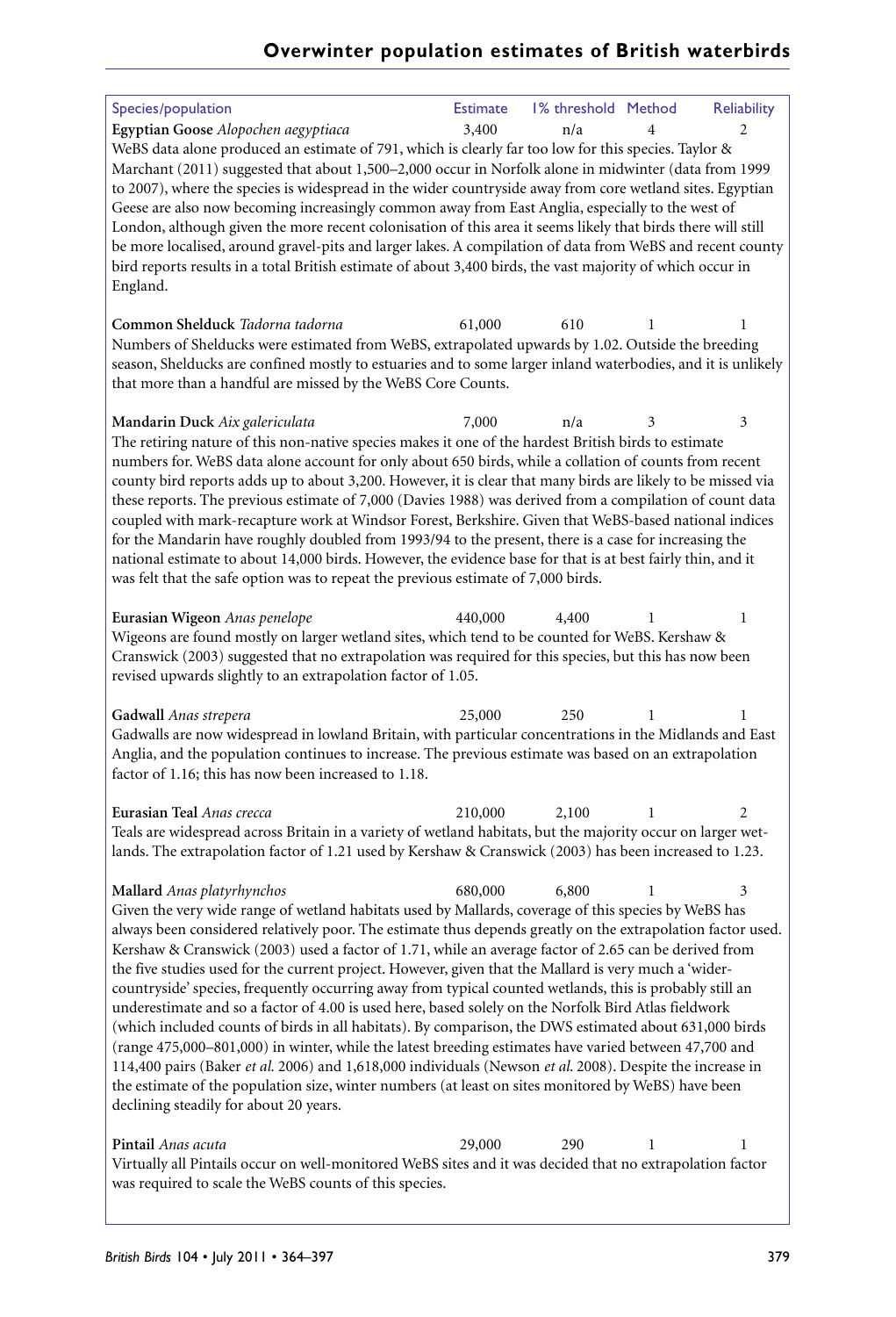| Species/population                                                                                                                                                                                                                     | <b>Estimate</b> | 1% threshold Method |                | <b>Reliability</b> |
|----------------------------------------------------------------------------------------------------------------------------------------------------------------------------------------------------------------------------------------|-----------------|---------------------|----------------|--------------------|
| Shoveler Anas clypeata                                                                                                                                                                                                                 | 18,000          | 180                 |                |                    |
| Most wintering Shovelers occur on well-counted WeBS sites, but an extrapolation factor of 1.16 has been                                                                                                                                |                 |                     |                |                    |
| used to account for birds missing on smaller wetlands.                                                                                                                                                                                 |                 |                     |                |                    |
|                                                                                                                                                                                                                                        |                 |                     |                |                    |
| Red-crested Pochard Netta rufina                                                                                                                                                                                                       | 320             | n/a                 | 1              | 1                  |
| Although some may have been missed on smaller sites, it is thought that most birds occur on a few well-                                                                                                                                |                 |                     |                |                    |
| monitored sites, notably the Cotswold Water Park (Gloucestershire/Wiltshire), and that the estimate                                                                                                                                    |                 |                     |                |                    |
| should be reasonably sound. The status of some individuals, or even flocks, is perhaps questionable, being                                                                                                                             |                 |                     |                |                    |
| 'halfway' between captive and naturalised in some areas. Moreover, at least in recent years, at least 120<br>(maybe more) have been released at Flixton Pits in the Waveney valley, Suffolk, for shooting purposes                     |                 |                     |                |                    |
| (A. Green pers. comm.); these birds, many of which have a distinctive washed-out appearance, have not                                                                                                                                  |                 |                     |                |                    |
| been included in the estimate. Although it is likely that some continental immigrants are involved, the vast                                                                                                                           |                 |                     |                |                    |
| majority of birds making up the present estimate occur at sites known to support naturalised birds year-                                                                                                                               |                 |                     |                |                    |
| round. Kershaw & Cranswick (2003) gave no estimate as there were assumed to be fewer than 100 birds at                                                                                                                                 |                 |                     |                |                    |
| the time. No threshold is given here, as the population is treated as mostly naturalised.                                                                                                                                              |                 |                     |                |                    |
|                                                                                                                                                                                                                                        |                 |                     |                |                    |
| Common Pochard Aythya ferina                                                                                                                                                                                                           | 38,000          | 380                 | 1              | 1                  |
| While most Pochards occur in flocks on monitored WeBS sites, sufficient numbers occur on non-counted                                                                                                                                   |                 |                     |                |                    |
| waterbodies to justify an extrapolation factor of 1.22, a small increase compared with the 1.18 used by                                                                                                                                |                 |                     |                |                    |
| Kershaw & Cranswick (2003).                                                                                                                                                                                                            |                 |                     |                |                    |
|                                                                                                                                                                                                                                        |                 |                     |                |                    |
| Tufted Duck Aythya fuligula                                                                                                                                                                                                            | 110,000         | 1,100               | 1              | 1                  |
| The Tufted Duck is a common species and distributed more widely than most other wildfowl, and the                                                                                                                                      |                 |                     |                |                    |
| population estimate here makes use of an extrapolation factor of 1.48, compared with 1.32 used by                                                                                                                                      |                 |                     |                |                    |
| Kershaw & Cranswick (2003).                                                                                                                                                                                                            |                 |                     |                |                    |
| Greater Scaup Aythya marila                                                                                                                                                                                                            | 5,200           | 52                  | 1              | 2                  |
| Preliminary data from Bird Atlas 2007-11 suggest that WeBS covers the main concentrations of this species                                                                                                                              |                 |                     |                |                    |
| well, but may miss small numbers dispersed along the coast. NEWS data show that Scaups were noted on                                                                                                                                   |                 |                     |                |                    |
| only a handful of non-estuarine count stretches. Recent aerial surveys (e.g. Lewis et al. 2008) have located few                                                                                                                       |                 |                     |                |                    |
| Scaups away from counted WeBS sites and again suggest that there is relatively little to add to the WeBS data                                                                                                                          |                 |                     |                |                    |
| for this species. WeBS data alone gave an estimate of 4,960, and adding the additional birds found by NEWS                                                                                                                             |                 |                     |                |                    |
| increases this to 5,200. The previous total was a compilation of regional estimates, but this seems less neces-                                                                                                                        |                 |                     |                |                    |
| sary now given the good coverage of the key sites. Since the estimate of Kershaw & Cranswick (2003), it                                                                                                                                |                 |                     |                |                    |
| appears that declines have occurred on the Solway and Forth, in contrast to an increase on the Moray Firth.                                                                                                                            |                 |                     |                |                    |
|                                                                                                                                                                                                                                        |                 |                     |                |                    |
| Common Eider Somateria mollissima                                                                                                                                                                                                      | 55,000          | 550                 | 4              | 2                  |
| Recent work (Scott & Rose 1996; Furness et al. 2010) suggests that British Eiders are best considered as com-                                                                                                                          |                 |                     |                |                    |
| prising two populations, with those in Shetland best treated as S. m. faeroeensis. This recommended subdivi-                                                                                                                           |                 |                     |                |                    |
| sion is followed here although, since faeroeensis is not currently included on the BOU's British List, the two are<br>treated as populations rather than subspecies. Although the status of birds in Orkney is unclear, Furness et al. |                 |                     |                |                    |
| (2010) suggested that there is no evidence to suggest that they should not be included in the southern popula-                                                                                                                         |                 |                     |                |                    |
| tion, and that approach is followed here (note that this contradicts Wetlands International 2006). The previous                                                                                                                        |                 |                     |                |                    |
| estimate of 73,000 Eiders included 6,000 Shetland birds. The new estimate, compiled from WeBS, county bird                                                                                                                             |                 |                     |                |                    |
| reports and a selection of aerial and boat-based surveys, reveals a large reduction. Although numbers are diffi-                                                                                                                       |                 |                     |                |                    |
| cult to estimate in many areas, the overall picture is thought to be realistic, agreeing with detailed studies on                                                                                                                      |                 |                     |                |                    |
| the Clyde (C. Waltho pers. comm.) and apparent declines in Orkney, the Outer Hebrides and Northumber-                                                                                                                                  |                 |                     |                |                    |
| land; the only area seeing a significant increase is the Wash. The large flock at the mouth of the Tay can be                                                                                                                          |                 |                     |                |                    |
| difficult to count, but numbers appear to be relatively stable there since the last national estimate.                                                                                                                                 |                 |                     |                |                    |
|                                                                                                                                                                                                                                        |                 |                     |                |                    |
| Shetland Common Eider Somateria mollissima                                                                                                                                                                                             | 5,500           | 55                  | $\overline{4}$ | 1                  |
| Eiders in Shetland (see above for notes on population definition) are well-monitored by the Shetland Oil                                                                                                                               |                 |                     |                |                    |
| Terminal Environmental Advisory Group (e.g. Heubeck & Mellor 2010), which undertakes a regular moult                                                                                                                                   |                 |                     |                |                    |
| count of Eiders in August, when the birds are at their most concentrated. The estimate presented here is                                                                                                                               |                 |                     |                |                    |
| the mean of the moult counts from 2005, 2006 and 2009. Eiders have declined greatly in Shetland over                                                                                                                                   |                 |                     |                |                    |

recent decades; numbers were estimated at 17,000 in 1977 (Pennington *et al.* 2004).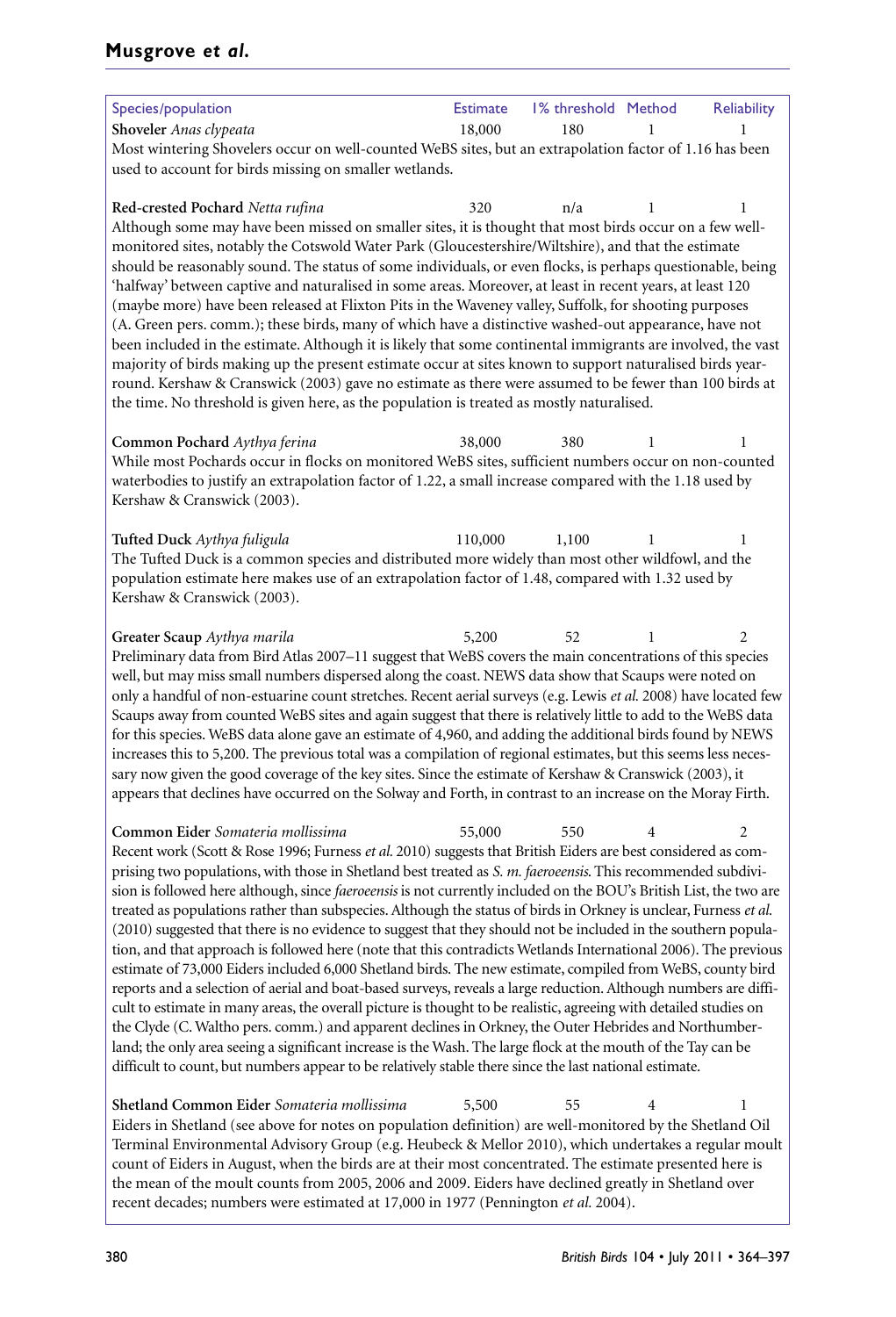| Species/population<br>Long-tailed Duck Clangula hyemalis<br>This has always been a difficult bird to monitor adequately, since many birds use areas distant from the<br>shore, while other concentrations are in the Northern Isles and the Outer Hebrides. The new British<br>estimate has been derived from a compilation of best estimates from around Britain, largely from WeBS,<br>county bird reports, supplementary shore-based counts, boat-based counts in Shetland and aerial surveys<br>of selected areas. The total is extremely dependent on the figure used for the Moray Firth, however. During<br>the period under consideration, peak counts there varied from over 11,500 in 2005/06 to fewer than 700 in<br>2008/09. It is uncertain to what extent this variation reflects true differences in numbers, as opposed to<br>differences in counting conditions. Nonetheless, the numbers present in 2007/08 and 2008/09 do appear<br>to have been much lower, and a mean count of 6,500 birds has been used here. Comparison with the<br>numbers used by Kershaw & Cranswick (2003) suggests additional declines in Northumberland, Angus<br>& Dundee, North-east Scotland, Orkney and Shetland. Wetlands International (2006) recognised two<br>populations (breeding in Iceland/Greenland and west Siberia/northern Europe respectively); it is<br>considered that birds from both populations winter in British waters but there is currently insufficient<br>information available to separate the two. | <b>Estimate</b><br>11,000 | 1% threshold Method<br>110 | 4 | Reliability<br>$\overline{c}$ |
|-------------------------------------------------------------------------------------------------------------------------------------------------------------------------------------------------------------------------------------------------------------------------------------------------------------------------------------------------------------------------------------------------------------------------------------------------------------------------------------------------------------------------------------------------------------------------------------------------------------------------------------------------------------------------------------------------------------------------------------------------------------------------------------------------------------------------------------------------------------------------------------------------------------------------------------------------------------------------------------------------------------------------------------------------------------------------------------------------------------------------------------------------------------------------------------------------------------------------------------------------------------------------------------------------------------------------------------------------------------------------------------------------------------------------------------------------------------------------------------------------------------------------------|---------------------------|----------------------------|---|-------------------------------|
| Common Scoter Melanitta nigra<br>Although small flocks occur widely around the coast, the majority of Common Scoters wintering in<br>British waters do so in just a few large congregations. Aerial survey work in recent years has revolutionised<br>our knowledge of the true numbers of birds present, although estimates for particular areas do tend to be<br>relatively imprecise. The present estimate is highly dependent on the numbers assigned to Liverpool Bay<br>(55,000), Carmarthen Bay (20,000) and Cardigan Bay (12,000), with further counts of over 1,000 off<br>Norfolk, the Forth, Tay, North-east Scotland and the Moray Firth. Large numbers also occur on the<br>Solway but mostly in spring and autumn, presumably en route to/from areas farther south.                                                                                                                                                                                                                                                                                                                                                                                                                                                                                                                                                                                                                                                                                                                                             | 100,000                   | 1,000                      | 4 | 2                             |
| Velvet Scoter Melanitta fusca<br>The vast majority of Velvet Scoters wintering in Britain are found between the Firth of Forth and the<br>Moray Firth, and deriving an overall estimate depends heavily on the figures for a small number of large<br>coastal sites in this area. Data have been compiled from WeBS, recent county bird reports and aerial<br>surveys carried out by JNCC. The combined figure includes an estimate of 800 for the Moray Firth, but<br>this is an average of counts from the 2004/05 to 2008/09 seasons, and hides a major decline, with few birds<br>present in the last two winters of this period. Numbers on the Forth and the Tay/St Andrew's Bay also<br>appear to have declined, although perhaps not so dramatically.                                                                                                                                                                                                                                                                                                                                                                                                                                                                                                                                                                                                                                                                                                                                                                 | 2,500                     | 25                         | 4 | 2                             |
|                                                                                                                                                                                                                                                                                                                                                                                                                                                                                                                                                                                                                                                                                                                                                                                                                                                                                                                                                                                                                                                                                                                                                                                                                                                                                                                                                                                                                                                                                                                               |                           |                            |   |                               |

**Richard Chandler** *Richard Chandler*

**214.** Common Scoters *Melanitta nigra*, Norfolk, May 2008.The majority of Common Scoters wintering in British waters are found in a few major congregations, and aerial survey work has transformed our knowledge of the numbers involved; the cumulative total is thought to be in the region of 100,000.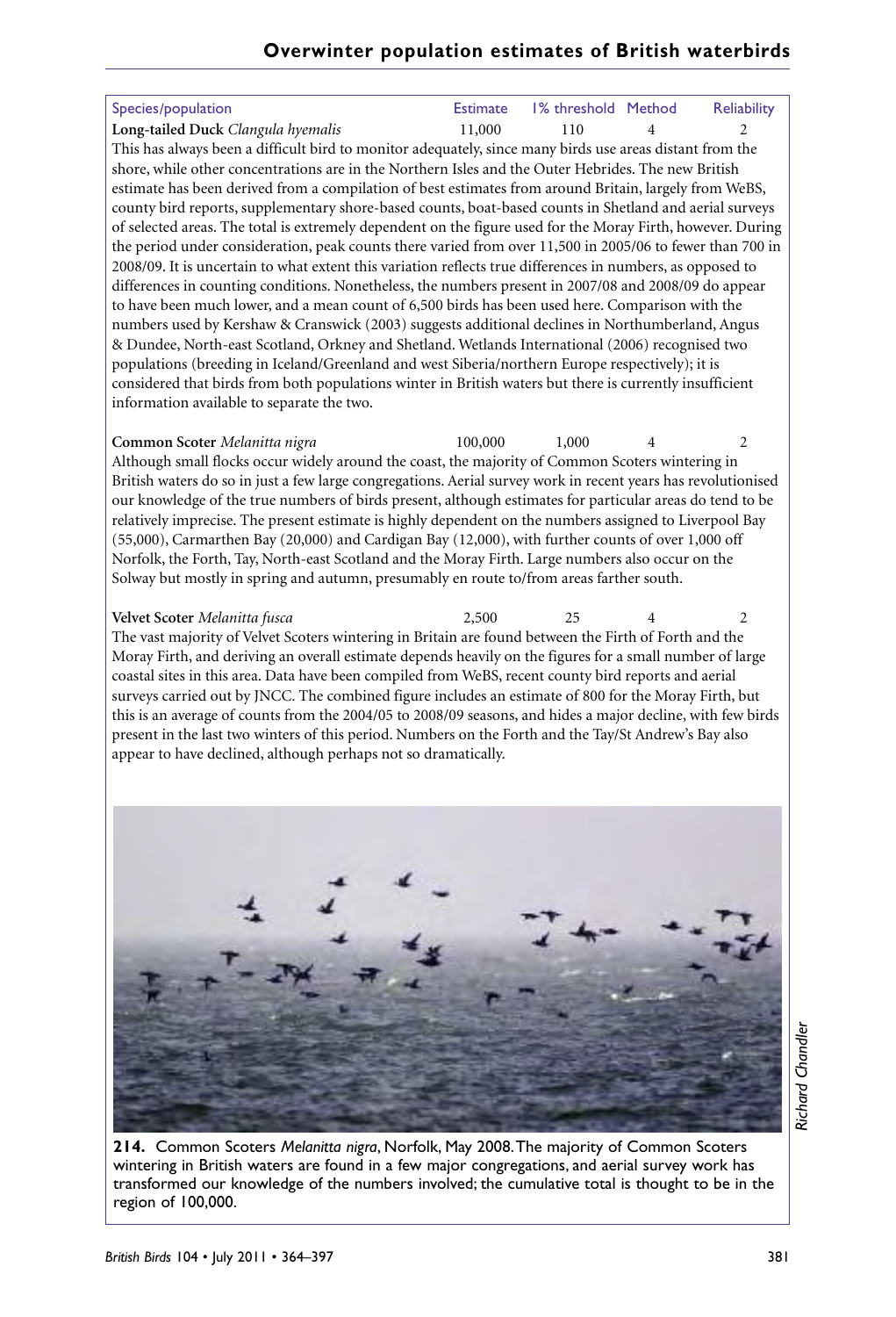## **Musgrove** *et al.*

| Species/population                                                                                                                                                                                                    | <b>Estimate</b> | 1% threshold Method |   | <b>Reliability</b> |
|-----------------------------------------------------------------------------------------------------------------------------------------------------------------------------------------------------------------------|-----------------|---------------------|---|--------------------|
| Common Goldeneye Bucephala clangula                                                                                                                                                                                   | 20,000          | 200                 | 1 | 2                  |
| Many Goldeneyes occur on larger waterbodies and at coastal sites. However, in some areas, including                                                                                                                   |                 |                     |   |                    |
| remoter parts of northwest Scotland, they can also be found dispersed on quite small lakes. The extrapola-                                                                                                            |                 |                     |   |                    |
| tion factor of 1.26 is an increase on that of 1.21 used by Kershaw & Cranswick (2003) but may well still be                                                                                                           |                 |                     |   |                    |
| too low for the UK as a whole; this is a species that would greatly benefit from extrapolation-type studies                                                                                                           |                 |                     |   |                    |
| in Scotland.                                                                                                                                                                                                          |                 |                     |   |                    |
|                                                                                                                                                                                                                       |                 |                     |   |                    |
| Smew Mergellus albellus                                                                                                                                                                                               | 180             | 2                   | 1 | 1                  |
| The great majority of wintering Smews occur on well-counted WeBS sites, with probably only a handful                                                                                                                  |                 |                     |   |                    |
| of birds elsewhere. Numbers can be variable between winters, but a general downward trend has been<br>apparent in recent years.                                                                                       |                 |                     |   |                    |
|                                                                                                                                                                                                                       |                 |                     |   |                    |
| Red-breasted Merganser Mergus serrator                                                                                                                                                                                | 8,400           | 84                  | 4 | 2                  |
| Although relatively large numbers of Red-breasted Mergansers occur along the coastlines of southern                                                                                                                   |                 |                     |   |                    |
| Britain, where they are well-counted by WeBS, they are also widely distributed in the north and west,                                                                                                                 |                 |                     |   |                    |
| where coverage is less comprehensive. Moreover, in some northern areas, birds can occur inland in small                                                                                                               |                 |                     |   |                    |
| numbers, at least well into the autumn. The current estimate has been derived via a regional compilation                                                                                                              |                 |                     |   |                    |
| of data from WeBS, county bird reports, and a number of dedicated seaduck surveys. Inevitably, however,                                                                                                               |                 |                     |   |                    |
| estimates for some areas in north and west Scotland are less well defined. The previous estimate of 9,840                                                                                                             |                 |                     |   |                    |
| was derived initially by Kirby et al. (1993). Comparison by regions suggests that numbers have declined                                                                                                               |                 |                     |   |                    |
| most strongly on the Moray Firth as well as at the Firth of Tay/St Andrew's Bay. There may also have been                                                                                                             |                 |                     |   |                    |
| a decline in the Outer Hebrides and on the Scottish west coast, although establishing true numbers present                                                                                                            |                 |                     |   |                    |
| in a dispersed fashion in these regions is difficult. However, it appears that the previous estimate did not<br>take account of many of the birds in southern England, and thus the decline has been greater than a   |                 |                     |   |                    |
| simple comparison of the two overall estimates would suggest.                                                                                                                                                         |                 |                     |   |                    |
|                                                                                                                                                                                                                       |                 |                     |   |                    |
| Goosander Mergus merganser                                                                                                                                                                                            | 12,000          | 120                 | 1 | 2                  |
| In southern Britain, most Goosanders winter on larger inland still waters. Farther north, however, birds                                                                                                              |                 |                     |   |                    |
| are more widely distributed and in many areas birds spend the day on rivers and then return to lakes and                                                                                                              |                 |                     |   |                    |
| reservoirs in the evening to roost. Kershaw & Cranswick (2003) used an extrapolation factor of 2.62, which                                                                                                            |                 |                     |   |                    |
| has now been increased to 2.95 for the present estimates; it is acknowledged, however, that considerable                                                                                                              |                 |                     |   |                    |
| uncertainty remains about this factor, particularly in Scotland.                                                                                                                                                      |                 |                     |   |                    |
| Ruddy Duck Oxyura jamaicensis                                                                                                                                                                                         | 90              | n/a                 | 3 | 1                  |
| The naturalised population of Ruddy Ducks in the UK has been the target of an eradication programme,                                                                                                                  |                 |                     |   |                    |
| with the aim of enhancing the conservation prospects of the White-headed Duck O. leucocephala in                                                                                                                      |                 |                     |   |                    |
| continental Europe. The recent trend in numbers is, unsurprisingly, sharply downwards, and we have used                                                                                                               |                 |                     |   |                    |
| the most recent estimate rather than a five-year mean. In April 2011, the Food and Environment Research                                                                                                               |                 |                     |   |                    |
| Agency estimated that about 90 birds remained (I. Henderson pers. comm.). It remains to be seen whether                                                                                                               |                 |                     |   |                    |
| the target of zero birds can be achieved; control measures in other countries in northwest Europe are now                                                                                                             |                 |                     |   |                    |
| taking on an increased significance.                                                                                                                                                                                  |                 |                     |   |                    |
|                                                                                                                                                                                                                       |                 |                     |   |                    |
| Red-throated Diver Gavia stellata                                                                                                                                                                                     | 17,000          | 170                 | 3 | 2                  |
| Red-throated Divers occur around the entire British coastline in winter, but densities are highest off south-<br>east England, between the Humber and Sussex, with other concentrations in Liverpool Bay and Cardigan |                 |                     |   |                    |
| Bay. In recent years, dedicated aerial surveys have been undertaken with the aims of determining potential                                                                                                            |                 |                     |   |                    |
| marine Special Protection Areas, and investigating potential environmental impacts of the offshore wind                                                                                                               |                 |                     |   |                    |
| industry. These surveys have revolutionised our understanding of the true numbers of this species in                                                                                                                  |                 |                     |   |                    |
| British waters, as large numbers may be present out of sight of the coast, often thinly dispersed over a large                                                                                                        |                 |                     |   |                    |
| area. O'Brien et al. (2008) collated the various datasets concerning this species and produced a winter                                                                                                               |                 |                     |   |                    |
| estimate of 17,000 birds, several times higher than the previous figure; moreover, the authors still consid-                                                                                                          |                 |                     |   |                    |
| ered this a 'minimum plausible estimate'. Most of the data underlying this estimate were collected during                                                                                                             |                 |                     |   |                    |
| the period 2001–06 and this figure is simply repeated here.                                                                                                                                                           |                 |                     |   |                    |
|                                                                                                                                                                                                                       |                 |                     |   |                    |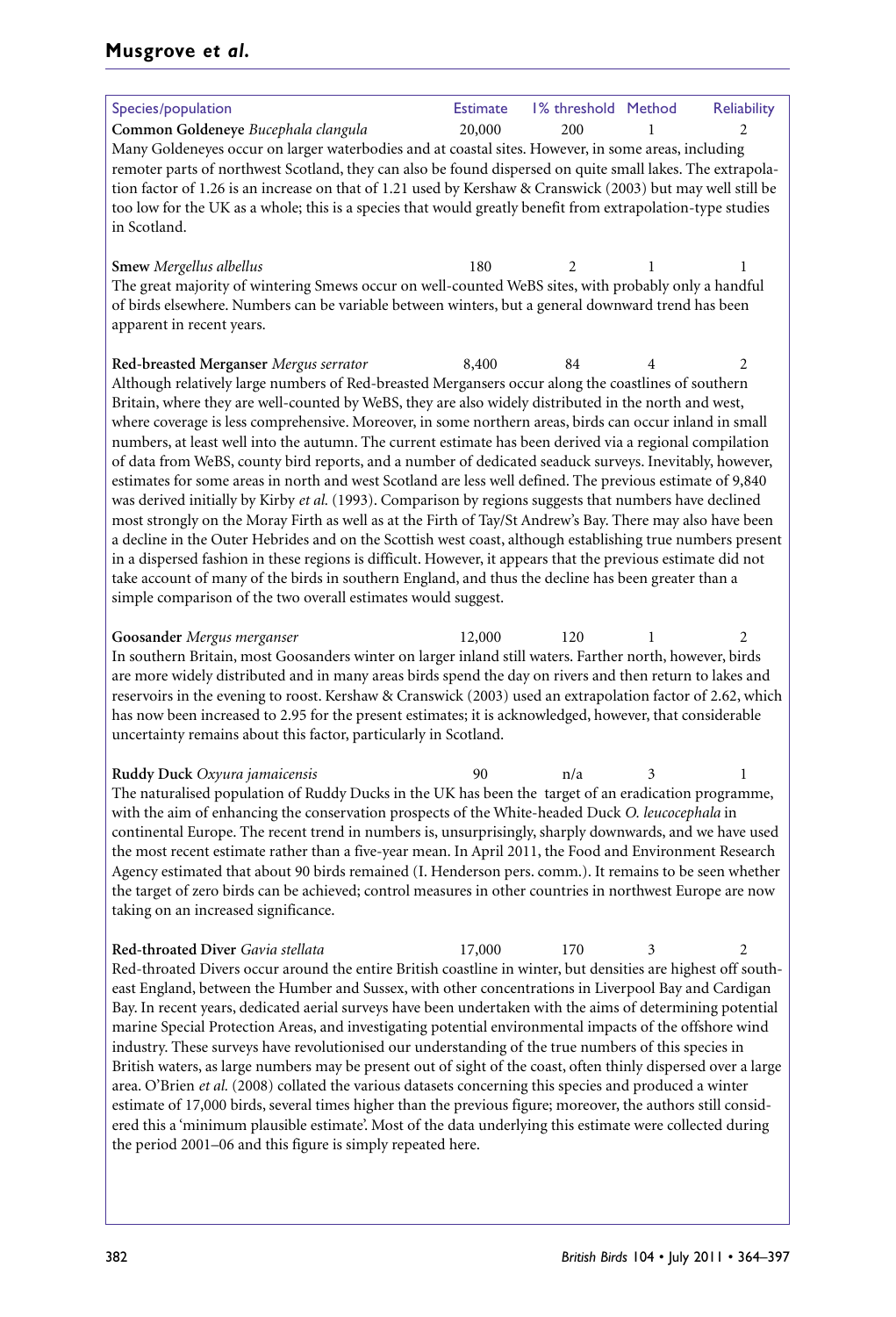| Species/population                                                                                                                                                                                                   | <b>Estimate</b> | 1% threshold Method | Reliability |
|----------------------------------------------------------------------------------------------------------------------------------------------------------------------------------------------------------------------|-----------------|---------------------|-------------|
| Black-throated Diver Gavia arctica                                                                                                                                                                                   | 560             | 6                   | 3           |
| Black-throated Diver is clearly the scarcest of the three commoner diver species wintering in Britain                                                                                                                |                 |                     |             |
| (although it is probably the most numerous species in Europe as a whole). Numbers are difficult to                                                                                                                   |                 |                     |             |
| estimate, given that it can be hard to detect and count birds effectively in coastal waters in anything but the                                                                                                      |                 |                     |             |
| calmest of conditions. Additionally, many of the strongholds are in more remote parts of the northwest.<br>It appears that the north and west coasts of Highland region hold the largest numbers, although the Outer |                 |                     |             |
| Hebrides and the south coast of Cornwall are clearly also important. Recent aerial surveys of coastal waters                                                                                                         |                 |                     |             |
| have struggled to identify Black-throated Divers from the air; in most areas, unidentified diver species are                                                                                                         |                 |                     |             |
| generally assumed to be either Red-throated or Great Northern, depending on which is the commoner                                                                                                                    |                 |                     |             |
| species in that area, and it seems likely that at least small numbers of Black-throated Divers are overlooked.                                                                                                       |                 |                     |             |
|                                                                                                                                                                                                                      |                 |                     |             |
| Great Northern Diver Gavia immer                                                                                                                                                                                     | 2,500           | 25                  | 3           |
| Although relatively scarce in southeast Britain, Great Northern Divers become increasingly plentiful                                                                                                                 |                 |                     |             |
| farther north and west. Estimating numbers with any precision is extremely difficult, however, with the<br>majority occurring in a generally dispersed manner in Shetland, Orkney, west Highland, Argyll and the     |                 |                     |             |
| Outer Hebrides. Outside Scotland, the most favoured areas are the coasts of southwest England and north-                                                                                                             |                 |                     |             |
| west Wales. Counts from WeBS have been combined with information from county bird reports and some                                                                                                                   |                 |                     |             |
| aerial and boat-based surveys to derive the present estimate, which falls neatly in the middle of the range                                                                                                          |                 |                     |             |
| of 2,000-3,000 suggested in Lack (1986).                                                                                                                                                                             |                 |                     |             |
|                                                                                                                                                                                                                      |                 |                     |             |
| Great Cormorant Phalacrocorax carbo                                                                                                                                                                                  | 35,000          | 350                 | 2           |
| Cormorants winter both on the coast and, increasingly widely, inland. The estimate here is based on an                                                                                                               |                 |                     |             |
| extrapolation factor of 1.60, rather higher than the 1.24 used by Kershaw & Cranswick (2003). In compar-<br>ison, the DWS suggested about 31,000 birds (range 21,000-46,000). Two separate populations are involved: |                 |                     |             |
| coastal-breeding carbo and the more recent colonist, continental sinensis, which is more prevalent in eastern                                                                                                        |                 |                     |             |
| England. Mitchell et al. (2004) suggested that about 16% of British-breeding Cormorants were sinensis. The                                                                                                           |                 |                     |             |
| same proportion applied to the current estimate would suggest about 5,600 sinensis, although it seems likely                                                                                                         |                 |                     |             |
| that sinensis has increased its share of the population since Seabird 2000 (S. Newson pers. comm.) More-                                                                                                             |                 |                     |             |
| over, there is certainly movement of some birds into and out of the country outside the breeding season,                                                                                                             |                 |                     |             |
| again likely to involve mostly sinensis, but again the numbers involved are difficult to judge precisely.                                                                                                            |                 |                     |             |
|                                                                                                                                                                                                                      |                 |                     |             |
|                                                                                                                                                                                                                      |                 |                     |             |
|                                                                                                                                                                                                                      |                 |                     |             |
|                                                                                                                                                                                                                      |                 |                     |             |
|                                                                                                                                                                                                                      |                 |                     |             |
|                                                                                                                                                                                                                      |                 |                     |             |
|                                                                                                                                                                                                                      |                 |                     |             |
|                                                                                                                                                                                                                      |                 |                     |             |
|                                                                                                                                                                                                                      |                 |                     |             |
|                                                                                                                                                                                                                      |                 |                     |             |
|                                                                                                                                                                                                                      |                 |                     |             |
|                                                                                                                                                                                                                      |                 |                     |             |
|                                                                                                                                                                                                                      |                 |                     |             |
|                                                                                                                                                                                                                      |                 |                     |             |
|                                                                                                                                                                                                                      |                 |                     |             |
|                                                                                                                                                                                                                      |                 |                     |             |
|                                                                                                                                                                                                                      |                 |                     |             |
|                                                                                                                                                                                                                      |                 |                     |             |

Mike Lane *Mike Lane*

**215.** Red-throated Diver *Gavia stellata*, Northumberland, December 2006. As is the case for the Common Scoter *Melanitta nigra*, estimates of the size of the wintering Red-throated Diver population around British coasts have improved radically with the help of aerial survey work. This is a species that often occurs just beyond the reach of land-based observers, and is thinly spread across vast areas of sea. Some 17,000 or so are thought to occur in British waters.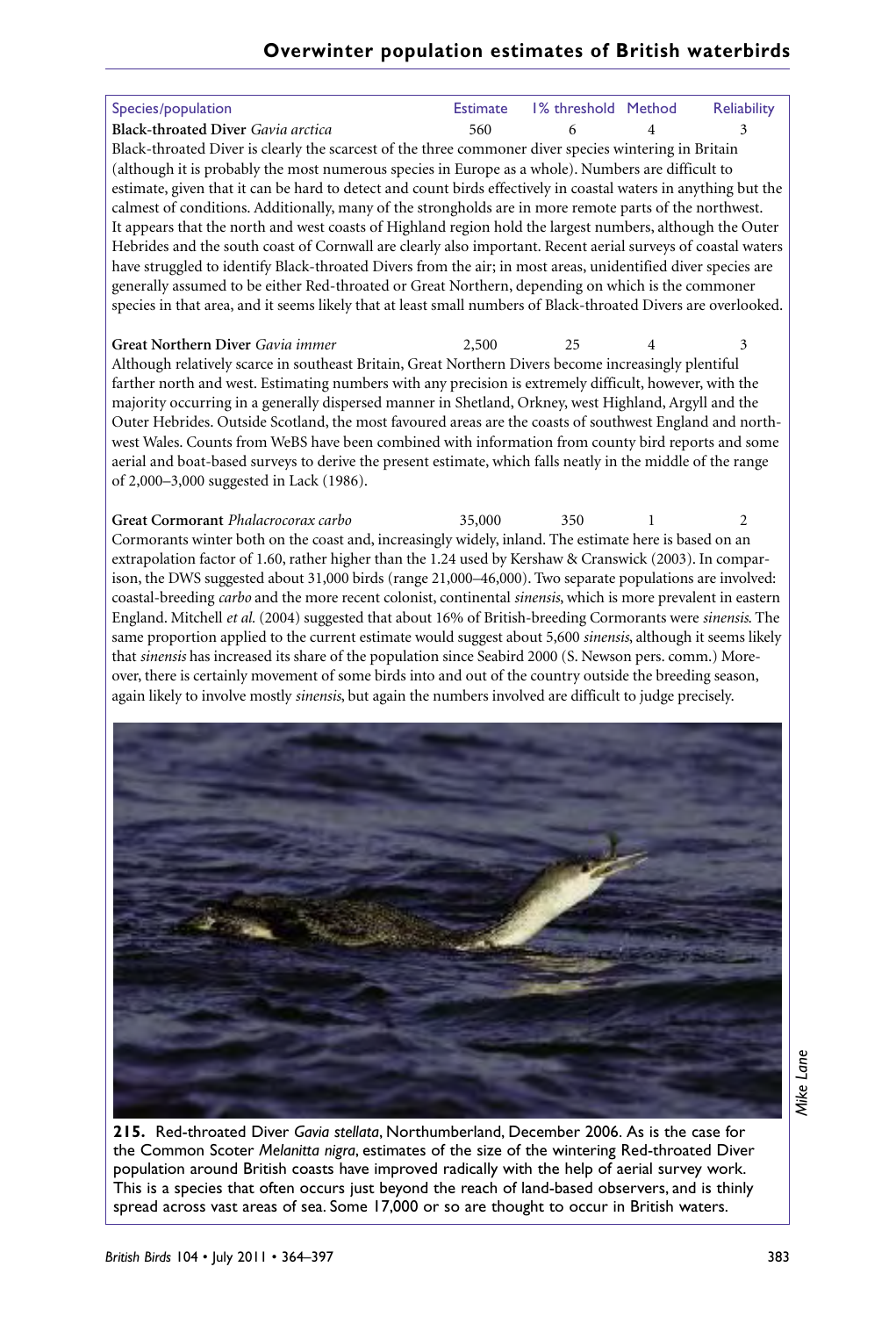| Species/population                                                                                                                                                                                                                                                                                                                                                                                                                                                                                                                                                                                                                                                                                                                                                                                                                                                                                                                                                                                                                                                                                                                                                                                                                                                                                                                     | <b>Estimate</b> | 1% threshold Method |   | Reliability |
|----------------------------------------------------------------------------------------------------------------------------------------------------------------------------------------------------------------------------------------------------------------------------------------------------------------------------------------------------------------------------------------------------------------------------------------------------------------------------------------------------------------------------------------------------------------------------------------------------------------------------------------------------------------------------------------------------------------------------------------------------------------------------------------------------------------------------------------------------------------------------------------------------------------------------------------------------------------------------------------------------------------------------------------------------------------------------------------------------------------------------------------------------------------------------------------------------------------------------------------------------------------------------------------------------------------------------------------|-----------------|---------------------|---|-------------|
| Shag Phalacrocorax aristotelis                                                                                                                                                                                                                                                                                                                                                                                                                                                                                                                                                                                                                                                                                                                                                                                                                                                                                                                                                                                                                                                                                                                                                                                                                                                                                                         | 110,000         | 1,100               | 5 | 2           |
| Shags breed widely around the British coastline, especially in the north and west. Outside the breeding<br>season, birds are widely dispersed, many in areas not well surveyed by regular monitoring schemes.<br>Although ringing shows that some British-bred birds are found in other countries in the winter, the scale<br>of such movements appears to be small and the Shag can be treated as essentially resident in Britain. To<br>derive the present estimate, the most recent breeding estimate of about 26,300 pairs (Mitchell et al. 2004)<br>has been combined with estimates for productivity (average 1.21 young per pair; Seabird Monitoring Pro-<br>gramme data), annual survival (0.49 for first-year birds, 0.76 for older birds) and age of first breeding<br>(assumed average three years old; Wanless & Harris 1997), all of which suggests that at the end of the<br>breeding season, about 110,000 Shags would be present in Britain.<br>Eurasian Bittern Botaurus stellaris<br>The breeding population of Bitterns has shown a strong recovery in recent years, with 87 booming males<br>in 2010. Most breeding birds and their offspring probably remain in Britain in the winter, and are joined<br>by immigrants from Scandinavia and the Baltic States. Bitterns can breed in their first summer, although | 600             | 6                   | 3 | 2           |
| not all do so. An assessment of data from BirdTrack, BirdGuides, county recorders and RSPB datasets<br>suggests that there was a minimum of 600 Bitterns present in winter 2009/10 (Wotton in prep.). This was a<br>particularly cold winter, and many birds will have been more visible than normal in the frozen conditions.<br>Nevertheless, this figure is adopted here as the best estimate for the non-breeding population.                                                                                                                                                                                                                                                                                                                                                                                                                                                                                                                                                                                                                                                                                                                                                                                                                                                                                                      |                 |                     |   |             |
| Little Egret Egretta garzetta<br>Little Egret was removed from the BBRC list at the end of 1990 and numbers have increased enormously<br>in the years since then. An estimate in autumn 1999 suggested about 1,650 birds (Musgrove 2002). The<br>current estimate is based solely on WeBS data, with no extrapolation for birds at large in the wider coun-<br>tryside away from WeBS sites. Preliminary results from Bird Atlas 2007-11 show that the species is found<br>very widely inland in southern Britain. However, there are no suitable data available yet with which to<br>assess the numbers of birds being missed in this way. The estimate should therefore be considered a<br>minimum.                                                                                                                                                                                                                                                                                                                                                                                                                                                                                                                                                                                                                                  | 4,500           | 45                  | 1 | 2           |
| Grey Heron Ardea cinerea<br>Grey Herons occur widely across Britain outside the breeding season, utilising every kind of wetland<br>habitat: the coast, rivers, large lakes, small ponds and ditches. Consequently, schemes such as WeBS record<br>only a fraction of the total number of birds present, with a peak of about 4,000 counted each winter.<br>Immigrants do arrive from the continent each winter and the scale of this arrival is unclear but WeBS<br>monthly indices suggest that immigrants do not form a large proportion of the winter total. A broad esti-<br>mate of numbers in the non-breeding season can thus be derived by combining an estimate of the number<br>of breeding pairs (average estimate 13,162 pairs in Britain between 2004 and 2008; BTO data) with esti-<br>mates of the average age of first breeding (two years old), productivity (two young per pair) and first-year<br>survival (0.31; BWP). This yields an estimate of about 61,000 birds at the start of the winter, which<br>compares with an estimate from the DWS of 42,000 birds (range 36,000-51,000).                                                                                                                                                                                                                           | 61,000          | 610                 | 5 | 2           |
| Eurasian Spoonbill Platalea leucorodia<br>The Spoonbill is an uncommon but regular wintering species in southern Britain. Virtually all occur on<br>sites that are monitored by WeBS, and thus coverage is good. During 2004/05 to 2008/09, peak winter<br>numbers averaged 20 (range 12-30). The majority are found in Poole Harbour (Dorset), the Taw/Torridge<br>estuary (Devon), and the Tamar/Lynher estuary (Devon/Cornwall); East Anglian sites tend to be more<br>favoured in the summer months.                                                                                                                                                                                                                                                                                                                                                                                                                                                                                                                                                                                                                                                                                                                                                                                                                               | 20              | 1                   | 1 | 1           |
| Little Grebe Tachybaptus ruficollis<br>Little Grebes occur widely in lowland Britain in winter, in a few places forming small flocks but more<br>frequently occurring in ones and twos, and the species is easy to overlook. The estimate here is based on<br>an extrapolation factor of 2.12, substantially higher than the 1.43 used by Kershaw & Cranswick (2003).                                                                                                                                                                                                                                                                                                                                                                                                                                                                                                                                                                                                                                                                                                                                                                                                                                                                                                                                                                  | 16,000          | 160                 | 1 | 2           |

In comparison, the DWS suggested about 19,000 (range 11,000–26,000).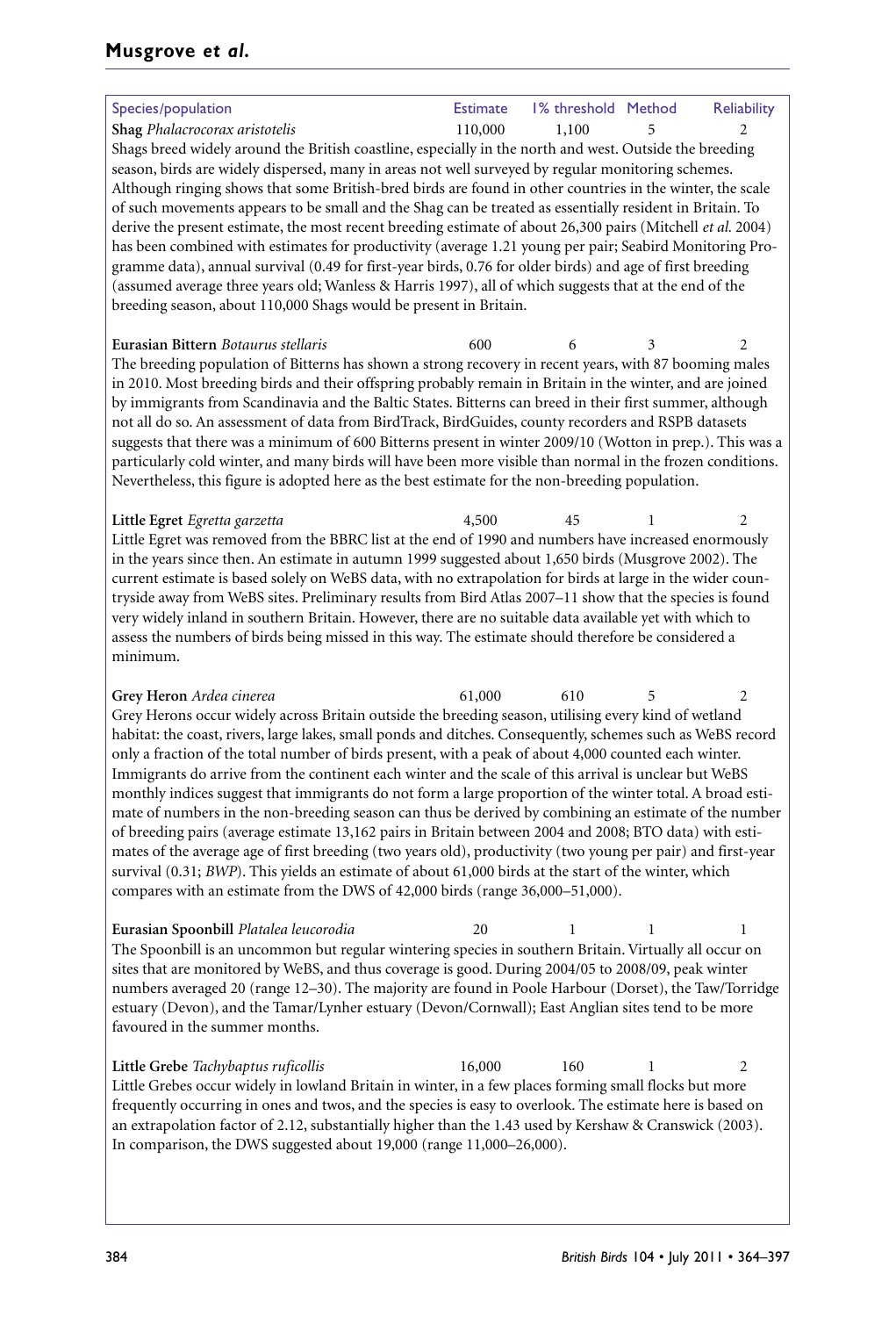| Species/population                                                                                                                                                                                             | <b>Estimate</b> | 1% threshold Method |   | <b>Reliability</b> |
|----------------------------------------------------------------------------------------------------------------------------------------------------------------------------------------------------------------|-----------------|---------------------|---|--------------------|
| Great Crested Grebe Podiceps cristatus                                                                                                                                                                         | 19,000          | 190                 | 1 | 1                  |
| Great Crested Grebes winter inland (especially on larger waterbodies, but also widely on smaller lakes and                                                                                                     |                 |                     |   |                    |
| rivers) and on the coast; in places, large flocks can occur offshore, when they are difficult to count unless                                                                                                  |                 |                     |   |                    |
| conditions are good. The estimate here is based on an extrapolation factor of 1.55, compared with 1.40                                                                                                         |                 |                     |   |                    |
| used by Kershaw & Cranswick (2003). The DWS suggested slightly fewer birds (12,100, range                                                                                                                      |                 |                     |   |                    |
| 9,300-15,300), but may well have underestimated some of the larger coastal flocks.                                                                                                                             |                 |                     |   |                    |
|                                                                                                                                                                                                                |                 |                     |   |                    |
| Red-necked Grebe Podiceps grisegena                                                                                                                                                                            | 55              | 1                   | 4 | $\overline{2}$     |
| Red-necked Grebes occur widely in Britain but numbers are generally low and appear to be declining.<br>The only site regularly supporting double figures is the Firth of Forth, but even here there has been a |                 |                     |   |                    |
| major reduction. The south coast of England, especially Cornwall, also appears to be relatively important,                                                                                                     |                 |                     |   |                    |
| but birds are highly dispersed and thus difficult to survey systematically. The estimate of 55 is thought to                                                                                                   |                 |                     |   |                    |
| be a fair representation of average numbers during 2004/05 to 2008/09; numbers may increase somewhat                                                                                                           |                 |                     |   |                    |
| during periods of cold weather.                                                                                                                                                                                |                 |                     |   |                    |
|                                                                                                                                                                                                                |                 |                     |   |                    |
| Slavonian Grebe Podiceps auritus                                                                                                                                                                               | 1,100           | 11                  | 4 | $\overline{2}$     |
| Slavonian Grebes can be found around much of the British coastline (and less commonly inland), but                                                                                                             |                 |                     |   |                    |
| larger congregations of birds tend to be relatively localised. A compilation of WeBS counts and recent                                                                                                         |                 |                     |   |                    |
| county bird reports suggests a figure of nearly 1,100 wintering birds. Given that it is easy to overlook birds                                                                                                 |                 |                     |   |                    |
| on the sea, and that many occur in the north and west, it is possible that this estimate is still on the low                                                                                                   |                 |                     |   |                    |
| side. In comparison with the detailed breakdown by Evans (2000), it appears that there has been a fairly                                                                                                       |                 |                     |   |                    |
| consistent pattern of change, with declines throughout most of England and Wales and also along much of                                                                                                        |                 |                     |   |                    |
| the Scottish east coast north to the Moray Firth. In contrast, it appears that increased numbers now occur                                                                                                     |                 |                     |   |                    |
| in the north-west, from the Solway northwards and including the Outer Hebrides, Shetland and, especially,                                                                                                      |                 |                     |   |                    |
| Orkney (where there may be over 300 wintering birds; Orkney Bird Report 2008). To some extent, this<br>apparent increase may be due to improved monitoring in some areas, but there may also have been a       |                 |                     |   |                    |
| genuine increase in the north and west, perhaps involving birds from Iceland where the breeding popula-                                                                                                        |                 |                     |   |                    |
| tion is increasing. In recent years, the small breeding population in Scotland has declined and cannot                                                                                                         |                 |                     |   |                    |
| account for more than a small fraction of the British winter total. Breeding numbers are also declining in                                                                                                     |                 |                     |   |                    |
| Sweden and Finland, which may relate to the trends on the south and east coasts of Britain. Wetlands                                                                                                           |                 |                     |   |                    |
| International (2006) recognised these two separate populations ('large-billed, NW Europe' and 'small-                                                                                                          |                 |                     |   |                    |
| billed, NE Europe') and some (but not all) authorities assign the former to subspecies arcticus.                                                                                                               |                 |                     |   |                    |
|                                                                                                                                                                                                                |                 |                     |   |                    |
| Black-necked Grebe Podiceps nigricollis                                                                                                                                                                        | 130             | 1                   | 1 | 1                  |
| Although Black-necked Grebes occur widely throughout Britain (although less so towards the north and                                                                                                           |                 |                     |   |                    |

Although Black-necked Grebes occur widely throughout Britain (although less so towards the north and west), the majority of birds in winter are found on just a few sites, namely William Girling Reservoir in Greater London, and along the south coast at Langstone Harbour (Hampshire), Studland Bay (Dorset), Tor Bay (Devon) and the Fal Estuary (Cornwall).

**Water Rail** *Rallus aquaticus* n/a n/a n/a n/a Numbers of non-breeding Water Rails are extremely difficult to estimate. The 1988–91 Breeding Atlas (Gibbons *et al.* 1993) suggested a possible estimate of 450–900 breeding pairs and it seems likely that many of these, and their offspring, would remain throughout the winter. In addition, it is clear that many birds arrive from northern Europe to winter here. WeBS counters tend to locate up to about 600 birds per winter, but it is clear that many Water Rails will be overlooked at WeBS sites and that many more will be present elsewhere in the wider countryside, in small wetlands and along rivers. Preliminary results from Bird Atlas 2007–11 show that Water Rails have been detected in winter in over 1,000 10-km squares in Britain and, during timed tetrad visits, one Water Rail is counted for about every 50 Moorhens. Taken at face value, that would suggest that about 6,400 Water Rails overwinter in Britain. However, Water Rails are far less detectable than Moorhens; if we assumed that Water Rails were 20% as detectable as Moorhens, this would imply about 32,000 birds. Unfortunately, there is currently no way of defining what the ratio of detectability is, and at present it is simply not possible to derive a defensible estimate of wintering Water Rails in Britain. There are an estimated 140,000–360,000 breeding pairs in Europe (BirdLife International 2004) and given that most northern breeders are likely to move southwest to winter, a figure in the range of 10,000–100,000 seems not unreasonable.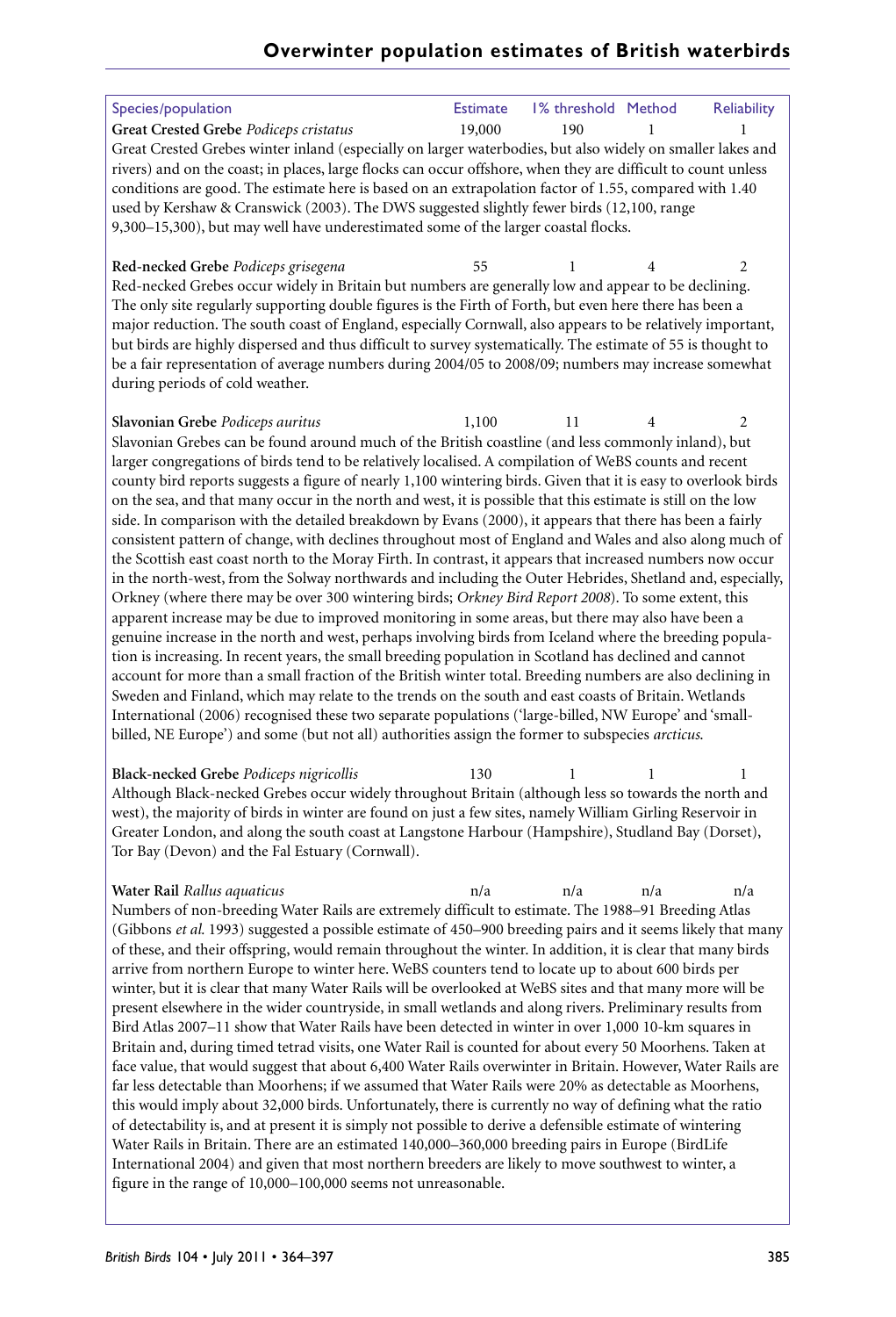| Species/population                                                                                                                                                                                                    | <b>Estimate</b> | 1% threshold Method |   | <b>Reliability</b> |  |  |
|-----------------------------------------------------------------------------------------------------------------------------------------------------------------------------------------------------------------------|-----------------|---------------------|---|--------------------|--|--|
| Moorhen Gallinula chloropus                                                                                                                                                                                           | 320,000         | 3,200               |   | 3                  |  |  |
| Moorhen is one of the most difficult waterbirds to survey, being common (but often unobtrusive) in all                                                                                                                |                 |                     |   |                    |  |  |
| lowland habitats that include even the smallest amount of running or standing water. The previous estimate                                                                                                            |                 |                     |   |                    |  |  |
| of 750,000 was based largely on the 1981–84 Winter Atlas (Lack 1986) and was fairly approximate. For the                                                                                                              |                 |                     |   |                    |  |  |
| period 2004/05 to 2008/09, WeBS data alone suggest about 19,000 birds. Only two of the studies used to                                                                                                                |                 |                     |   |                    |  |  |
| derive extrapolation factors (Cleveland and Norfolk) included Moorhen, and the factors varied greatly,                                                                                                                |                 |                     |   |                    |  |  |
| from 16.78 in Norfolk to 3.10 in Cleveland. Given that the Cleveland study did not include small ponds,                                                                                                               |                 |                     |   |                    |  |  |
| ditches and the 'wider countryside', it seems more appropriate to use the Norfolk factor alone in deriving                                                                                                            |                 |                     |   |                    |  |  |
| the estimate. Compared with the resulting figure of 320,000, the DWS produced an estimate of 218,000                                                                                                                  |                 |                     |   |                    |  |  |
| (range $170,000-276,000$ ). For the breeding season, Newson <i>et al.</i> (2008) estimated 355,000 birds (range                                                                                                       |                 |                     |   |                    |  |  |
| 312,000-399,000) in the UK, based on Breeding Bird Survey data, which reflects the number of adults                                                                                                                   |                 |                     |   |                    |  |  |
| present in the breeding season and excludes both young birds produced and immigrants (most Moorhens                                                                                                                   |                 |                     |   |                    |  |  |
| that breed in Britain are highly sedentary but some winter immigration does occur, apparently mostly from                                                                                                             |                 |                     |   |                    |  |  |
| Denmark and the Netherlands; Wernham et al. 2002). Derivation of population estimates from the BBS is                                                                                                                 |                 |                     |   |                    |  |  |
| still at an early stage of development (Newson et al. 2008); for a species like the Moorhen, the estimate may                                                                                                         |                 |                     |   |                    |  |  |
| be biased by the tendency of survey transects to follow linear features, such as ditches or streams, which are<br>favoured by Moorhens. Consequently, a discrepancy between estimates derived by different methods is |                 |                     |   |                    |  |  |
| not surprising.                                                                                                                                                                                                       |                 |                     |   |                    |  |  |
|                                                                                                                                                                                                                       |                 |                     |   |                    |  |  |
| Common Coot Fulica atra                                                                                                                                                                                               | 180,000         | 1,800               | 1 | 1                  |  |  |
| Coots occur widely in lowland Britain in the winter but are far more concentrated on larger waterbodies                                                                                                               |                 |                     |   |                    |  |  |
| than Moorhens. The estimate is based on WeBS data, scaled upwards by a factor of 1.36 (cf. the 1.30 used                                                                                                              |                 |                     |   |                    |  |  |
| by Kershaw & Cranswick 2003).                                                                                                                                                                                         |                 |                     |   |                    |  |  |
|                                                                                                                                                                                                                       |                 |                     |   |                    |  |  |
| Oystercatcher Haematopus ostralegus                                                                                                                                                                                   | 320,000         | 3,200               | L | 1                  |  |  |
| The majority of British Oystercatchers winter on estuaries, although NEWS estimated that about 66,000                                                                                                                 |                 |                     |   |                    |  |  |
| were present on non-estuarine coasts. In the early part of the winter, only c. 2% of birds are found inland,                                                                                                          |                 |                     |   |                    |  |  |
| although this rises in February and March as the species returns to breeding areas. It is thought that the                                                                                                            |                 |                     |   |                    |  |  |
| number of Oystercatchers that will have been missed at inland sites in the peak winter period is insignifi-                                                                                                           |                 |                     |   |                    |  |  |
| cant compared with the overall estimate.                                                                                                                                                                              |                 |                     |   |                    |  |  |
|                                                                                                                                                                                                                       |                 |                     |   |                    |  |  |

**Avocet** Recurvirostra avosetta 7,500 75 During the winter, virtually all British Avocets occur on estuaries, with just a handful of birds inland. Non-estuarine coast is avoided entirely. The estimate is therefore based solely on WeBS counts and is assumed to be extremely accurate.

**Ringed Plover** *Charadrius hiaticula* 34,000 340 1 1 Wintering Ringed Plovers in Britain are nominate *hiaticula*, although *C. h. tundrae* and *C. h. psammodroma* do pass through Britain on migration. A comparison of WeBS and NEWS data suggests that about 70% of Ringed Plovers wintering in Britain are found on open coasts, with most of the remainder on estuaries. It is thought that any birds missed (inland) by WeBS in midwinter would contribute little to the overall estimate. Despite the similarity with the previous estimate (32,450), Ringed Plovers have declined substantially over the last decade; this is masked by the inclusion here of September/October WeBS data for the new estimates, which will include some passage birds (although the peak of the autumn passage is in August).

**European Golden Plover** *Pluvialis apricaria* 400,000 4,000 Although large numbers of Golden Plovers are counted by WeBS, and over 20,000 were estimated on the open coast for NEWS, it is clear that many remain uncounted in terrestrial habitats such as farmland. Gillings & Fuller (2009) reported a more focused survey from the 2006/07 winter, which suggested a total population estimate of 400,000 birds (including WeBS counts). Golden Plovers wintering in Britain comprise birds from three biogeographical populations: two populations of *P. a. altifrons* (one from Iceland and the Faeroe Islands, the other from northern Europe) and nominate *apricaria* (Delany *et al.* 2009). The latter includes British-breeding birds (an estimated 38,400–59,400 pairs; Thorup 2006). Quantifying these three separate elements is currently impractical, although it is thought that a majority of British-wintering birds originate from Iceland. The previous estimate of 250,000 originates largely from the Winter Atlas of 1981–84 (Lack 1986) and was considered highly approximate.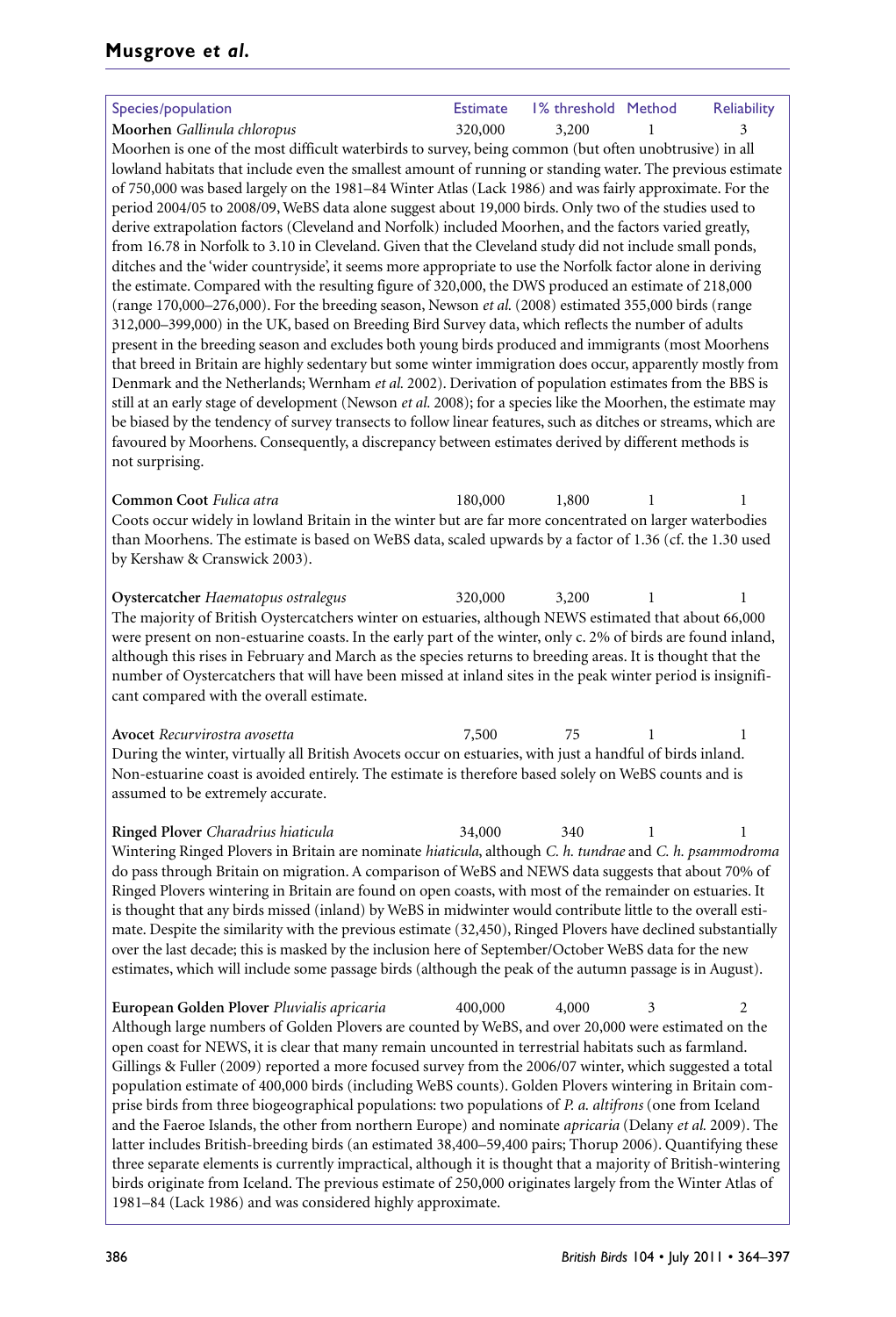| Species/population<br>Grey Plover Pluvialis squatarola<br>Virtually all Grey Plovers wintering in Britain occur on estuaries, with NEWS estimating just 800 birds                                                                                                                                                                                                                                                                                                                                                                                                                                                                                                                                                                                                                                                                                                                                                                                                                                                                                                                                                                                                                                                                                                       | <b>Estimate</b><br>43,000 | 1% threshold Method<br>430 | 1 | <b>Reliability</b><br>1 |
|-------------------------------------------------------------------------------------------------------------------------------------------------------------------------------------------------------------------------------------------------------------------------------------------------------------------------------------------------------------------------------------------------------------------------------------------------------------------------------------------------------------------------------------------------------------------------------------------------------------------------------------------------------------------------------------------------------------------------------------------------------------------------------------------------------------------------------------------------------------------------------------------------------------------------------------------------------------------------------------------------------------------------------------------------------------------------------------------------------------------------------------------------------------------------------------------------------------------------------------------------------------------------|---------------------------|----------------------------|---|-------------------------|
| along the entire non-estuarine coast. The species is virtually absent inland. The estimate presented here<br>can thus be taken as highly accurate.                                                                                                                                                                                                                                                                                                                                                                                                                                                                                                                                                                                                                                                                                                                                                                                                                                                                                                                                                                                                                                                                                                                      |                           |                            |   |                         |
| Northern Lapwing Vanellus vanellus<br>Large numbers of Lapwings are counted for WeBS, but many also occur in terrestrial habitats. The survey<br>reported by Gillings & Fuller (2009) estimated a British total of 620,000 birds in winter 2006/07. The pre-<br>vious estimate of 1,500,000 (Cayford & Waters 1996) was based on a combination of inland data from<br>Lack (1986) and coastal data from WeBS. It was acknowledged that there was considerable uncertainty<br>about the estimate, and it is hard to know how much credence to give to the apparent major decline since.<br>WeBS indices suggest a major increase in Lapwing numbers from the mid 1980s to the mid 1990s, with a<br>subsequent smaller decline. However, those indices are based on wetland habitat not farmland, and if there<br>has been a change in habitat preference over that period, that would affect the trends as much as any real<br>change in wintering numbers. The breeding population in the UK declined by about 50% over the 25 years<br>between 1982 and 2007 (Baillie et al. 2010) and this appears to reflect the wider situation in Europe<br>(PECBMS 2009). It seems most likely that a decline in the British-wintering Lapwing population has<br>indeed occurred. | 620,000                   | 6,200                      | 3 | 2                       |
| Red Knot Calidris canutus<br>Almost all Knots winter on estuaries, with only about 2,000 birds estimated for the non-estuarine coast<br>by NEWS. This species is virtually absent inland, and the estimate presented here is thus assumed to be<br>extremely accurate. Virtually all British Knots are of the C. c. islandica population (breeding in northeast<br>Canada and Greenland); although hundreds of thousands of nominate canutus pass through the Wadden<br>Sea, just a short hop across the North Sea, they continue to wintering grounds farther south without<br>making any significant use of Britain at all.                                                                                                                                                                                                                                                                                                                                                                                                                                                                                                                                                                                                                                           | 320,000                   | 3,200                      | 1 | 1                       |
| Sanderling Calidris alba<br>Sanderlings are strictly coastal in the winter in Britain. NEWS estimated 6,300 birds on the non-estuarine<br>coast in January 2007, and the remainder of birds making up the present estimate are found on estuaries.<br>The decline since the population estimate of 20,540 by Rehfisch et al. (2003) is intriguing, given that the<br>annual indices based on WeBS Core Counts, which reflect estuaries and selected parts of the open coast,<br>have shown an increasing trend. The decline appears to represent the situation on the open coasts (which<br>broadly supports the findings of Austin et al. 2008).                                                                                                                                                                                                                                                                                                                                                                                                                                                                                                                                                                                                                       | 16,000                    | 160                        | 1 | 1                       |
| Little Stint Calidris minuta<br>Numbers of Little Stints in Britain peak strongly (albeit highly variably) in the autumn, with few birds<br>remaining over winter; the estimate here is based on the months November to March. The species occurs<br>widely inland in the autumn but the majority of wintering birds are on south-coast estuaries. While some<br>Little Stints may be overlooked, perhaps within flocks of Dunlins at larger estuaries, this is unlikely to<br>affect the estimate greatly.                                                                                                                                                                                                                                                                                                                                                                                                                                                                                                                                                                                                                                                                                                                                                             | 14                        | 1                          | 1 | 1                       |
| Purple Sandpiper Calidris maritima<br>The Purple Sandpiper is the wader most strongly tied to non-estuarine coasts in Britain, with the vast<br>majority found in this broad habitat type. Indeed, even the remainder that are nominally counted as being<br>estuarine are invariably found on the rockier stretches of those sites. The estimate is thus highly dependent<br>on NEWS, which estimated 11,200 birds in January 2007. Most of Britain's wintering birds, especially in<br>the northwest, appear to originate from northeast Canada and northeast Greenland but some, especially<br>in the northeast, appear to be short-billed birds from western Norway. Delany et al. (2009) suggested that<br>these two groupings involve two separate biogeographical populations. Interestingly, birds breeding in<br>western Greenland and Iceland appear to be sedentary. Nicholl et al. (1988) estimated that short-billed<br>birds comprised about 25% of the British wintering population; it would be extremely valuable to reassess<br>the ratio of the two populations wintering in Britain.                                                                                                                                                                | 13,000                    | 130                        | 1 | 2                       |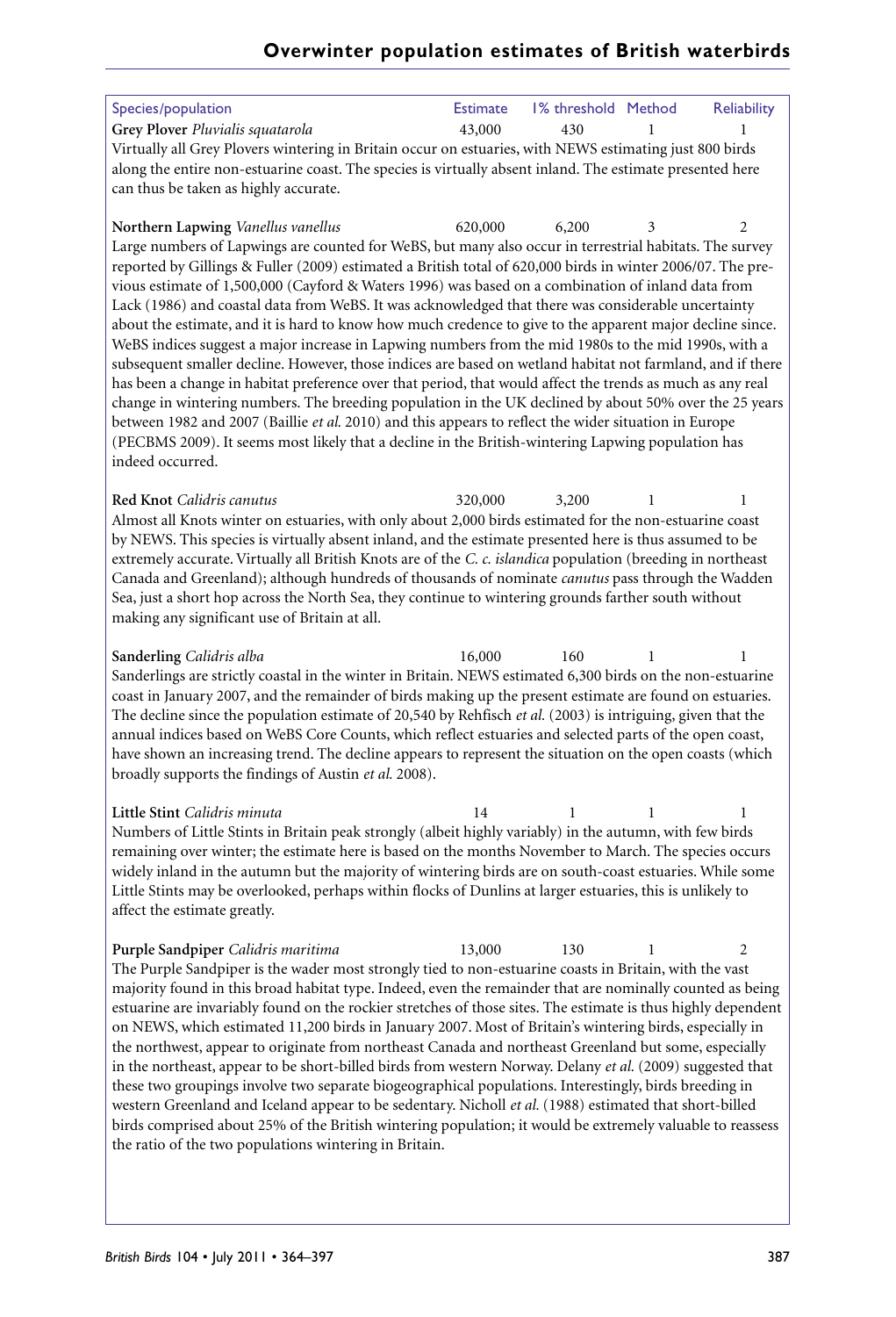## **Musgrove** *et al.*

**Dunlin** *Calidris alpina* 350,000 3,500 1 1 Most Dunlins in Britain winter on estuaries, with just over 7,000 estimated for the non-estuarine coast by NEWS. Less than 1% occur on inland sites, and any inland birds missed by WeBS would have little effect on the estimate. A number of different biogeographic populations are represented among non-breeding Dunlins in Britain (Delany *et al.* 2009). Most are nominate *alpina*, breeding largely in Scandinavia and northern Russia, but there are three populations of *C. a. schinzii*: Icelandic breeders pass through and winter mostly in North and West Africa; British and Irish breeders are thought to winter mostly in northwest Africa and southwest Europe; while Baltic breeders winter in western Europe (although the overall numbers involved are small compared with *alpina*). In addition, a relatively small population of *C. a. arctica* migrates from breeding areas in east Greenland through Britain to wintering areas thought to be in West Africa. For most purposes, it can be assumed that British-wintering birds should be assigned to *alpina*, although there may be small numbers of *schinzii* present also.

#### **Ruff** *Philomachus pugnax* 800

Most wintering Ruffs in Britain occur on freshwater marshes and wet grassland, either inland or in suitable habitats adjacent to estuaries. Given the inland element, it is possible that some go uncounted by WeBS. However, BirdTrack data revealed that no key concentrations were being entirely missed by WeBS, so it seems likely that the vast majority of wintering Ruffs are recorded by that survey.

**Jack Snipe** *Lymnocryptes minimus* 100,000 1,000 Jack Snipe is one of the most difficult waterbirds to survey. WeBS data alone suggest about 230 birds, but this is clearly a major underestimate. An earlier estimate of 'as many as 100,000'(Lack 1986) was based on figures from the British Association for Shooting and Conservation, which recorded about 10,000 as being shot annually in the early 1980s, and this estimate was accepted as reasonable by Olivier (2007). Jack Snipe was removed from the British quarry list in 1981. Kalchreuter (2003) suggested that the population size of Jack Snipe in western Europe is at least a tenth that of Common Snipe. This study was based largely on French and Dutch data; in the absence of any comparable British data this yields an estimate of at least 104,217 Jack Snipes. Clearly, this estimate is highly approximate and, given the frequency with which most observers in Britain encounter this species, the figure will seem very high. Given that the total European population has been estimated at over one million birds (Delany *et al.* 2009), or even three million birds (Kalchreuter 2003), it may not be unreasonable.



**216.** Jack Snipe *Lymnocryptes minimus*, Norfolk, December 2010.AfterWater Rail *Rallus aquaticus*, for which no formal estimate was attempted, the next most difficult species treated here, in terms of putting a figure on the numbers occurring in Britain, is probably Jack Snipe.This is a cryptic species, which often sits tight when other species are flushed, and which occurs in damp areas throughout the wider countryside.The population estimate given here is based on findings from other western European countries that there are approximately ten Common Snipes *Gallinago gallinago* for every Jack Snipe – hence the tentative estimate of a wintering population of 100,000 individuals.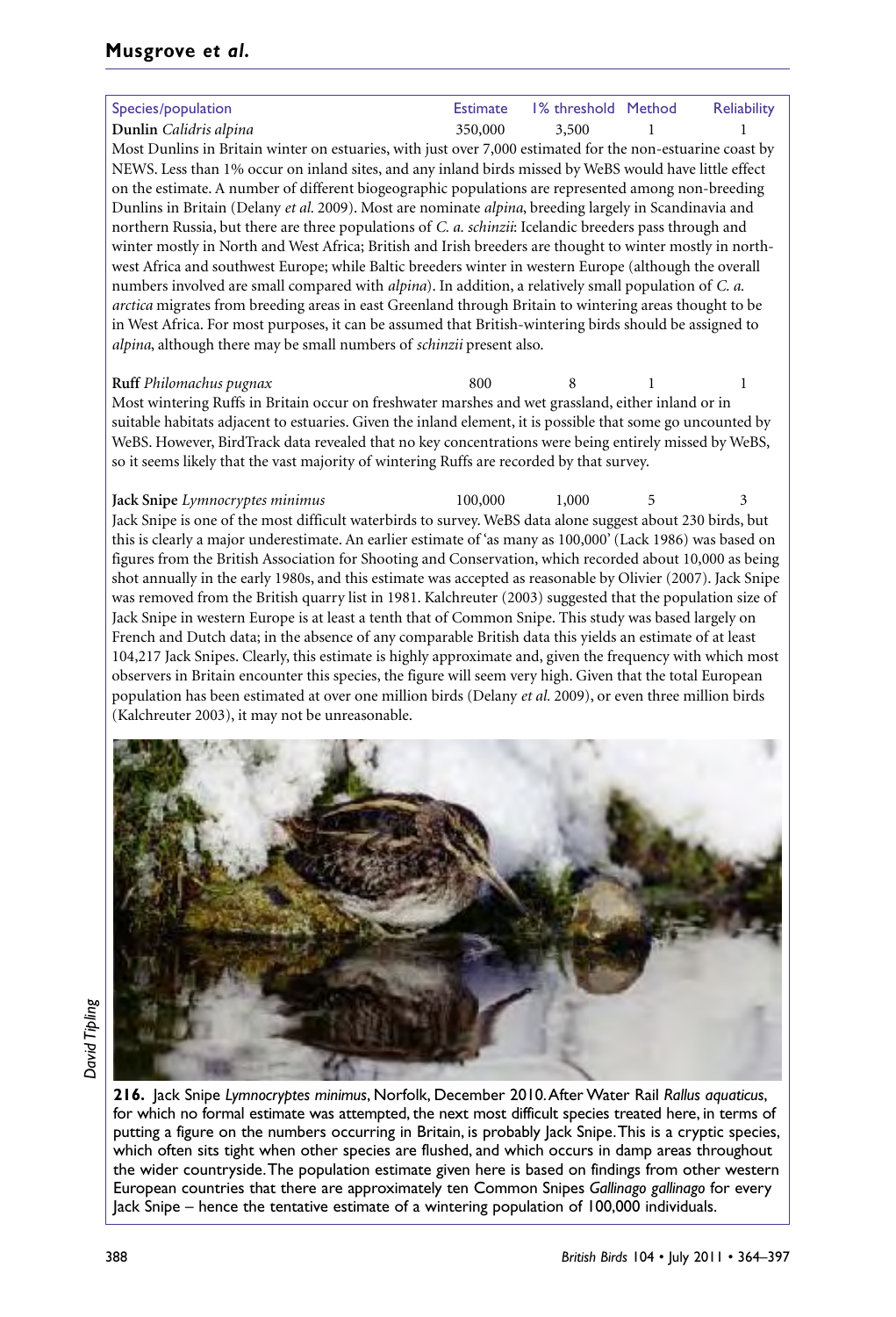| Species/population                                                                                             | <b>Estimate</b> | 1% threshold Method |   | <b>Reliability</b> |
|----------------------------------------------------------------------------------------------------------------|-----------------|---------------------|---|--------------------|
| Common Snipe Gallinago gallinago                                                                               | 1,000,000       | 10,000              | 5 | 3                  |
| This species' secretive nature and its occurrence throughout the wider countryside makes population            |                 |                     |   |                    |
| estimates for Common Snipe particularly challenging. WeBS data alone suggest about 10,000 birds, clearly       |                 |                     |   |                    |
| a major underestimate. The DWS came up with an estimate of about 84,000 birds (confidence limits               |                 |                     |   |                    |
| 51,000-140,000), but this is clearly still too low. The number of Common Snipes wintering in Britain can       |                 |                     |   |                    |
| be estimated approximately (N. Aebischer pers. comm.), based on the numbers shot (61,595 in 2004;              |                 |                     |   |                    |
| PACEC 2006), the ring-recovery rate (3.6%; Wernham <i>et al.</i> 2002) and the proportion of ring-recoveries   |                 |                     |   |                    |
| attributable to shooting (92%; Wernham et al. 2002). The likelihood that a bird ringed and then shot is        |                 |                     |   |                    |
| subsequently reported to the BTO is difficult to quantify, but if we assume a rate of 56% (see Woodcock        |                 |                     |   |                    |
| below) this generates an estimate for Common Snipe of 1,042,169. Birds from two populations of                 |                 |                     |   |                    |
| Common Snipe winter in Britain (Delany et al. 2009): nominate gallinago (over 2.5 million birds, breeding      |                 |                     |   |                    |
| throughout most of Europe) and G. g. faeroeensis, (c. 570,000 birds, breeding in Iceland, the Faeroe Islands,  |                 |                     |   |                    |
| Orkney and Shetland). Wernham et al. (2002) suggested that most birds wintering in southern and eastern        |                 |                     |   |                    |
| Britain are likely to be gallinago, that most faeroeensis winter in Ireland but some (many?) of those win-     |                 |                     |   |                    |
| tering in northwest Britain are faeroeensis. At present, it is not possible to quantify the proportions of the |                 |                     |   |                    |
| two populations involved.                                                                                      |                 |                     |   |                    |
|                                                                                                                |                 |                     |   |                    |
| Woodcock Scolopax rusticola                                                                                    | 1,400,000       | 14,000              | 5 | 3                  |
| A few hundred are typically recorded during WeBS counts each winter, which is a small proportion of            |                 |                     |   |                    |
| the true numbers occurring. Hoodless & Powell (2010) estimated that about 17% of Woodcocks shot in             |                 |                     |   |                    |
| Britain & Ireland originated from the British breeding population, which is largely sedentary, and was         |                 |                     |   |                    |
| estimated at 78,350 roding males (Hoodless et al. 2009). Converting roding males into pairs is not             |                 |                     |   |                    |
| straightforward, given that Woodcocks are polygynous. The average productivity of young per 'pair' is          |                 |                     |   |                    |
| also difficult to determine, but, multiplying by three (e.g. Meininger et al. 1995) to convert roding males    |                 |                     |   |                    |
| into winter birds, and then again by 5.88 (i.e. 100/17, to account for immigrants), a winter estimate of       |                 |                     |   |                    |

1,382,647 birds is derived. This estimate of wintering Woodcocks is highly approximate, but is thought to be of the right order of magnitude. It can be used in combination with knowledge of the number of birds shot (about 181,000 in 2004; PACEC 2006) and the number of ringed birds reported to BTO to derive a reporting rate for ringed individuals of 56% (see Common Snipe above).

**Black-tailed Godwit** *Limosa limosa* 43,000 430 1 1 All Black-tailed Godwits wintering in Britain are of the subspecies *L. l. islandica* (breeding in Iceland, the Faeroe Islands and northern Britain). In the early part of the winter, over 95% of Black-tailed Godwits are found on estuaries, but in the late winter and early spring, some move to selected feeding areas inland. Virtually all Black-tailed Godwits are counted by WeBS and the population estimate is considered extremely accurate. There has been a major increase in numbers of Black-tailed Godwits wintering in Britain but part of the increase in the population estimate presented here (the previous estimate was 15,390) is simply due to the inclusion of September and October counts this time; some birds continue southwards as the winter progresses.

**Bar-tailed Godwit** *Limosa lapponica* 38,000 380 1 1 Almost all Bar-tailed Godwits winter on estuaries, and this species is thus well monitored by WeBS. NEWS estimated about 1,500 birds on non-estuarine coasts, and the species does not winter inland. In contrast to the previous species, there has been a major decline of Bar-tailed Godwits in recent years; the Bar-tailed to Black-tailed ratio has fallen from 4:1 to less than 1:1 over the last decade. Wintering birds are nominate *lapponica* (breeding in northern Europe and northern Siberia). In addition, some *L. l. taymyrensis* appear to stop briefly in Britain in late summer before continuing to wintering grounds in West Africa; in the spring, these birds use the Wadden Sea for refuelling en route to their breeding grounds.

**Whimbrel** *Numenius phaeopus* 30 Passage of Whimbrels through Britain peaks in late April/early May and then again between July and September. Numbers are fairly constant between November and March (the period on which the current estimate is based). Migrants passing through Britain are derived from two biogeographical populations: *N. p. islandicus* (breeding mostly in Iceland but also including the small numbers of British breeders) and nominate *phaeopus* (breeding in northeast Europe; Delany *et al.* 2009). It is not known to which population the small number of wintering birds belongs; most occur on south-coast estuaries.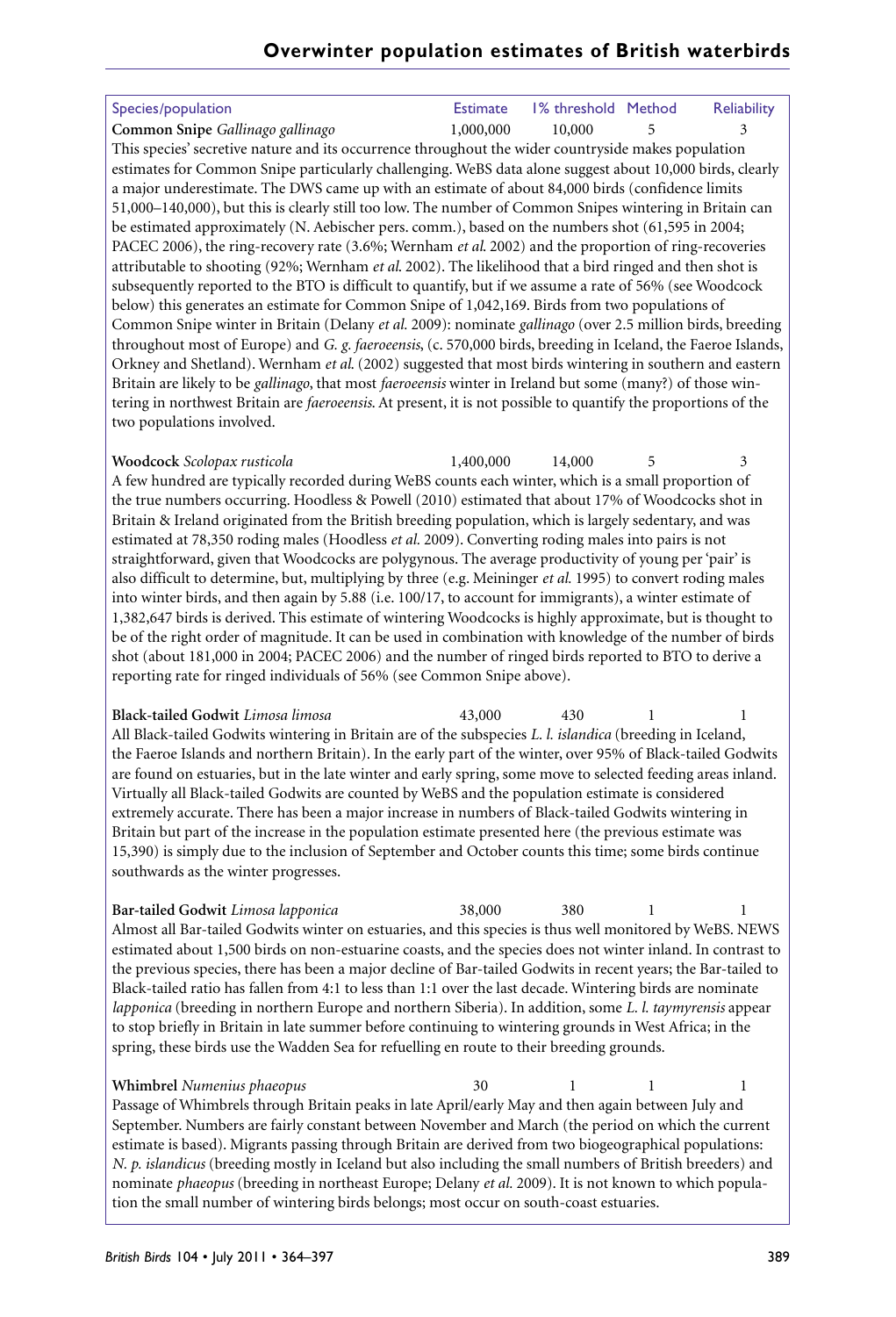## **Musgrove** *et al.*

| Species/population                                                                                                                                                                                                                                                                                                                                                                                                                                                                                                                                                                                                     | <b>Estimate</b> | 1% threshold Method |   | Reliability |
|------------------------------------------------------------------------------------------------------------------------------------------------------------------------------------------------------------------------------------------------------------------------------------------------------------------------------------------------------------------------------------------------------------------------------------------------------------------------------------------------------------------------------------------------------------------------------------------------------------------------|-----------------|---------------------|---|-------------|
| Eurasian Curlew Numenius arquata<br>Although the majority of British Curlews winter on estuaries, over 44,000 were recorded on non-estuarine<br>coasts in January 2007 by NEWS. In some areas, small flocks of Curlews winter inland, away from counted                                                                                                                                                                                                                                                                                                                                                                | 140,000         | 1,400               |   |             |
| WeBS sites, but these are thought likely to form only a small proportion of the total.                                                                                                                                                                                                                                                                                                                                                                                                                                                                                                                                 |                 |                     |   |             |
| Common Sandpiper Actitis hypoleucos<br>The autumn passage of this species is early, with peak numbers on WeBS sites in July and August. Numbers<br>then decline and the winter estimate presented here is based on the months November to March, when<br>numbers are reasonably stable. The majority of wintering birds occur on southern estuaries, with a few<br>others inland and on non-estuarine coasts.                                                                                                                                                                                                          | 73              | 1                   | 1 | 1           |
| Green Sandpiper Tringa ochropus<br>This is a difficult species to estimate, as it occurs thinly but widely across much of the country and does<br>not necessarily require large wetland sites. WeBS counts suggest that, following a strong peak in passage in<br>August, the overwintering population is relatively stable from October onwards. WeBS data alone give<br>a wintering estimate of fewer than 200 birds, but a compilation of estimated midwinter totals from recent<br>county bird reports suggests about 910 birds; this is likely to be more accurate, although considerable<br>uncertainty remains. | 910             |                     |   |             |
| Spotted Redshank Tringa erythropus<br>Spotted Redshank numbers tend to peak in autumn, but are reasonably stable from November to March<br>and the estimate given here is based on that period. Although birds can occur widely on passage, in winter<br>most are found in estuarine habitats (none was recorded on non-estuarine coasts during NEWS).                                                                                                                                                                                                                                                                 | 98              |                     |   |             |
| Greenshank Tringa nebularia<br>Although Greenshanks occur widely on passage, wintering birds are typically found at coastal sites, mostly<br>estuarine (although NEWS did find about 150 along non-estuarine coasts). The estimate here is based on<br>data from November to March, after the main autumn passage, although there is a continuing gradual<br>decline through the rest of the winter: colour-ringing studies at Farlington Marsh, Hampshire, show that<br>some autumn birds move through fairly rapidly while others remain for several months to moult before<br>moving on (P. Potts pers. comm.).     | 610             | 6                   | 1 | 1           |
|                                                                                                                                                                                                                                                                                                                                                                                                                                                                                                                                                                                                                        |                 |                     |   |             |
|                                                                                                                                                                                                                                                                                                                                                                                                                                                                                                                                                                                                                        |                 |                     |   |             |
|                                                                                                                                                                                                                                                                                                                                                                                                                                                                                                                                                                                                                        |                 |                     |   |             |

**217.** Turnstones *Arenaria interpres*, Anglesey, April 2010. Some three-quarters of the British wintering population of c. 48,000 Turnstones, most of which breed in northeast Canada and northern Greenland, occur along non-estuarine coasts.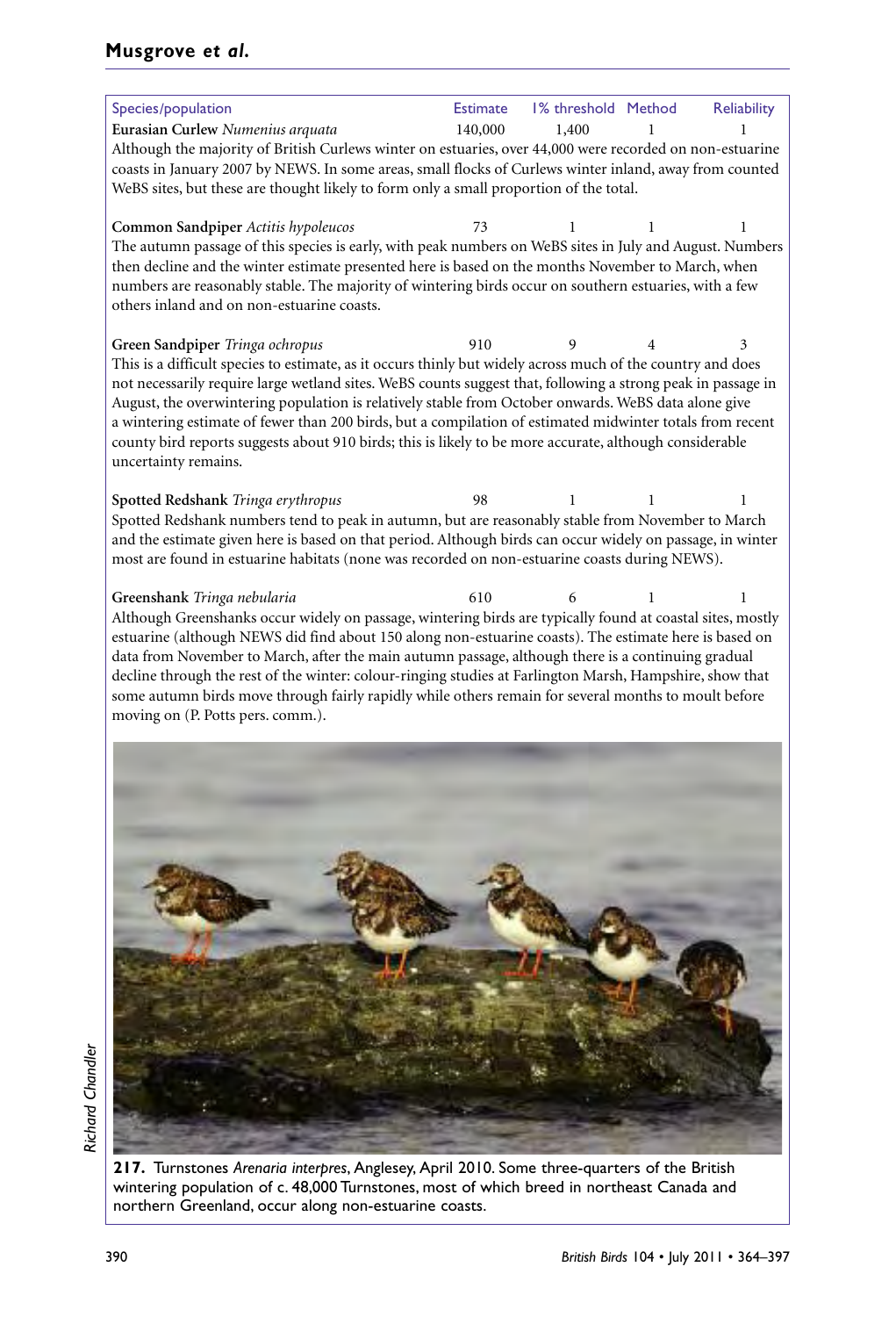| Species/population                                                                                                                                                                                                                                                                                                                                                                                                                                                                                                                                                                                                                                                                                                                                                                                                                                                   | <b>Estimate</b> | 1% threshold Method |   | Reliability |
|----------------------------------------------------------------------------------------------------------------------------------------------------------------------------------------------------------------------------------------------------------------------------------------------------------------------------------------------------------------------------------------------------------------------------------------------------------------------------------------------------------------------------------------------------------------------------------------------------------------------------------------------------------------------------------------------------------------------------------------------------------------------------------------------------------------------------------------------------------------------|-----------------|---------------------|---|-------------|
| Common Redshank Tringa totanus<br>Most Redshanks are found on estuaries, and are thus well covered by WeBS, but NEWS estimated almost                                                                                                                                                                                                                                                                                                                                                                                                                                                                                                                                                                                                                                                                                                                                | 120,000         | 1,200               |   |             |
| 22,000 birds on non-estuarine coasts (about one-fifth of the British-wintering total). About 3% of<br>wintering birds are found inland, and small numbers of these probably go uncounted, although it seems<br>unlikely that this affects the overall estimate significantly. Redshanks wintering in Britain are a combina-<br>tion of three populations (Delany et al. 2009): nominate totanus (breeding in northern Europe);<br>T. t. robusta (breeding in Iceland and the Faeroe Islands); and T. t. britannica (breeding in Britain &                                                                                                                                                                                                                                                                                                                            |                 |                     |   |             |
| Ireland). There is currently no means of quantifying the relative proportions of these three populations.                                                                                                                                                                                                                                                                                                                                                                                                                                                                                                                                                                                                                                                                                                                                                            |                 |                     |   |             |
| Turnstone Arenaria interpres<br>About 75% of British-wintering Turnstones occur on non-estuarine coasts, with the remainder on<br>estuaries, generally in rockier parts. Given the lack of birds inland, the population estimate is thought<br>to be extremely reliable. The majority of Turnstones wintering in Britain breed in northeast Canada and<br>northern Greenland. Another population, breeding in Fennoscandia and northwest Russia, winters mostly<br>between the Gulf of Guinea and the western Mediterranean; some of these birds stage in Britain but it<br>appears that few, if any, remain into the winter.                                                                                                                                                                                                                                        | 48,000          | 480                 |   | 1           |
| Mediterranean Gull Larus melanocephalus                                                                                                                                                                                                                                                                                                                                                                                                                                                                                                                                                                                                                                                                                                                                                                                                                              | 1,800           | 18                  |   | 2           |
| The Mediterranean Gull has increased greatly in recent years, both as a breeding species and in the non-<br>breeding season. WeBS does not cover all the key sites for this species, and a compilation of estimates<br>from recent county bird reports was made. This suggests that peak numbers of non-breeders occur in<br>September, declining through the autumn to about 900 by the end of the year, before increasing again<br>into March. This species occurs widely in small numbers but key localities attract the majority of birds.<br>The Solent is currently the most significant area; the Kent coast around Copt Point remains important,<br>although numbers may be declining there (from a peak of 900 in autumn 2005); and other flocks of over<br>50 are currently restricted to the area south of a line between Great Yarmouth and Aberystwyth. |                 |                     |   |             |
| Common Gull Larus canus                                                                                                                                                                                                                                                                                                                                                                                                                                                                                                                                                                                                                                                                                                                                                                                                                                              | 700,000         | 7,000               | 3 | 2           |
| WeBS data alone gave an estimate of only 101,000 birds and the most reliable estimate of the overall<br>wintering population comes from WinGS, which estimated 695,833 over the winters 2003/04 to 2005/06<br>(Banks et al. 2007).                                                                                                                                                                                                                                                                                                                                                                                                                                                                                                                                                                                                                                   |                 |                     |   |             |
| Caspian Gull Larus cachinnans                                                                                                                                                                                                                                                                                                                                                                                                                                                                                                                                                                                                                                                                                                                                                                                                                                        | 90              | 1                   |   | 2           |
| Caspian Gulls occur widely but sparsely across England in the winter but remain rare in Scotland and<br>Wales. Recent county bird reports suggest that numbers may reach about 90 in midwinter, with the highest<br>numbers in East Anglia and the Midlands. There are still considerable identification problems with this<br>species and some may still be overlooked.                                                                                                                                                                                                                                                                                                                                                                                                                                                                                             |                 |                     |   |             |
| Lesser Black-backed Gull Larus fuscus                                                                                                                                                                                                                                                                                                                                                                                                                                                                                                                                                                                                                                                                                                                                                                                                                                | 120,000         | 1,200               | 3 | 2           |
| WeBS data alone gave an estimate of 62,400 birds, while WinGS estimated 124,654 over the winters<br>2003/04 to 2005/06 (Banks et al. 2007). Lesser Black-backed Gulls wintering in Britain are a mixture of<br>two subspecies, graellsii and intermedius; there are currently insufficient data to determine the relative<br>proportions of the two populations.                                                                                                                                                                                                                                                                                                                                                                                                                                                                                                     |                 |                     |   |             |
| Glaucous Gull Larus hyperboreus<br>Glaucous Gulls occur widely throughout Britain in winter, but are more numerous farther north. Given                                                                                                                                                                                                                                                                                                                                                                                                                                                                                                                                                                                                                                                                                                                              | 150             | 2                   | 4 | 2           |
| that there are fewer observers in northern Britain, it is likely that some are overlooked, yet even in remote<br>areas, fishing ports and rubbish tips, to which this and the following species are attracted, are still relatively<br>well covered. The estimate given here, based on recent county bird reports, suggests a decline from the<br>early 1980s, when Lack (1986) suggested 200-500 birds, although numbers can vary quite substantially<br>between years.                                                                                                                                                                                                                                                                                                                                                                                             |                 |                     |   |             |
| Iceland Gull Larus glaucoides                                                                                                                                                                                                                                                                                                                                                                                                                                                                                                                                                                                                                                                                                                                                                                                                                                        | 210             | 2                   | 4 | 2           |
| In terms of coverage, similar comments apply to this species as those for Glaucous Gull, but the estimate<br>presented here, also from recent county bird reports, compares more favourably with that of 70-80 (but<br>sometimes in influxes of up to 300) given by Lack (1986).                                                                                                                                                                                                                                                                                                                                                                                                                                                                                                                                                                                     |                 |                     |   |             |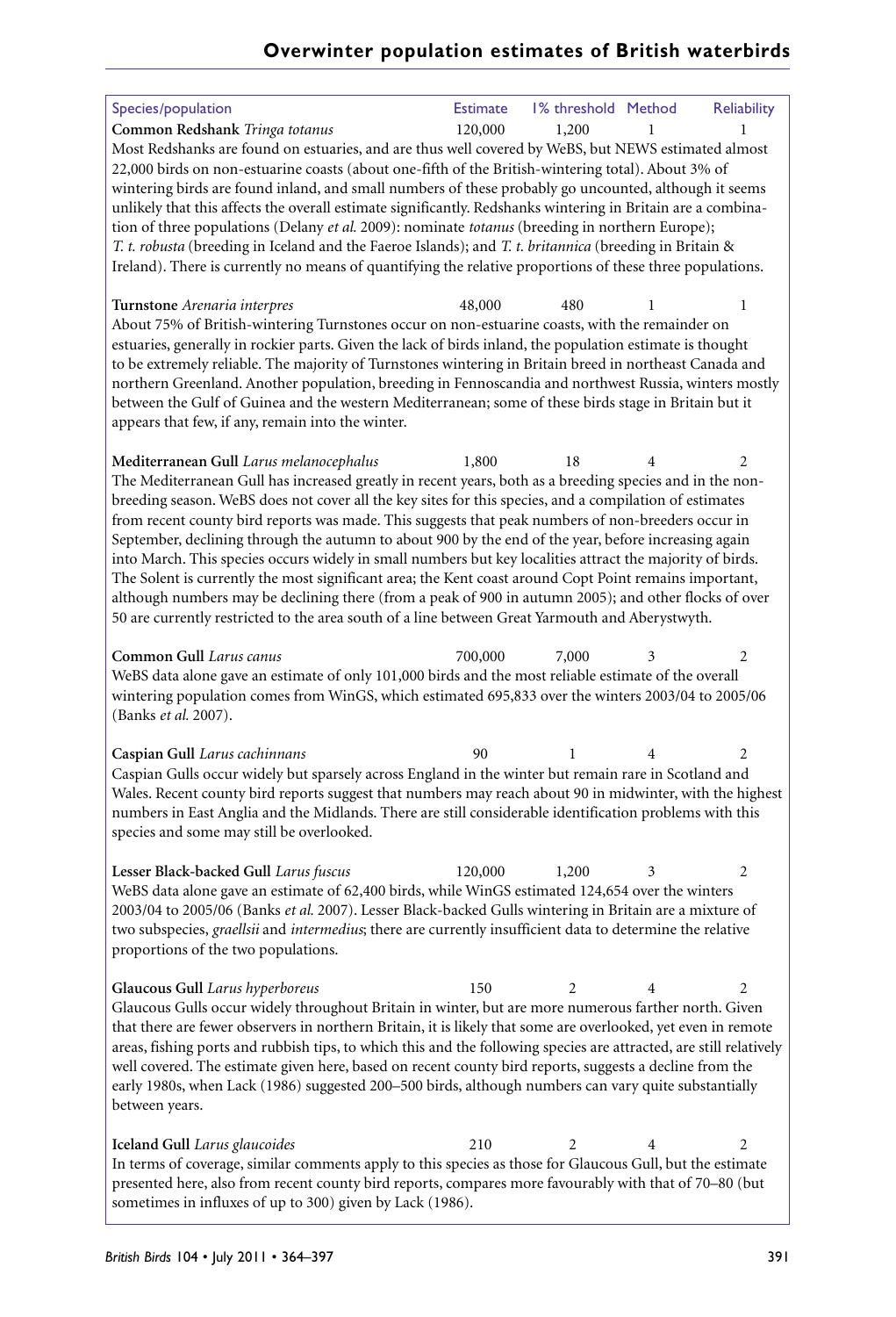## **Musgrove** *et al.*

| Species/population                                                                                                                                                                                                       | <b>Estimate</b> | 1% threshold Method |   | Reliability |
|--------------------------------------------------------------------------------------------------------------------------------------------------------------------------------------------------------------------------|-----------------|---------------------|---|-------------|
| Yellow-legged Gull Larus michahellis                                                                                                                                                                                     | 1,100           | 11                  |   | 2           |
| Yellow-legged Gulls occur widely across England but remain scarce in Wales and, especially, Scotland.<br>The largest concentrations are around some southern estuaries, notably in the Poole Harbour, Solent and         |                 |                     |   |             |
| Thames areas, although inland sites in East Anglia and the Midlands can also support larger numbers.                                                                                                                     |                 |                     |   |             |
| Counts peak in late summer and early autumn, although considerable numbers remain through the                                                                                                                            |                 |                     |   |             |
| winter. Recent county bird reports suggest that numbers may reach about 1,100 in September, declining to<br>about 400 by midwinter and 200 by March. Observers are now mostly familiar with this species but it          |                 |                     |   |             |
| seems likely that some remain overlooked, especially first-years.                                                                                                                                                        |                 |                     |   |             |
| Herring Gull Larus argentatus                                                                                                                                                                                            | 730,000         | 7,300               |   | 2           |
| WeBS data alone gave an estimate of 94,200 birds, while WinGS estimated 729,801 over the winters                                                                                                                         |                 |                     |   |             |
| 2003/04 to 2005/06 (Banks et al. 2007). Wintering birds are a mixture of (mostly) British-breeding L. a.<br>argenteus and the nominate argentatus from northern Europe, but there are insufficient data to estimate      |                 |                     |   |             |
| the proportions involved. The balance of the two races probably varies during the winter, and certainly                                                                                                                  |                 |                     |   |             |
| geographically, with argentatus relatively scarce in the southwest.                                                                                                                                                      |                 |                     |   |             |
| Great Black-backed Gull Larus marinus                                                                                                                                                                                    | 76,000          | 760                 | 3 | 2           |
| WeBS data alone gave an estimate of 14,400 birds, while WinGS estimated 75,860 over the winters 2003/04                                                                                                                  |                 |                     |   |             |
| to 2005/06 (Banks <i>et al.</i> 2007).                                                                                                                                                                                   |                 |                     |   |             |
| Black-headed Gull Chroicocephalus ridibundus                                                                                                                                                                             | 2,200,000       | 22,000              | 3 | 2           |
| WeBS data alone gave an estimate of 311,000 birds, while WinGS estimated 2,155,147 over the winters                                                                                                                      |                 |                     |   |             |
| 2003/04 to 2005/06 (Banks et al. 2007). Note that although the 1% threshold for this species is 22,000,                                                                                                                  |                 |                     |   |             |
| in reality a site that regularly supports in excess of 20,000 waterbirds is considered as internationally<br>important by virtue of absolute numbers alone.                                                              |                 |                     |   |             |
|                                                                                                                                                                                                                          |                 |                     |   |             |
| <b>Notes</b><br>Method: I - standard WeBS+NEWS+extrapolation approach; 2 - census data; 3 - other published sources;<br>4 - compilation of county/regional data; 5 - miscellaneous (discussed in table).                 |                 |                     |   |             |
| Reliability: I – good-quality counts of most of the individual birds; 2 – based mostly on count data but large degree of                                                                                                 |                 |                     |   |             |
| extrapolation; 3 – not strongly based on actual count data and/or where large assumptions have been made.<br>Abbreviations: WeBS (Wetland Bird Survey); DWS (Dispersed Waterbirds Survey); GSMP (Goose & Swan Monitoring |                 |                     |   |             |
| Programme); NEWS (Non-estuarine Coastal Waterbird Survey); WinGS (Winter Gull Roost Survey).                                                                                                                             |                 |                     |   |             |
|                                                                                                                                                                                                                          |                 |                     |   |             |
|                                                                                                                                                                                                                          |                 |                     |   |             |
|                                                                                                                                                                                                                          |                 |                     |   |             |
|                                                                                                                                                                                                                          |                 |                     |   |             |
|                                                                                                                                                                                                                          |                 |                     |   |             |
|                                                                                                                                                                                                                          |                 |                     |   |             |
|                                                                                                                                                                                                                          |                 |                     |   |             |
|                                                                                                                                                                                                                          |                 |                     |   |             |
|                                                                                                                                                                                                                          |                 |                     |   |             |
|                                                                                                                                                                                                                          |                 |                     |   |             |
|                                                                                                                                                                                                                          |                 |                     |   |             |
|                                                                                                                                                                                                                          |                 |                     |   |             |
|                                                                                                                                                                                                                          |                 |                     |   |             |
|                                                                                                                                                                                                                          |                 |                     |   |             |
|                                                                                                                                                                                                                          |                 |                     |   |             |
|                                                                                                                                                                                                                          |                 |                     |   |             |



**218.** Gulls, predominantly Black-headed Gulls *Chroicocephalus ridibundus*, Norfolk, February 2010. Over 2 million Black-headed Gulls winter in Britain, according to the latest Winter Gull Roost Survey.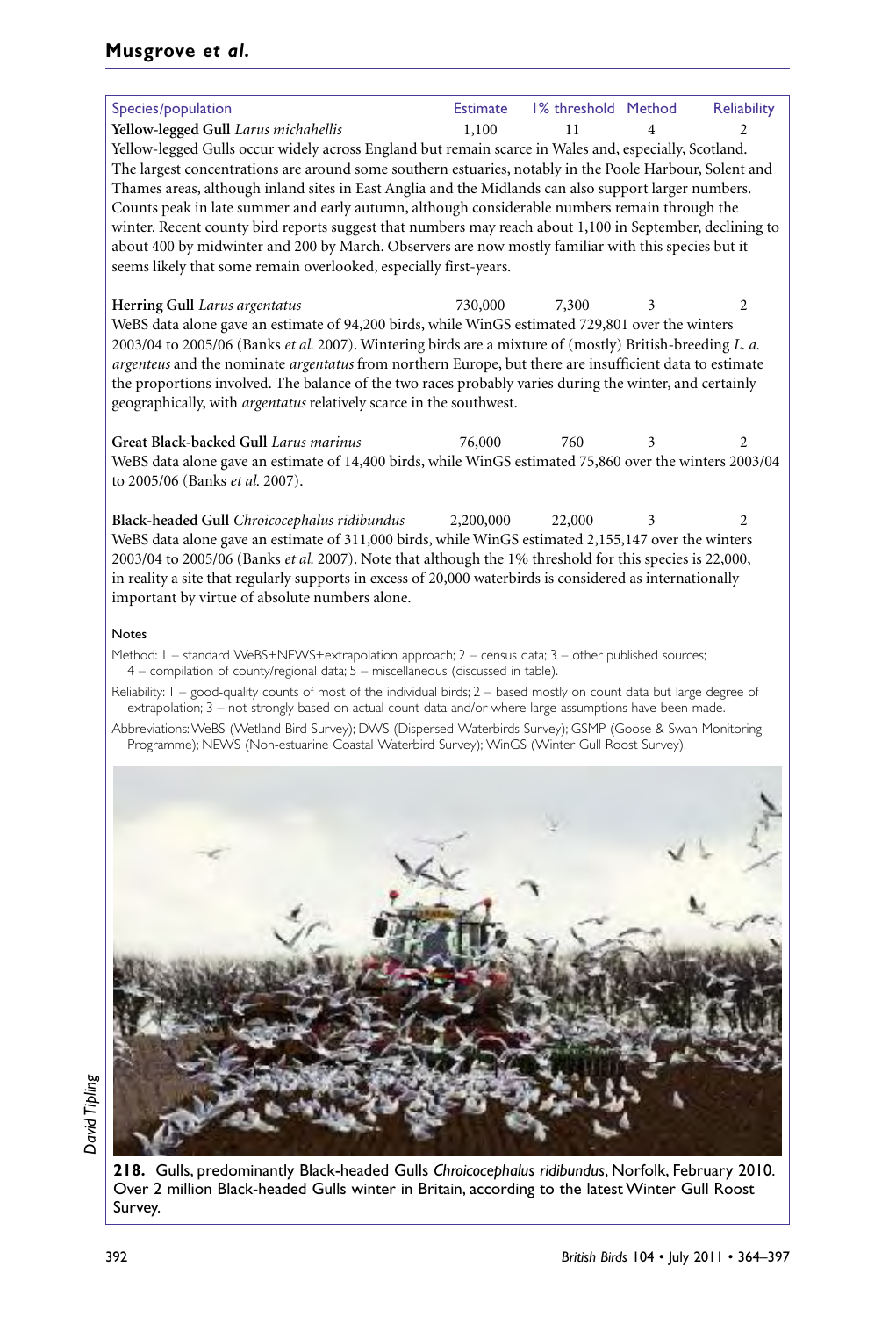are ways in which estimates of uncounted birds could be improved in future. First, there would be clear value in expanding both the number and the geographical range of such studies. A comparison of WeBS numbers with complete numbers in parts of Scotland or Wales would be particularly valuable. Second, work is currently underway to compare waterbird numbers with wetland characteristics such as area, perimeter, latitude, longitude, altitude. It may then be possible to use data on the wider wetland resource of Britain to estimate the numbers present on uncounted sites. The precision with which this will be possible, however, is uncertain at the present time. Third, the data collected for Bird Atlas 2007–11 will certainly be of huge potential value and, if analysed appropriately, could give great insights into the numbers of certain waterbird species occurring widely across Britain.

Estimates of wild bird populations inevitably vary in their reliability. Although some are far more approximate than others, it seems unsatisfactory not even to attempt to assess numbers of these species, when at least some data exist. Importantly, we hope that publishing some of the more approximate estimates in this paper will spur others on to improve on them. The current estimates are flagged with a reliability rating (following Baker *et al.* 2006). Such ratings are only relative yet, in many ways, the precision with which we can enumerate waterbird populations in Britain is far more reliable than could be attempted for many other species, or for most other countries. Even for the least certain estimates presented here, such as that for Jack Snipe, the fact that we can even determine the likely order of magnitude of the numbers present is reassuring.

Of the 92 populations for which estimates have been listed, only nine were considered to have the poorest reliability rating of 3. The majority of this latter group are widespread, inland species that are readily overlooked because of their behaviour and/or favoured habitats: Mandarin Duck *Aix galericulata*, Mallard, Moorhen, Jack Snipe, Common Snipe, Woodcock and Green Sandpiper *Tringa ochropos*. While surveys involving concentrated search effort could pay dividends for some of these (Mandarin in particular), for others it is likely that extra survey effort would have to be combined with alternative approaches (such as a better understanding of bag records for the snipes). In coastal waters, Black-throated *G. arctica* and Great Northern Divers *G. immer* would benefit not only from an increase in dedicated land-based survey effort, but also from an improved understanding of how they use the sea out of sight of land; it is noteworthy how aerial survey has revolutionised our understanding of wintering Red-throated Divers in recent years, and further development of techniques, such as high-definition video (Thaxter & Burton 2009), might help to address remaining uncertainties. Finally, Water Rail was the one species for which it was felt no suitable estimate could be presented. Exploration of techniques for estimating winter numbers of this species should be a priority; for example, to what extent might playback techniques (e.g. Gilbert *et al.* 1998) be applicable outside the breeding season? Might such an approach also be used for a better assessment of Moorhen numbers?

The consideration of distinct biogeographical populations, as opposed to whole species, has long been a feature of waterbird conservation, most notably for geese. As our understanding of waterbird populations has improved, this concept is increasingly being applied to other species. However, this paper has revealed that there is much still to be learnt about the relative numbers and distributions of different populations of a number of species, and more work would certainly be valuable in this area. For example, despite the upsurge in interest in gulls in recent years, the relative numbers of *argenteus* and *argentatus* Herring Gulls and of *graellsii* and *intermedius* Lesser Black-backed Gulls wintering in the UK are not known. Similarly, the apparent regional variation in trends in numbers of wintering Slavonian Grebes *Podiceps auritus* discussed in table 2 suggest a potential difference in the conservation status of two different biogeographical populations wintering in Britain.

The paper deliberately concentrates on numbers of birds overwintering, and does not attempt to estimate the numbers passing through in spring and autumn. An understanding of passage numbers is clearly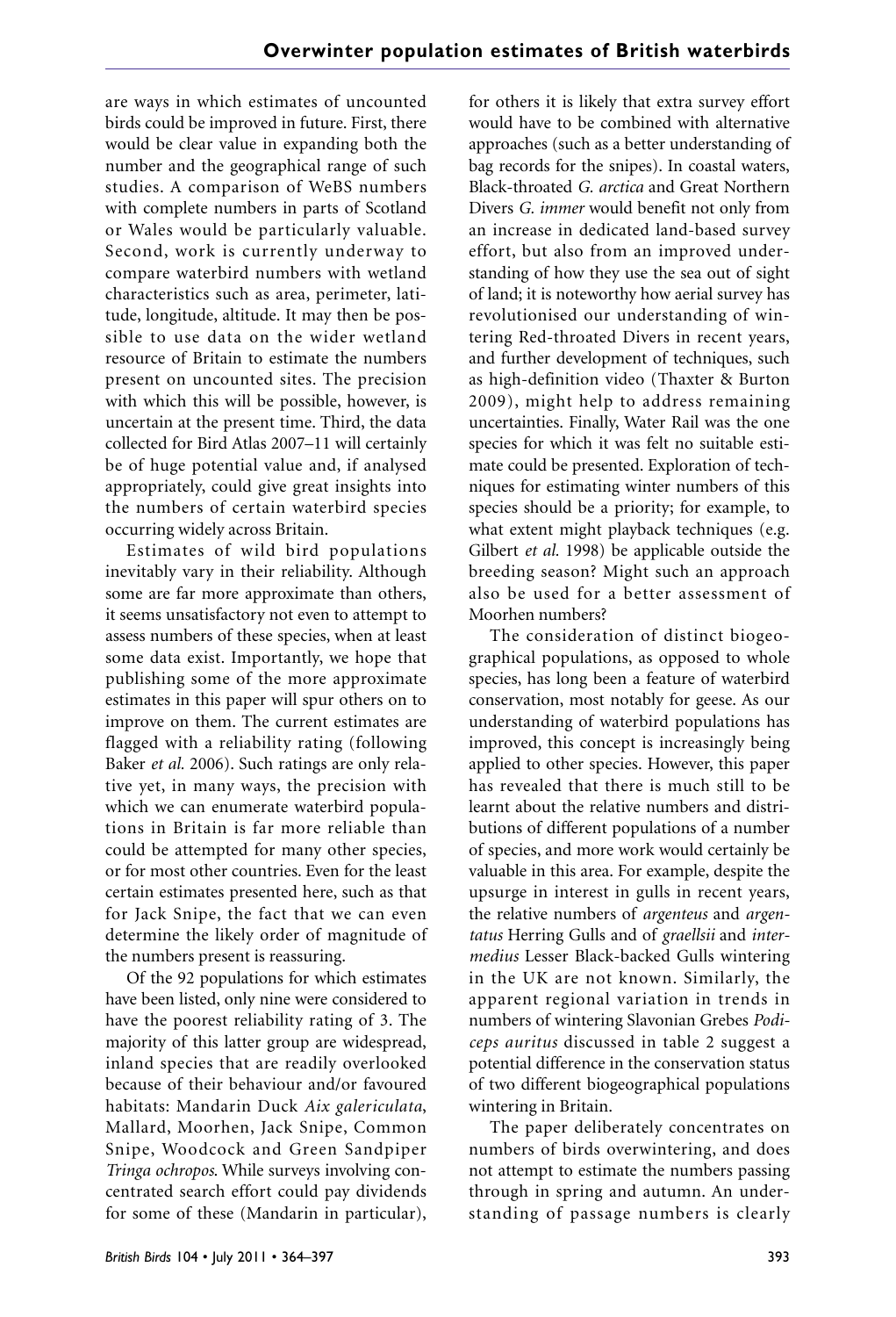important, but is beyond the scope of what can be achieved simply through count-based schemes like WeBS, owing to the issue of turnover. To determine the total numbers of birds moving through a single site requires not only counts (and frequent ones, especially in the more concentrated springpassage period), but also a measure of the average duration that a bird stays at a site. Some progress is being made in investigating this issue by using resightings of individually marked birds (e.g. Gillings *et al.* 2009), but this is currently a very labour-intensive task, even at a single site. However, it seems likely that it will soon be possible to collect an increasing amount of relevant data using newer technologies such as satellite tags. To understand the scale of passage through the whole of Britain, we would also require knowledge of the extent to which some individuals use more than one British site during the passage period. It should be noted that turnover is not only an important issue for species like Whimbrel, which clearly peak strongly in spring and autumn. Many other species, for example Eurasian Teal *Anas crecca*, are known from ringing studies to show a large amount of turnover in passage periods, but this is masked by the fact that large numbers remain throughout the winter.

It is suggested that these estimates should be updated every six years, and so the next update should be based primarily on data from the 2010/11 to 2014/15 winters. Further changes in the numbers of wintering waterbirds in Britain will certainly have occurred by then; for example, the inclusion of Great White Egret *Ardea alba* and Black Swan *Cygnus atratus* seems entirely plausible. The continued production of population estimates is entirely dependent on the participation of thousands of volunteers in a wide range of waterbird recording schemes, as illustrated by this paper. This can be as simple as submitting casual observations to a county bird recorder, ideally via BirdTrack, or even better by volunteering to participate in one of the more structured monitoring schemes such as WeBS. It is hoped that this paper will help inspire a new generation of counters to get involved.

#### **Key recommendations**

- 1. For the conservation of the important overwintering waterbirds in Britain, the highest priority is to maintain and, where possible, enhance the core monitoring schemes such as WeBS, GSMP, NEWS and WinGS.
- 2. It is important to continue to develop methods of estimating the numbers of waterbirds in the wider countryside (i.e. on smaller still waters, rivers and other suitable habitat) away from the larger wetlands that are counted regularly for WeBS.
- 3. New methods and surveys, or new data from less traditional sources such as bird ringers or hunters, are also needed for species not easily estimated through direct counts, such as the snipes and Water Rail.
- 4. Understanding the numbers of birds



**David Tipling** *David Tipling*

**219.** Common Eiders *Somateria mollissima*, Northumberland, February 2005. Eiders are declining in Britain, for reasons that are not well understood. Several well-monitored subpopulations, including those in Shetland, Orkney, the Outer Hebrides, the Clyde and Northumberland have all decreased in recent years, and the only area to see a significant increase is the Wash.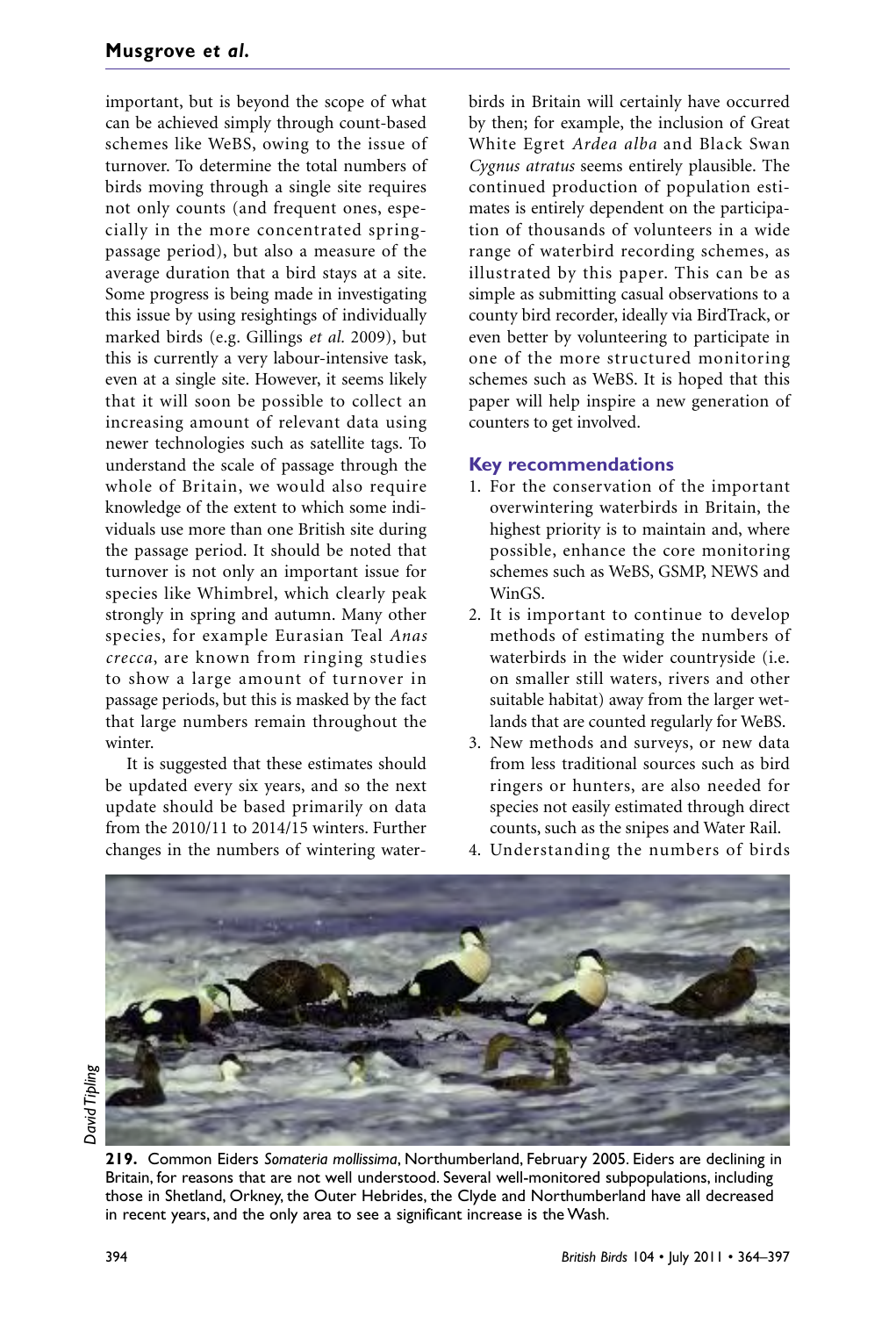passing through Britain in spring and autumn is also important and studies to determine the degree of turnover should be further developed, especially using emerging technologies.

5. There is much still to be learnt about the relative numbers and distributions of different biogeographical populations of a number of species, and more work would certainly be valuable in this area.

#### Acknowledgments

This paper is the product of information provided by many thousands of people. The fact that it is possible to produce estimates at all is testament to the extraordinary amount of data available, collected largely by volunteers, whether through participation in more structured surveys such as WeBS, or simply by submitting casual observations to county bird recorders. We would therefore like to extend our sincere thanks to each of the many contributors to waterbird recording across Britain.

A major source of information was the collection of county bird reports held at the BTO's library and thanks are therefore due to the many county recorders and report editors for their work in producing this important resource and in making it available. A huge amount of useful background information was also sourced from the BTO's databases, from the BirdTrack and Bird Atlas 2007–11 projects.Thanks are also given to BirdGuides for access to their dataset.

Particular thanks go to Nicholas Aebischer, who suggested the approach used for Common Snipe; to Eric James for discussions concerning the Cleveland Water Body Survey; to John Marchant and Moss Taylor for allowing the use of unpublished Norfolk Bird Atlas data; to Steve White for data and advice on Little Gulls; and to Mark Eaton, Rowena Langston and Carl Mitchell for providing detailed comments on this paper. Additional information was also provided by Dawn Balmer, Phil Barnett, Adrian Blackburn, Jez Blackburn, John Bowler, Niall Burton, Neil Calbrade, Nigel Clark, Jacquie Clark, Preben Clausen, Peter Cranswick, Bill Curtis, Simon Gillings, Mark Grantham, Andrew Green, Larry Griffin, Colette Hall, John Harradine, Andrew Hoodless, Baz Hughes, Melanie Kershaw, Yann Kolbeinsson, Dave Leech, Ilya Maclean, John Marchant, Nick Moran, Stuart Newson, Sue O'Brien, Steve Piotrowski, Eileen Rees, Mark Rehfisch, Rob Robinson, Viola Ross-Smith, Russell Slack, Mike Swan and Lucy Wright.

WeBS is a partnership between the British Trust for Ornithology, the Royal Society for the Protection of Birds, and the Joint Nature Conservation Committee (the latter on behalf of the Council for Nature Conservation and the Countryside, the Countryside Council for Wales, Natural England and Scottish Natural Heritage) in association with the Wildfowl & Wetlands Trust. The Goose & Swan Monitoring Programme is organised by WWT on behalf of WWT, JNCC and SNH. BirdTrack is a partnership between the BTO, RSPB, BirdWatch Ireland and the Scottish Ornithologists' Club. Bird Atlas 2007–11 is a partnership between BTO, BWI and SOC.

#### References

- Austin, G. E., Collier, M. P., & Rehfisch, M. M. 2008. 2007 *Non-estuarine Coastal Waterbird Survey: population estimates and broad comparisons with previous estimates*. BTO Research Report No. 501,Thetford.
- Baillie, S. R., Marchant, J. H., Leech, D. I., Renwick, A. R., Joys,A. C., Noble, D. G., Barimore, C., Conway, G. J., Downie, I. S., Risely, K., & Robinson, R.A. 2010. *Breeding Birds in the Wider Countryside: their conservation status 2010*. BTO Research Report No. 565,Thetford. (www.bto.org/birdtrends)
- Baker, H., Stroud, D.A.,Aebischer, N. J., Cranswick, P.A., Gregory, R. D., McSorley, C.A., Noble, D. G., & Rehfisch, M. M. 2006. Population estimates of birds in Great Britain and the United Kingdom. *Brit. Birds* 99: 25–44.
- Ballance, D. K., & Smith, A. J. 2008. Recording areas of Great Britain. *Brit. Birds* 101: 364–375.
- Banks, A. N., Burton, N. H. K., Calladine, J. R., & Austin, G. E. 2007. *Winter Gulls in the UK: population estimates from the 2003/04–2005/06 Winter Gull Roost Survey*. BTO Research Report No. 456, Thetford.
- BirdLife International. 2004. *Birds in Europe: population estimates, trends and conservation status*. BirdLife International, Cambridge.
- Calbrade, N.A., Holt, C.A.,Austin, G. E., Mellan, H. J., Hearn, R. D., Stroud, D.A.,Wotton, S. R., & Musgrove,A. J. 2010. *Waterbirds in the UK 2008/09: the Wetland Bird Survey*. BTO/RSPB/JNCC in association with WWT,Thetford.
- Cayford, J.T., & Waters, R. J. 1996. Population estimates for waders Charadrii wintering in Great Britain, 1987/88–1991/92. *Biol. Conserv*. 77: 7–17.
- Clark, J. M. 2009. Feral Barnacle and Snow Geese in the upper Loddon and Blackwater valleys. *The Birds of Berkshire* 2005: 11–14.
- Crowe, O.,Austin, G. E., Colhoun, K., Cranswick, P.A., Kershaw, M., & Musgrove, A. J. 2008. Estimates and trends of waterbird numbers wintering in Ireland, 1994/95 to 2003/04. *Bird Study* 55: 66–77.
- Davies,A. K. 1988.The distribution and status of Mandarin Duck *Aix galericulata* in Britain. *Bird Study* 35: 203–208.
- Delany, S., Scott, D., Dodman,T., & Stroud, D. (eds.) 2009. *An Atlas of Wader Populations in Africa and Western Eurasia*.Wetlands International, Wageningen.
- Evans, R. J. 2000.Wintering Slavonian Grebes in coastal waters of Britain and Ireland. *Brit. Birds* 93: 218–226.
- Fraser, P.A., & Rogers, M. J. 2006. Report on scarce migrant birds in Britain in 2003. *Brit. Birds* 99: 74–91;  $129 - 147$ .
- Furness, R.W., Mable, B., Savory, F., Griffiths, K., Baillie, S. R., & Heubeck, M. 2010. Subspecies status of Common Eiders *Somateria mollissima* in Shetland based on morphology and DNA. *Bird Study* 57: 330–335.
- Gibbons, D.W., Reid, J. B., & Chapman, R.A. 1993. *The New Atlas of Breeding Birds in Britain and Ireland: 1988–1991*. Poyser, London.
- Gilbert, G., Gibbons, D.W., & Evans, J. 1998. *Bird Monitoring Methods – a manual of techniques for key UK species*. RSPB, Sandy.
- Gillings, S., & Fuller, R. J. 2009. How many Eurasian Golden Plovers *Pluvialis apricaria* and Northern Lapwings *Vanellus vanellus* winter in Great Britain?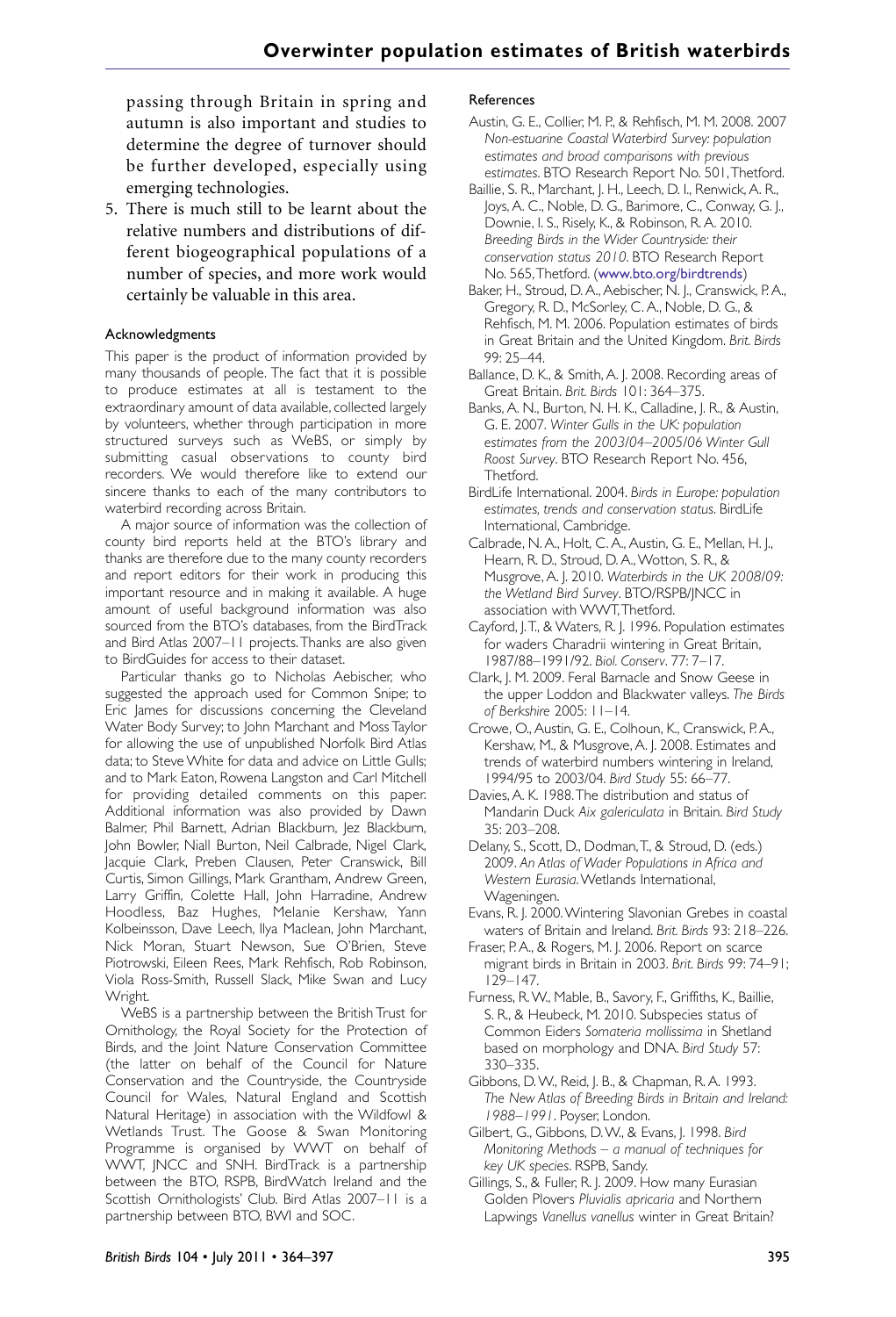

**220.** Avocets *Recurvirostra avosetta*, Norfolk, March 2011. For waders such as Avocets, which winter predominantly on estuaries, where coverage by WeBS counters is good, the estimates presented in this paper are considered to be very accurate.There are thought to be around 7,500 Avocets wintering around British coasts.

Results from a large-scale survey in 2006/07. *Wader Study Group Bulletin* 166: 21–28.

- —,Atkinson, P.W., Baker,A. J., Bennett, K.A., Clark, N.A., Cole, K. B., González, P. M., Kalasz, K. S., Minton, C. D.T., Niles, L. J., Porter, R. C., Serrano, I., Sitters, H. P., & Woods, J. L. 2009. Staging behaviour in Red Knot (*Calidris canutus*) in Delaware Bay: implications for monitoring mass and population size. *Auk* 126: 54–63.
- Griffin, L. 2010. *Svalbard Barnacle Goose distribution around the Solway Firth 2009–2010: flock counts from the Solway goose management scheme area*. Final Report to SNH.WWT, Slimbridge.
- Hartley, C. 2007. Status and distribution of Common Scoters on the Solway Firth. *Brit. Birds* 100: 280–288.
- Heubeck, M., & Mellor, M. 2010. *SOTEAG Ornithological Monitoring Programme: 2009 Summary Report*. SOTEAG, Aberdeen.
- Hoodless,A. N., & Powell,A. 2010. Origins of wintering Woodcock: initial findings. *Game & Wildlife Conservation Trust Review of 2009*: 18–19. GWCT, Fordingbridge.
- ––, Lang, D.,Aebischer, N. J., Fuller, R. J., & Ewald, J.A. 2009. Densities and population estimates of breeding Eurasian Woodcock *Scolopax rusticola* in Britain in 2003. *Bird Study* 56: 15–25.
- Hudson, N., & the Rarities Committee. 2010. Report on rare birds in Great Britain in 2009. *Brit. Birds* 103: 562–638.

Jackson, S. F., Austin, G. E., & Armitage, M. J. S. 2006. Surveying waterbirds away from major waterbodies: implications for waterbird population estimates in Great Britain. *Bird Study* 53: 105–111.

James, E. 2009. Cleveland Water Body Survey 2008–09. *Cleveland Bird Report for 2008*: 8–9.

Kalchreuter, H. 2003. On the population status of the Jack Snipe (*Lymnocryptes minimus*). *Game & Wildlife Science* 20: 175–193.

Kershaw, M., & Cranswick, P.A. 2003. Numbers of wintering waterbirds in Great Britain, 1994/95–1998/99: I.Wildfowl and selected waterbirds. *Biol. Conserv*. 111: 91–104.

Kirby, J. S. 1995. Winter population estimates for selected waterfowl species in Britain. *Biol. Conserv*. 73: 189–198.

- —, Evans, R. J., & Fox,A. D. 1993.Wintering seaducks in Britain & Ireland: populations, threats, conservation and research priorities. *Aquatic Conservation: Marine & Freshwater Ecosystems* 3: 105–137.
- Lack, P. 1986. *The Atlas of Wintering Birds in Britain and Ireland*. Poyser, Calton.
- Laubek, B., Knudsen, H. L., & Ohtonen, A. 1998. Migration and winter range of Whooper Swans *Cygnus cygnus* breeding in different regions of Finland. In: Laubek, B. (ed.),The Northwest European Whooper Swan (*Cygnus cygnus*) population: ecological and management aspects of an expanding waterfowl population, pp. 1–33. PhD thesis, University of Aarhus, Denmark.
- Lewis, M.,Wilson, L., Söhle, I., Dean, B. J.,Webb,A., & Reid, J. B. 2008. *Wintering Sea Ducks, Divers and Grebes in UK Inshore Areas: aerial surveys and shorebased counts 2006/07*. JNCC Report No. 414, Aberdeen.
- Meininger, P. L., Schekkerman, H., & van Roomen, M.W. J. 1995. Population estimates and 1% criteria for waterbird species occurring in the Netherlands: suggestions for standardization. *Limosa* 68: 41–48.
- Mitchell, C. 2010. *Status and Distribution of Icelandicbreeding Geese: results of the 2009 international census*.WWT, Slimbridge.
- —, Griffin, L.,Trinder, M., & Newth, J. 2010.The population size of breeding Greylag Geese *Anser anser* in Scotland in 2008/09.WWT report to SNH, Slimbridge.
- —,Walsh,A., Hall, C., & Crowe, O. 2008. *Greenland Barnacle Geese* Branta leucopsis *in Britain and Ireland: results of the international census, spring 2008*.WWT, Slimbridge.
- Mitchell, I., Newton, S. F., Ratcliffe, N., & Dunn,T. E. 2004. *Seabird Populations of Britain and Ireland*. Poyser, London.
- Musgrove,A. J. 2002.The non-breeding status of the Little Egret in Britain. *Brit. Birds* 95: 62–80.
- Moser, M. 1987. Importance of UK estuaries for waders and wildfowl. *RSPB Conservation Review* 1: 34–36.

Newson, S. E., Evans, K. L., Noble, D. G., Greenwood, J. J. D., & Gaston, K. J. 2008. Use of distance sampling to improve estimates of national population sizes for common and widespread breeding birds in the